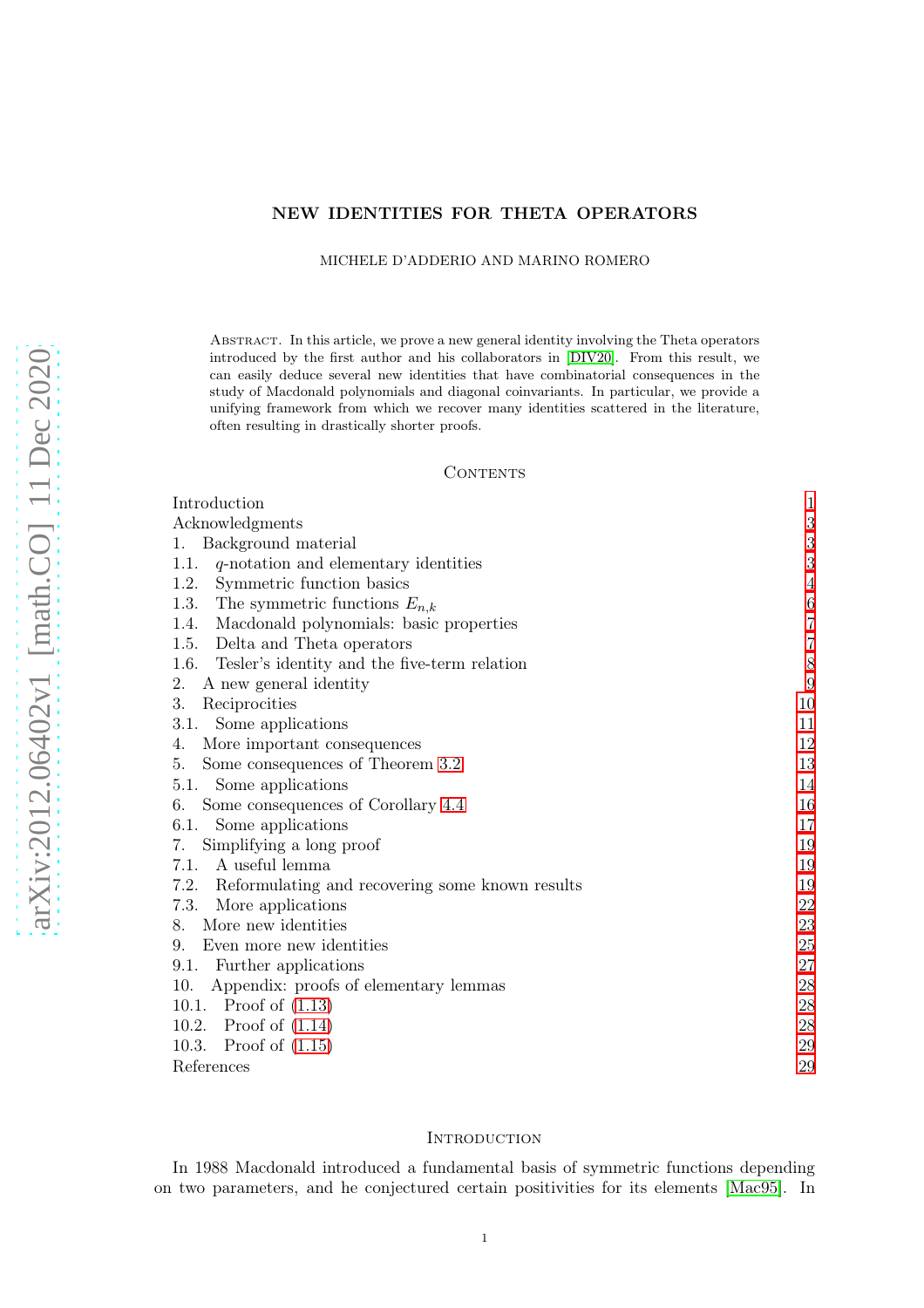their effort to solve these conjectures, Garsia and Haiman introduced in the nineties a modified version of this basis [\[GH93\]](#page-29-2) and initiated the study of diagonal coinvariants of the symmetric group [\[GH96\]](#page-29-3). This led to the introduction of the famous nabla operator ( $\nabla$ ) and its siblings, the Delta operators  $(\Delta_f$  and  $\Delta'_f)$  [\[BGHT99\]](#page-29-4), which are diagonal operators with respect to the modified Macdonald basis.

In the last twenty years, several combinatorial formulas have been conjectured for the applications of some of these operators to basic symmetric functions. The most famous of these stories is certainly the one of the *shuffle conjecture* for  $\nabla e_n$  [\[HHL](#page-29-5)<sup>+</sup>05], which gives a combinatorial formula for the Frobenius characteristic of the coinvariants of the diagonal action of  $\mathfrak{S}_n$  on  $\mathbb{C}[\mathbf{x}, \mathbf{y}] = \mathbb{C}[x_1, x_2, \dots, x_n, y_1, y_2, \dots, y_n]$  [\[Hai02\]](#page-29-6). This long standing conjecture has recently been proved by Carlsson and Mellit [\[CM18\]](#page-29-7), who actually proved a compositional refinement [\[HMZ12\]](#page-29-8) of the conjecture.

After the announcement of this result, a lot of attention has been dedicated to the socalled Delta conjecture for  $\Delta'_{e_{n-k-1}}e_n$  [\[HRW18\]](#page-29-9), which is a natural extension of the shuffle conjecture that gives, conjecturally, the Frobenius characteristic of the coinvariants for the diagonal action of  $\mathfrak{S}_n$  on the exterior algebra  $\mathbb{C}[\mathbf{x},\mathbf{y}](\theta) = \mathbb{C}[\mathbf{x},\mathbf{y}](\theta_1,\ldots,\theta_n)$  on n free generators with coefficients in  $\mathbb{C}[\mathbf{x}, \mathbf{y}]$  [\[Zab19\]](#page-29-10).

In an effort to prove the Delta conjecture, in [\[DIV20\]](#page-29-0) the authors introduced the socalled Theta operators and showed how these operators give, on one hand, a conjectural formula for the coinvariants of the diagonal action of  $\mathfrak{S}_n$  on the exterior algebra on n free generators with coefficients in  $\mathbb{C}[\mathbf{x}, \mathbf{y}]\langle\theta\rangle$ , and on the other hand, a compositional refinement of the Delta conjecture (extending the one in [\[HMZ12\]](#page-29-8)), which has been recently proved in [\[DM20\]](#page-29-11).

In the present article we bring further support for the centrality of the Theta operators by proving a new general identity. From this new identity, we will prove a plethora of results: we will get several new identities, and we will show how these new identities form a natural framework from which one can prove identities appearing in the literature. Besides giving a unifying view of all these results, our new proofs will often be substantially shorter than the original ones. Many of these identities have been used to prove combinatorial consequences of the Delta conjecture and some related more recent conjectures [\[DIV18,](#page-29-12) [DIV19a\]](#page-29-13). It is important to note that behind many of these identities, there often lies combinatorial identities with remarkable consequences.

The main new general identity of this article is stated in the following theorem. The main tool for the proof is the five-term relation in [\[GM19\]](#page-29-14).

Theorem [2.1.](#page-9-1) We have

$$
\tilde{\Theta}(z,v)^{-1} \mathcal{T}_u \tilde{\Theta}(z,v) \mathcal{T}_u^{-1} = \operatorname{Exp}\left[\frac{uz(v-1)}{M}\right] \Delta_{uzv},
$$

where Exp denotes the plethystic exponential,  $\Delta_v \coloneqq \sum_{n\geq 0} (-v)^n \Delta_{e_n}$  is the generating function of Delta operators,  $\tilde{\Theta}(z, v) = \Delta_v \mathcal{P}_{-\frac{z}{M}} \Delta_v^{-1}$  is the generating function of Theta operators, and  $\mathcal{T}_u = \sum_{n\geq 0} u^n h_n^{\perp}$  is the usual plethystic translation operator.

Two of the main consequences of this identity are the following theorems. The first one follows almost immediately.

Theorem [4.2.](#page-11-1) We have

$$
h_j^\perp \Theta_{e_k} = \sum_{r=0}^j \Theta_{e_{k-j+r}} \Delta_{e_{j-r}} h_r^\perp, \quad e_j^\perp \Theta_{e_k} = \sum_{r=0}^j \Theta_{e_{k-j+r}} e_r^\perp \Delta_{h_{j-r}} \quad \text{and} \quad h_j^\perp \Theta_{h_k} = \sum_{r=0}^j \Delta_{h_{j-r}} \Theta_{h_{k-j+r}} h_r^\perp.
$$

The second consequence of our theorem will also use Tesler's identity, Theorem [1.8.](#page-8-1)

**Theorem [5.1.](#page-12-2)** For every partition  $\mu \vdash k$  and every  $F \in \Lambda^{(n)}$  we have

$$
\langle h_k^{\perp} \Theta_{e_n} \widetilde{H}_{\mu}, F \rangle_* = F[M B_{\mu}],
$$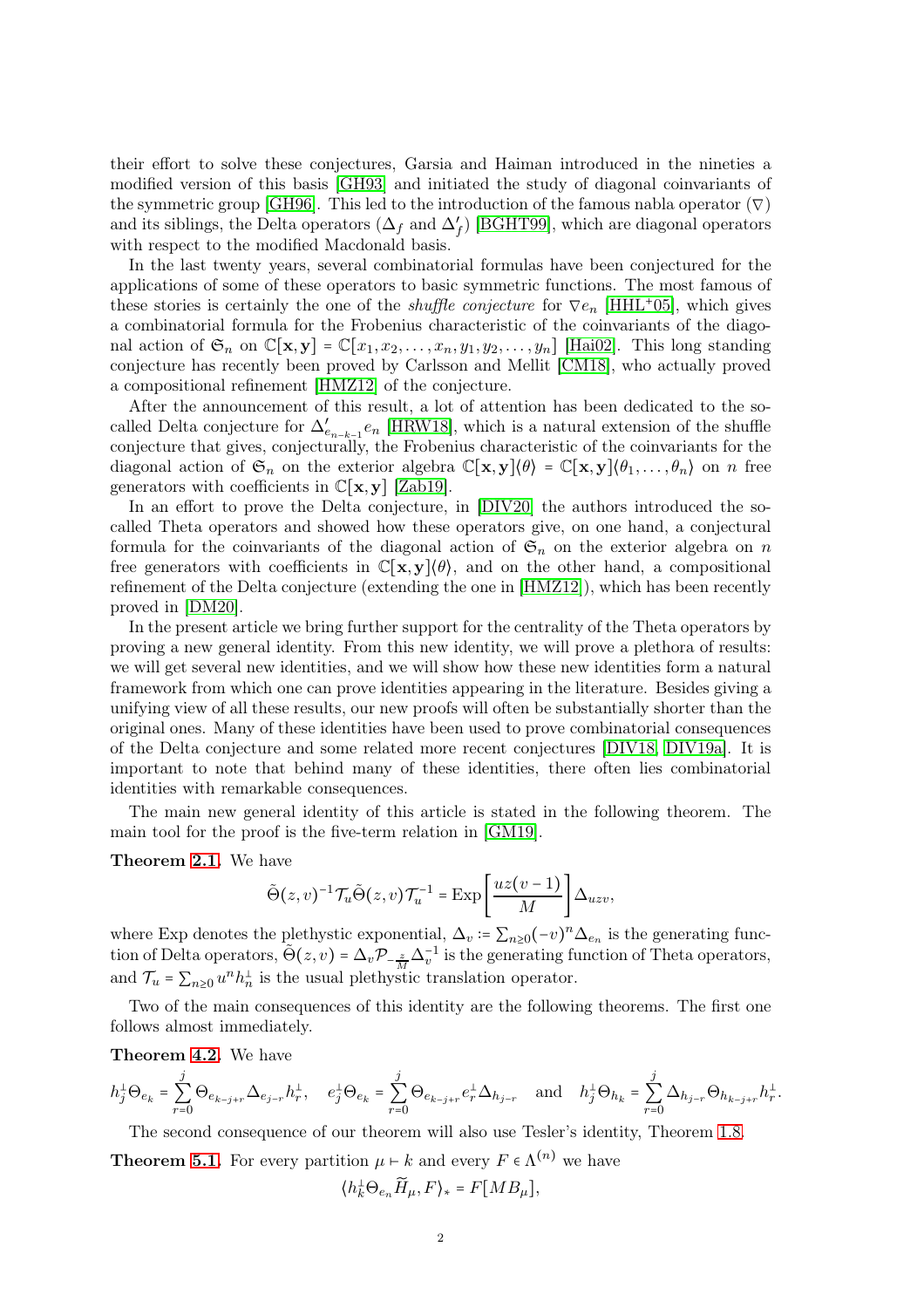where  $\widetilde{H}_{\mu}$  is the modified Macdonald polynomial indexed by  $\mu$ .

From these two theorems and some basic standard tools of symmetric function theory we are able to derive plenty of identities known in the literature, often in a much simpler way, and sometimes we extend them substantially. For example we can prove quite easily the following identity, which is a strong extension of [\[DIV19a,](#page-29-13) Theorem 4.6], whose original proof alone took about 15 pages, and which might provide some insight in the so-called Theta conjecture in [\[DIV20,](#page-29-0) Section 9].

**Theorem [8.2.](#page-23-0)** Given  $j, m, \ell, k \in \mathbb{N}, k \geq 1$  we have

$$
\begin{split} &h_j^{\perp} \Theta_{e_m} \Theta_{e_\ell} \widetilde{H}_{(k)} = \\ &= \sum_{r=0}^j \genfrac{[}{]}{0pt}{}{k}{r} \sum_{a=0}^k \sum_{b=1}^{j-r+a} q^{\binom{k-r-a}{2}} {b-1 \brack a} {b+r-a-1 \brack a} \Theta_{e_{m-j+r}} \Theta_{e_{\ell+k-j-a}} \Delta_{e_{j-r+a}} E_{j-r+a,b} \\ &+ \sum_{r=0}^j \genfrac{[}{]}{0pt}{}{k}{r} \sum_{a=0}^k \sum_{b=1}^{j-r+a} q^{\binom{k-r-a+1}{2}} {b-1 \brack a-1} {b+r-a \brack a-a} \Theta_{e_{m-j+r}} \Theta_{e_{\ell+k-j-a}} \Delta_{e_{j-r+a}} E_{j-r+a,b}. \end{split}
$$

The rest of the paper is organized in the following way. In Section 1 we collect the definitions and results needed in the rest of the article. In Section 2 we prove our main result. In Sections 3 and 4 we give the main consequences of our general identity. In Sections 5 and 6 we develop several consequences of Sections 3 and 4 respectively. In Section 7 we provide a new simplified treatment of several known results in the literature, and in Sections 8 and 9 we deduce further new identities from our development.

#### <span id="page-2-0"></span>**ACKNOWLEDGMENTS**

The authors are grateful to Alessandro Iraci and Anna Vanden Wyngaerd for interesting discussions, in particular for suggesting the identity in Corollary [9.2,](#page-25-0) and to Anton Mellit for encouraging this collaboration.

The first author is partially supported by the Fonds Thelam project J1150080.

<span id="page-2-1"></span>The second author was partially supported by the University of California President's Postdoctoral Fellowship.

#### 1. Background material

<span id="page-2-2"></span>1.1. q-notation and elementary identities. For  $n, k \in \mathbb{N}$ , we set

(1.1) 
$$
[0]_q \coloneqq 0, \text{ and } [n]_q \coloneqq \frac{1-q^n}{1-q} = 1 + q + q^2 + \dots + q^{n-1} \text{ for } n \ge 1;
$$

(1.2) 
$$
[0]_q! := 1
$$
 and  $[n]_q! := [n]_q[n-1]_q \cdots [2]_q[1]_q$  for  $n \ge 1$ ; and

(1.3) 
$$
\begin{bmatrix} n \\ k \end{bmatrix}_q := \frac{[n]_q!}{[k]_q! [n-k]_q!} \text{ for } n \ge k \ge 0, \text{ and } \begin{bmatrix} n \\ k \end{bmatrix}_q := 0 \text{ for } n < k.
$$

Recall the well-known recurrence

(1.4) 
$$
\begin{bmatrix} n \\ k \end{bmatrix}_q = q^k \begin{bmatrix} n-1 \\ k \end{bmatrix}_q + \begin{bmatrix} n-1 \\ k-1 \end{bmatrix}_q = \begin{bmatrix} n-1 \\ k \end{bmatrix}_q + q^{n-k} \begin{bmatrix} n-1 \\ k-1 \end{bmatrix}_q.
$$

<span id="page-2-4"></span>Recall also the standard notation for the q-rising factorial

(1.5) 
$$
(a;q)_0 := 1;
$$
  $(a;q)_s := (1-a)(1-qa)(1-q^2a)\cdots(1-q^{s-1}a)$  for  $s \ge 1$ .

It is well known (cf. [\[Sta99,](#page-29-15) Theorem 7.21.2]) that (recall that  $h_0 = 1$ )

<span id="page-2-3"></span>(1.6) 
$$
h_k[[n]_q] = \frac{(q^n;q)_k}{(q;q)_k} = \begin{bmatrix} n+k-1 \\ k \end{bmatrix}_q \text{ for } n \ge 1 \text{ and } k \ge 0,
$$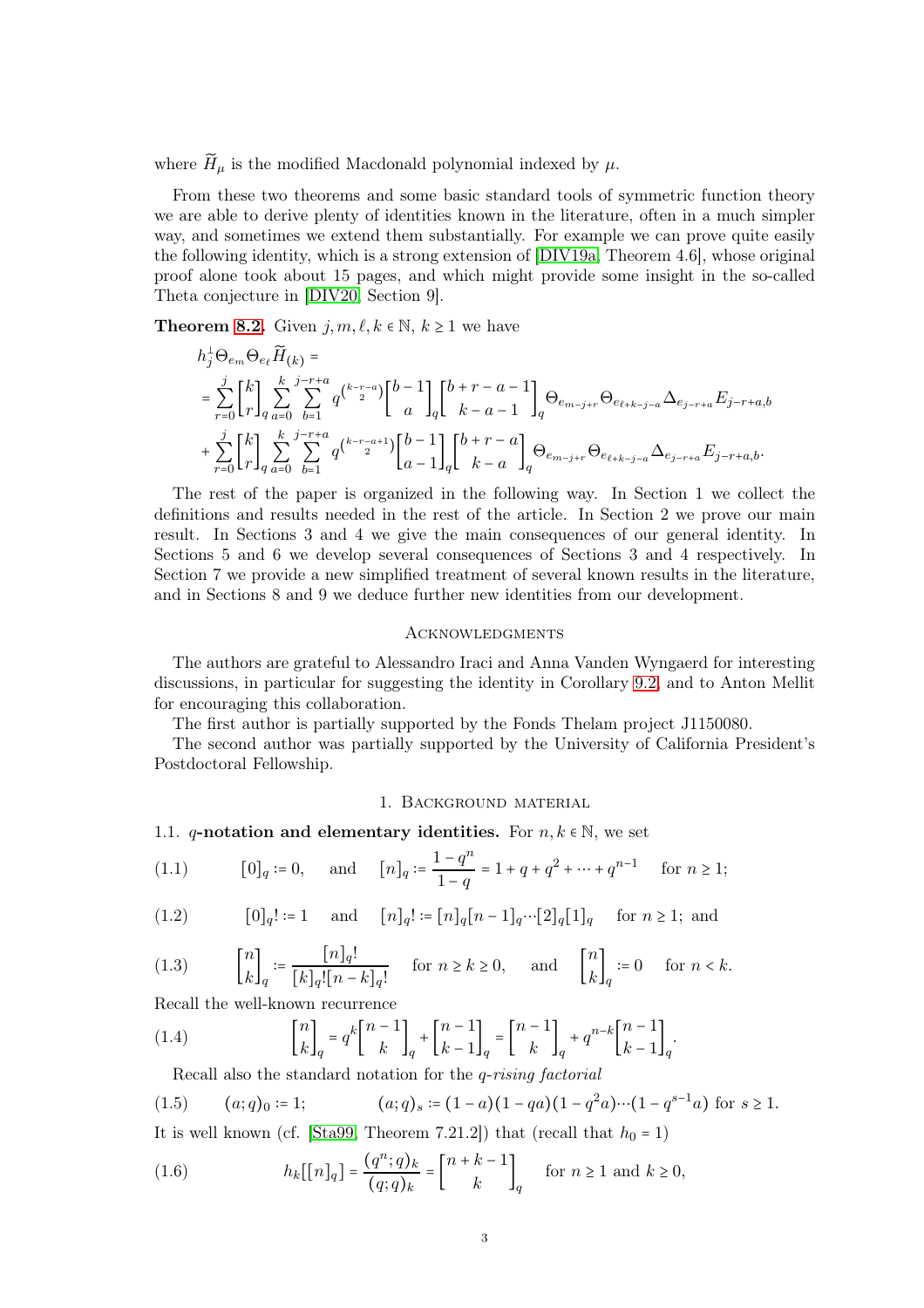and (recall that  $e_0 = 1$ )

<span id="page-3-7"></span>(1.7) 
$$
e_k[[n]_q] = q^{\binom{k}{2}} {n \brack k}_q \quad \text{for all } n, k \ge 0.
$$

Also (cf. [\[Sta99,](#page-29-15) Corollary 7.21.3])

<span id="page-3-4"></span>(1.8) 
$$
h_k \left[ \frac{1}{1-q} \right] = \frac{1}{(q;q)_k} = \prod_{i=1}^k \frac{1}{1-q^i} \quad \text{for } k \ge 0,
$$

and

(1.9) 
$$
e_k \left[ \frac{1}{1-q} \right] = \frac{q^{\binom{k}{2}}}{(q;q)_k} = q^{\binom{k}{2}} \prod_{i=1}^k \frac{1}{1-q^i} \quad \text{for } k \ge 0.
$$

The following two identities are classical (see (3.3.6) and (3.3.10) in [\[And98,](#page-28-2) Section 3.3] respectively):

<span id="page-3-5"></span>(1.10) 
$$
\sum_{j=0}^{n} (-x)^{j} q^{\binom{j}{2}} \begin{bmatrix} n \\ j \end{bmatrix}_{q} = (x; q)_{n} \quad (q\text{-binomial theorem})
$$

and

(1.11) 
$$
\sum_{j=0}^{k} q^{(n-j)(k-j)} \begin{bmatrix} n \\ j \end{bmatrix}_{q} \begin{bmatrix} m \\ k-j \end{bmatrix}_{q} = \begin{bmatrix} m+n \\ k \end{bmatrix}_{q} (q\text{-Chu-Vandermonde}).
$$

<span id="page-3-6"></span>We collect here a few elementary lemmas that will be used in the text.

The following lemma is proved in [\[DIV20,](#page-29-0) Lemma 4.11] (cf. also Remark [10.1\)](#page-27-3).

**Lemma 1.1.** For  $i \geq 1$ ,  $a \geq -i$  and  $s \geq 0$  we have

(1.12) 
$$
\sum_{r=1}^{i} \begin{bmatrix} i-1 \ r-1 \end{bmatrix}_q \begin{bmatrix} r+s+a-1 \ s-1 \end{bmatrix}_q q^{r \choose 2} + r - ir(-1)^{i-r} = q^{i \choose 2} + (i-1)a \begin{bmatrix} s+a \ i+a \end{bmatrix}_q.
$$

<span id="page-3-8"></span>The proof of the following three lemmas are in the appendix.

**Lemma 1.2.** Given  $i, a, b \in \mathbb{N}, b \ge 1, i, b \ge a$  we have

<span id="page-3-1"></span>(1.13) 
$$
\sum_{c=a}^{i} \begin{bmatrix} i-a \\ i-c \end{bmatrix}_{q} \begin{bmatrix} c-a+b-1 \\ c-1 \end{bmatrix}_{q} q^{c}2^{c} + c^{-ic}(-1)^{i-c} = \begin{bmatrix} b-1 \\ i-1 \end{bmatrix}_{q} q^{i}2^{c} - a(i-1).
$$

**Lemma 1.3.** Given  $r, k, a, b \in \mathbb{N}$  we have

$$
\sum_{s=0}^{r} q^{\binom{r-s}{2}} \begin{bmatrix} r \\ r-s \end{bmatrix}_{q} q^{\binom{a}{2}} \begin{bmatrix} k-s \\ a \end{bmatrix}_{q} q^{\binom{k-s}{2} - a(k-s-1)} \begin{bmatrix} b-1 \\ k-s-1 \end{bmatrix}_{q} =
$$
\n
$$
(1.14) \qquad \qquad = q^{\binom{k-r-a}{2}} \begin{bmatrix} b-1 \\ a \end{bmatrix}_{q} \begin{bmatrix} b+r-a-1 \\ k-a-1 \end{bmatrix}_{q} + q^{\binom{k-r-a+1}{2}} \begin{bmatrix} b-1 \\ a-1 \end{bmatrix}_{q} \begin{bmatrix} b+r-a \\ k-a \end{bmatrix}_{q}.
$$

<span id="page-3-2"></span>**Lemma 1.4.** Given  $k, a, b \in \mathbb{N}$  we have

<span id="page-3-3"></span>
$$
(1.15) \qquad q^{\binom{k-a}{2}} \binom{b-1}{a}_{q} \binom{b-a-1}{k-a-1}_{q} + q^{\binom{k-a+1}{2}} \binom{b-1}{a-1}_{q} \binom{b-a}{k-a}_{q} = q^{\binom{k-a}{2}} \binom{k}{a}_{q} \binom{b-1}{k-1}_{q}.
$$

<span id="page-3-0"></span>1.2. Symmetric function basics. The main references that we will use for symmetric functions are [\[Mac95\]](#page-29-1), [\[Sta99\]](#page-29-15) and [\[Hag08\]](#page-29-16). In particular, we will mainly use the notation from [\[DIV19a\]](#page-29-13) and [\[DIV20\]](#page-29-0). We just recall here a few definitions and basic results to avoid possible confusion.

The standard bases for symmetric functions that will appear in our calculations are the complete  $\{h_\lambda\}_\lambda$ , elementary  $\{e_\lambda\}_\lambda$ , power  $\{p_\lambda\}_\lambda$  and Schur  $\{s_\lambda\}_\lambda$  bases.

We will use the usual convention that  $e_0 = h_0 = 1$  and  $e_k = h_k = 0$  for  $k < 0$ .

The ring  $\Lambda$  of symmetric functions can be thought of as the polynomial ring in the power sum generators  $p_1, p_2, p_3, \ldots$ . This ring has a grading  $\Lambda = \bigoplus_{n\geq 0} \Lambda^{(n)}$  given by assigning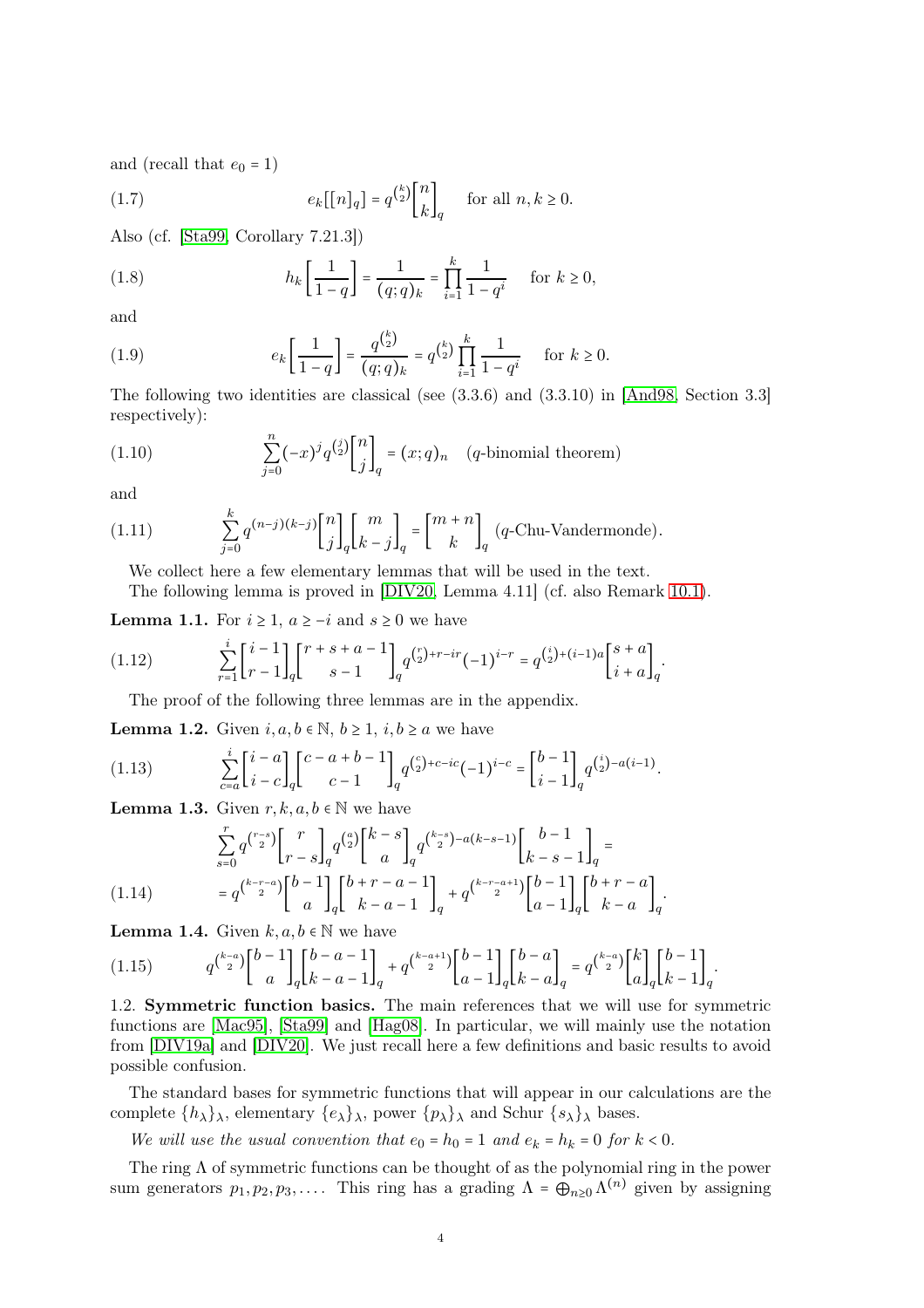degree *i* to  $p_i$  for all  $i \geq 1$ . As we are working with Macdonald symmetric functions involving two parameters q and t, we will consider this polynomial ring over the field  $\mathbb{Q}(q,t)$ . We will make extensive use of *plethystic notation*.

Notice that in the plethystic notation,  $p_k[-X]$  equals  $-p_k[X]$  and not  $(-1)^k p_k[X]$ . We refer to this as the plethystic minus sign. As the latter sort of negative sign can be also useful, it is customary to use the notation  $\epsilon$  to express it: we will have  $p_k[\epsilon X] = (-1)^k p_k[X]$ , so that, in general,

$$
(1.16)\qquad \qquad f\left[-\epsilon X\right] = \omega f[X]
$$

for any symmetric function f, where  $\omega$  is the fundamental algebraic involution which sends  $e_k$  to  $h_k$ ,  $s_\lambda$  to  $s_{\lambda'}$  and  $p_k$  to  $(-1)^{k-1}p_k$ .

We denote by  $\langle , \rangle$  the *Hall scalar product* on symmetric functions, which can be defined by saying that the Schur functions form an orthonormal basis. It is given by setting

$$
\langle p_{\lambda}, p_{\mu} \rangle = z_{\mu} \chi(\lambda = \mu),
$$

where  $\chi$  is the indicator function which is defined as  $\chi(\mathcal{P}) = 1$  if  $\mathcal P$  is true and  $\chi(\mathcal{P}) = 0$ otherwise, and  $z_{\mu} = 1^{m_1} m_1! 2^{m_2} m_2! \cdots$ , where  $m_i$  is the multiplicity of i in  $\mu$ .

With the symbol "⊥" we denote the operation of taking the adjoint of an operator with respect to the Hall scalar product, i.e.

(1.17) 
$$
\langle f^{\perp}g, h \rangle = \langle g, fh \rangle \quad \text{ for all } f, g, h \in \Lambda.
$$

Recall the Cauchy identities

(1.18) 
$$
e_n[XY] = \sum_{\lambda \vdash n} s_{\lambda}[X] s_{\lambda'}[Y] \quad \text{and} \quad h_n[XY] = \sum_{\lambda \vdash n} s_{\lambda}[X] s_{\lambda}[Y].
$$

<span id="page-4-2"></span>The following specialization is an easy consequence of the well-known identity

(1.19) 
$$
s_{\lambda}[X+Y] = \sum_{\mu \subseteq \lambda} s_{\mu}[X] s_{\lambda/\mu}[Y].
$$

For  $\lambda \vdash n$  we have

<span id="page-4-1"></span>(1.20) 
$$
s_{\lambda}[1-v] = \begin{cases} (-v)^{k}(1-v) & \text{if } \lambda = (n-k,1^{k}) \text{ for some } k \in \{0,1,\ldots,n-1\} \\ 0 & \text{otherwise.} \end{cases}
$$

If we identify the partition  $\mu$  with its Ferrers diagram, i.e. with the collection of cells  $\{(i,j) | 1 \le i \le \mu_j, 1 \le j \le \ell(\mu)\}\$ , then for each cell  $c \in \mu$  we refer to the *arm*, leg, co-arm and co-leg (denoted respectively as  $a_{\mu}(c)$ ,  $l_{\mu}(c)$ ,  $a'_{\mu}(c)$ ,  $l'_{\mu}(c)$ ) as the number of cells in  $\mu$  that are strictly to the right, above, to the left and below c in  $\mu$ , respectively (see Figure [1\)](#page-4-0).



<span id="page-4-0"></span>Figure 1.

We set  
(1.21) 
$$
M = (1 - q)(1 - t),
$$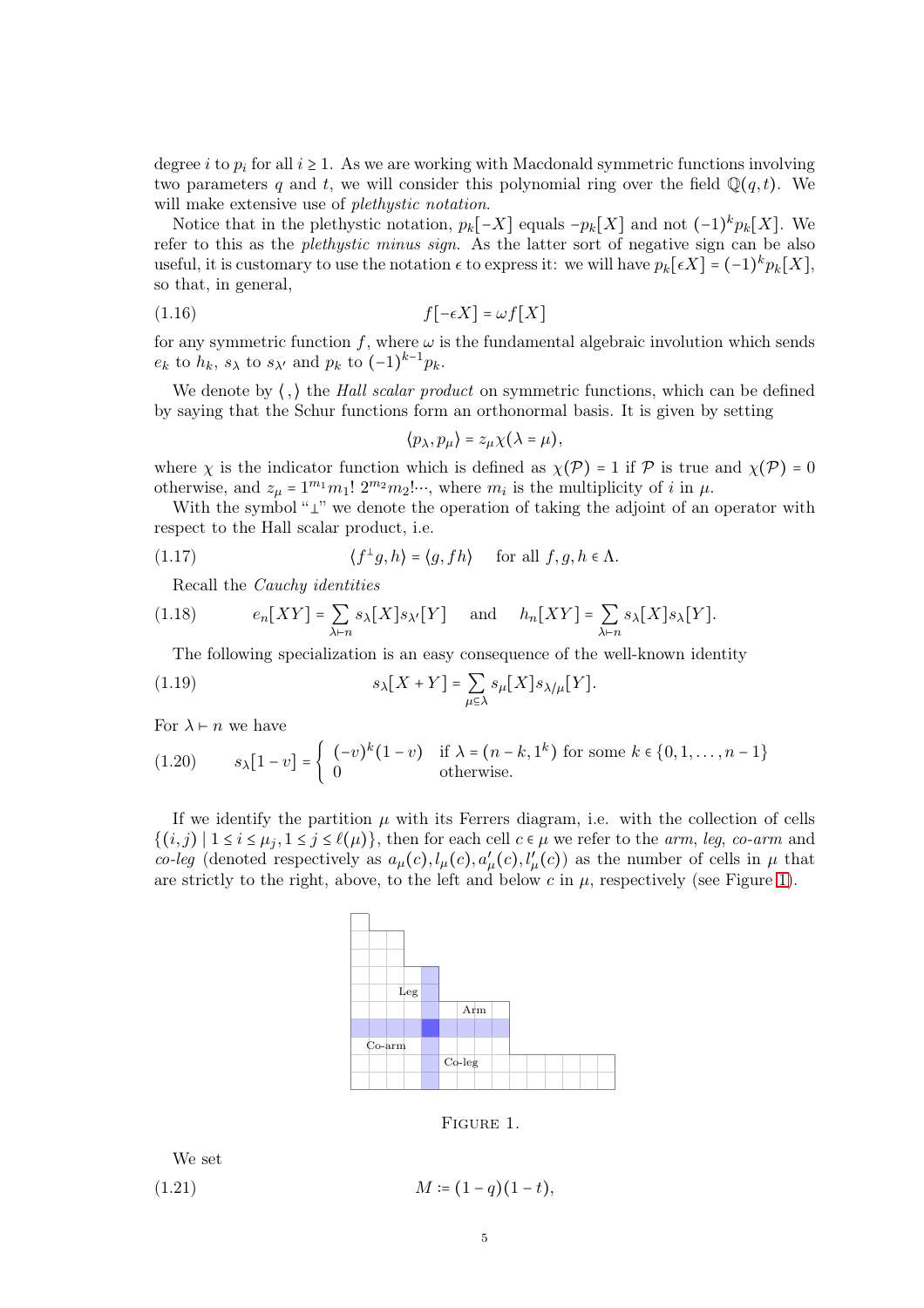and we define for every partition  $\mu$ 

(1.22) 
$$
B_{\mu} \coloneqq B_{\mu}(q, t) = \sum_{c \in \mu} q^{a'_{\mu}(c)} t^{\mu}(c)
$$

(1.23) 
$$
D_{\mu} = MB_{\mu}(q, t) - 1
$$

(1.24) 
$$
T_{\mu} \coloneqq T_{\mu}(q, t) = \prod_{c \in \mu} q^{a'_{\mu}(c)} t^{\mu}(c)
$$

(1.25) 
$$
\Pi_{\mu} \coloneqq \Pi_{\mu}(q,t) = \prod_{c \in \mu/(1)} (1 - q^{a'_{\mu}(c)} t^{\mu(c)})
$$

(1.26) 
$$
w_{\mu} \coloneqq w_{\mu}(q,t) = \prod_{c \in \mu} (q^{a_{\mu}(c)} - t^{l_{\mu}(c)+1}) (t^{l_{\mu}(c)} - q^{a_{\mu}(c)+1}).
$$

Notice that

(1.27) 
$$
B_{\mu} = e_1[B_{\mu}] \text{ and } T_{\mu} = e_{|\mu|}[B_{\mu}],
$$

hence in particular

(1.28) 
$$
B_{(n)} = [n]_q
$$
 and  $T_{(n)} = q^{\binom{n}{2}}$ ,

It is useful to introduce the so-called *star scalar product* on  $\Lambda$ , given by setting

<span id="page-5-3"></span>
$$
\langle p_{\lambda}, p_{\mu} \rangle_* = (-1)^{|\mu| - \ell(|\mu|)} \prod_{i=1}^{\ell(\mu)} (1 - q^{\mu_i})(1 - t^{\mu_i}) z_{\mu} \chi(\lambda = \mu).
$$

For every symmetric function  $f[X]$  and  $g[X]$  we have (see [\[GHT99,](#page-29-17) Proposition 1.8])

(1.29) 
$$
\langle f, g \rangle_* = \langle \omega \phi f, g \rangle = \langle \phi \omega f, g \rangle
$$

where

(1.30) 
$$
\phi f[X] \coloneqq f[MX] \quad \text{for all } f[X] \in \Lambda.
$$

For every symmetric function  $f[X]$  we set

(1.31) 
$$
f^* = f^* [X] := \phi^{-1} f [X] = f \left[ \frac{X}{M} \right].
$$

Then for all symmetric functions  $f, g, h$  we have

<span id="page-5-2"></span>(1.32) 
$$
\langle h^{\perp}f,g\rangle_* = \langle h^{\perp}f,\omega\phi g\rangle = \langle f,h\omega\phi g\rangle = \langle f,\omega\phi((\omega h)^*\cdot g)\rangle = \langle f,(\omega h)^*\cdot g\rangle_*,
$$

meaning the operator  $h^{\perp}$  is the adjoint of multiplication by  $(\omega h)^*$  with respect to the star scalar product. We will use these basic facts freely throughout this article.

<span id="page-5-0"></span>1.3. The symmetric functions  $E_{n,k}$ . Given a variable z, observe that  $e_n\left[X\frac{1-z}{1-q}\right]$  is a polynomial in z, hence it can be written as

<span id="page-5-1"></span>(1.33) 
$$
e_n \left[ X \frac{1-z}{1-q} \right] = \sum_{k=1}^n \frac{(z;q)_k}{(q;q)_k} E_{n,k}[X]
$$

for uniquely determined  $E_{n,k}[X] \in \Lambda^{(n)}$ . These symmetric functions were first introduced in [\[GH02\]](#page-29-18), and it is easy to see (cf. [\[GH02,](#page-29-18) Section 1]) that they satisfy the formula

<span id="page-5-4"></span>(1.34) 
$$
E_{n,k}[X] = q^k \sum_{r=0}^k q^{\binom{r}{2}} \binom{k}{r}_q (-1)^r e_n \left[ X \frac{1 - q^{-r}}{1 - q} \right] \in \Lambda^{(n)}.
$$

Being a polynomial in z, we can make the substitution  $z \mapsto q^j$  in [\(1.33\)](#page-5-1), getting immediately the formula

<span id="page-5-5"></span>(1.35) 
$$
e_n[X[j]_q] = \sum_{k=1}^n {k+j-1 \brack k} E_{n,k}[X].
$$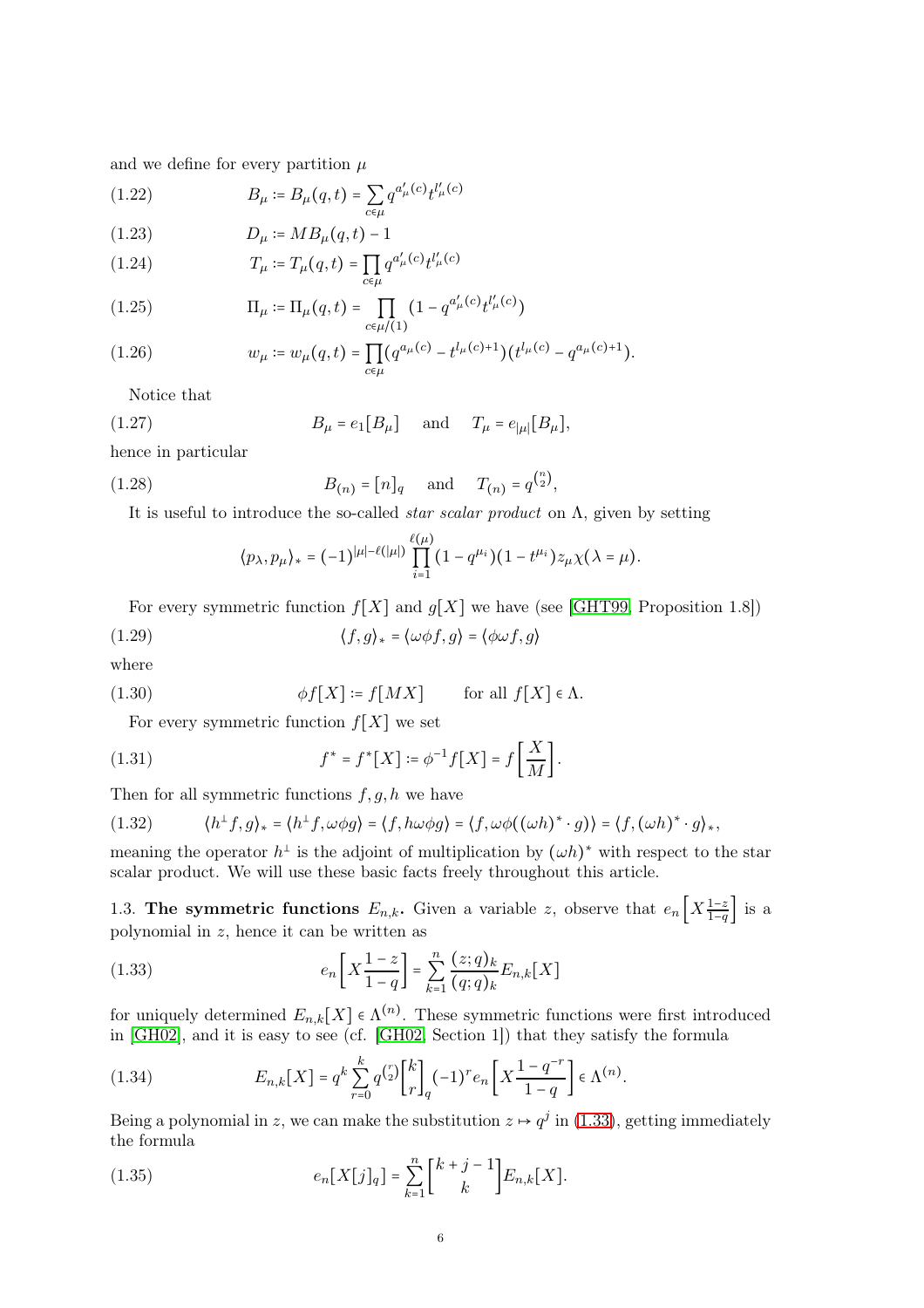<span id="page-6-0"></span>1.4. Macdonald polynomials: basic properties. For a partition  $\mu \vdash n$ , we denote by (1.36)  $\widetilde{H}_{\mu} \coloneqq \widetilde{H}_{\mu}[X] = \widetilde{H}_{\mu}[X; q, t] = \sum$  $\lambda \vdash n$  $\widetilde{K}_{\lambda,\mu}(q,t)s_\lambda$ 

the (modified) Macdonald polynomials, where

(1.37) 
$$
\widetilde{K}_{\lambda,\mu} \coloneqq \widetilde{K}_{\lambda,\mu}(q,t) = K_{\lambda,\mu}(q,1/t)t^{n(\mu)} \quad \text{with} \quad n(\mu) = \sum_{i \ge 1} \mu_i(i-1)
$$

are the (modified) Kostka coefficients (see [\[Hag08,](#page-29-16) Chapter 2] for more details). Recall the normalization given for all  $k \in \mathbb{N}$  by

(1.38) 
$$
h_k^{\perp} \widetilde{H}_{\mu} = \widetilde{K}_{(k),\mu}(q,t) = 1 \text{ for all } \mu \vdash k.
$$

It turns out that the Macdonald polynomials are orthogonal with respect to the star scalar product: more precisely

<span id="page-6-4"></span>(1.39) 
$$
\langle \widetilde{H}_{\lambda}, \widetilde{H}_{\mu} \rangle_* = w_{\mu}(q, t) \chi(\lambda = \mu).
$$

These orthogonality relations give the following Cauchy identity:

<span id="page-6-3"></span>(1.40) 
$$
e_n \left[ \frac{XY}{M} \right] = \sum_{\mu \vdash n} \frac{\widetilde{H}_{\mu}[X] \widetilde{H}_{\mu}[Y]}{w_{\mu}} \quad \text{for all } n.
$$

<span id="page-6-7"></span>The following basic identity is well known.

(1.41) 
$$
\widetilde{H}_{(n)} = (q;q)_n h_n \left[ \frac{X}{1-q} \right].
$$

The following identity is well known and it is proved in Corollary [3.5.](#page-11-2)

**Proposition 1.5.** Given  $n, k \in \mathbb{N}, n \geq k$ , for every  $\mu \vdash n$  we have

(1.42) 
$$
\langle h_k^* e_{n-k}^*, \widetilde{H}_\mu \rangle_* = e_k [B_\mu].
$$

We define the *nabla* operator on  $\Lambda$  by setting

(1.43) 
$$
\nabla \widetilde{H}_{\mu} = (-1)^{|\mu|} T_{\mu} \widetilde{H}_{\mu} \quad \text{for all } \mu.
$$

Notice that this definition differs from the usual definition from [\[BGHT99\]](#page-29-4) by a sign, but it is in agreement with the convention in [\[GM19\]](#page-29-14) and [\[DM20\]](#page-29-11).

We introduce the multiplicative involution  $\overline{\omega}$  defined on any symmetric function  $F[X; q, t]$  $\Lambda_{\mathbb{Q}(q,t)}$  as

<span id="page-6-8"></span><span id="page-6-2"></span>
$$
\overline{\omega}F[X;q,t]\coloneqq \omega F[X;1/q,1/t].
$$

The following well-known identity can be deduced from Macdonald's duality (see [\[GH96,](#page-29-3) Theorem 2.7])

(1.44) 
$$
\nabla \overline{\omega} \widetilde{H}_{\mu}[X;q,t] = (-1)^{|\mu|} \widetilde{H}_{\mu}[X;q,t],
$$

<span id="page-6-1"></span>and it implies that  $\nabla \overline{\omega}$  is an involution.

1.5. Delta and Theta operators. We define the *Delta* operators  $\Delta_f$  and  $\Delta'_f$  on  $\Lambda$  by

(1.45) 
$$
\Delta_f \widetilde{H}_{\mu} = f[B_{\mu}(q,t)] \widetilde{H}_{\mu} \quad \text{and} \quad \Delta'_f \widetilde{H}_{\mu} = f[B_{\mu}(q,t) - 1] \widetilde{H}_{\mu}, \quad \text{for all } \mu.
$$

Observe that on the vector space of symmetric functions homogeneous of degree  $n$ , denoted by  $\Lambda^{(n)}$ , the operator  $\nabla$  equals  $(-1)^n \Delta_{e_n}$ . Moreover, by the Pieri rule, for every  $1 \leq k \leq n$ ,

<span id="page-6-6"></span>(1.46) 
$$
\Delta_{e_k} = \Delta'_{e_k} + \Delta'_{e_{k-1}} \quad \text{on } \Lambda^{(n)},
$$

and for any  $k > n$ ,  $\Delta_{e_k} = \Delta'_{e_{k-1}} = 0$  on  $\Lambda^{(n)}$ , so that  $\Delta_{e_n} = \Delta'_{e_{n-1}}$  on  $\Lambda^{(n)}$ . Observe that [\(1.42\)](#page-6-2) can be rephrased as

<span id="page-6-5"></span>(1.47) 
$$
\Delta_{e_k} e_n^* = h_k^* e_{n-k}^* \quad \text{or} \quad \langle f, e_k h_{n-k} \rangle = \langle \Delta_{e_k} f, h_n \rangle \quad \text{for every } f \in \Lambda^{(n)}.
$$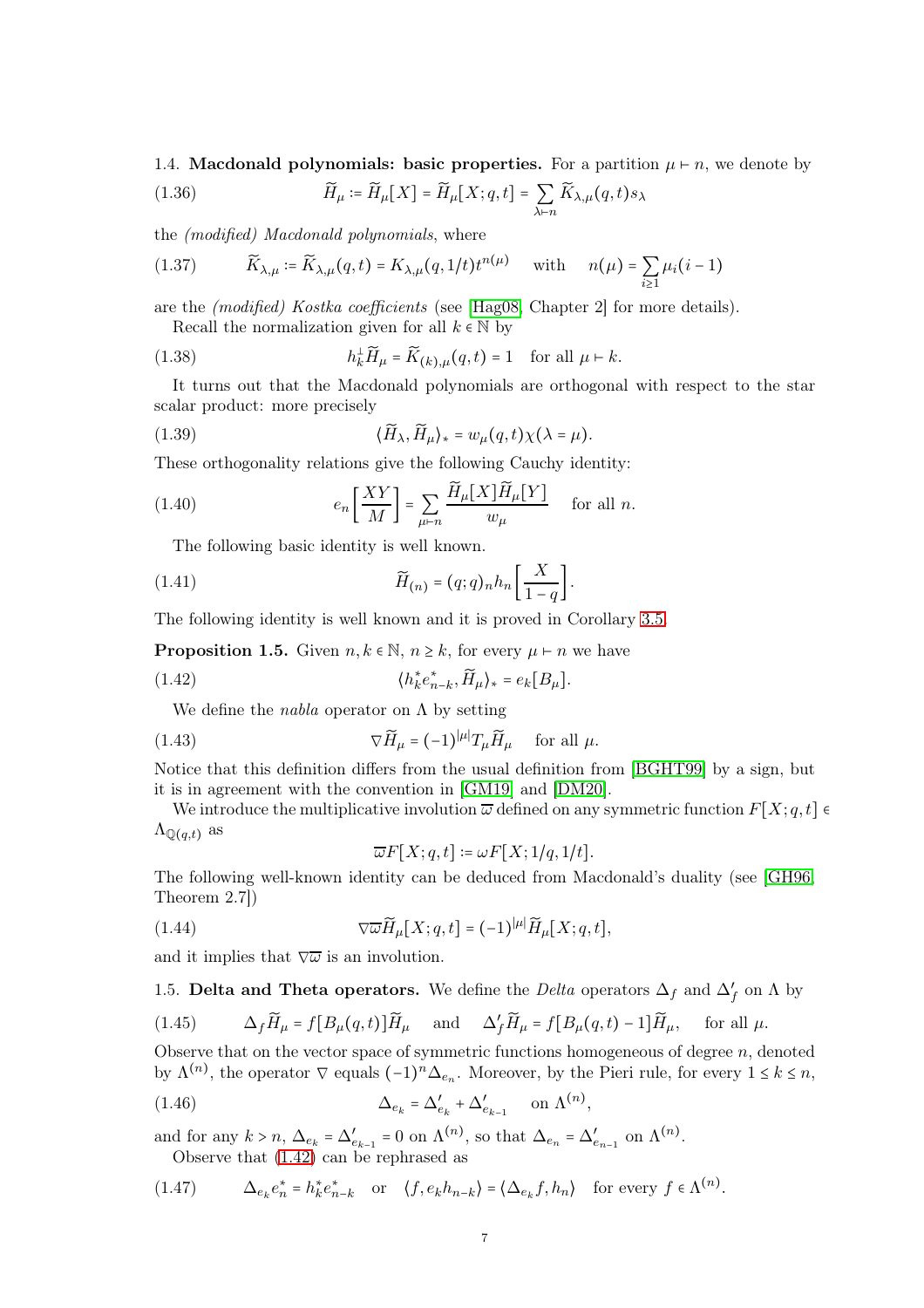Recall the linear operator  $\Pi$ , defined by setting for any nonempty partition  $\mu$ 

$$
(1.48)\qquad \qquad \Pi \widetilde{H}_{\mu} \coloneqq \Pi_{\mu} \widetilde{H}_{\mu}.
$$

The following property is easy to check (cf. [\[GHS11,](#page-29-19) Section 3]): for  $n \geq 1$  and  $F \in \Lambda^{(n)}$  we have

<span id="page-7-5"></span>(1.49) 
$$
\overline{\omega}\Pi\overline{\omega}F=-\nabla^{-1}\Pi F.
$$

It is well known and easy to show (cf. [\[GHS11,](#page-29-19) Proposition 2.3]) that

<span id="page-7-3"></span>(1.50) 
$$
\mathbf{\Pi}e_n^* = \omega p_n^* = \frac{1}{M} \alpha_n p_n \quad \text{where} \quad \alpha_n := (-1)^{n-1} / ([n]_q [n]_t),
$$

(1.51) 
$$
\Delta_{e_1} \mathbf{\Pi} e_n^* = \frac{1}{M} e_n,
$$

(1.52) 
$$
(-qt)^{1-n} \Delta_{e_n}^{-1} \Delta_{e_{n-1}} \Pi e_n^* = \frac{1}{M} h_n,
$$

and

(1.53) 
$$
\omega(p_n) = [n]_q [n]_t M \mathbf{\Pi} e_n^* = \sum_{k=1}^k \frac{[n]_q}{[k]_q} E_{n,k}.
$$

Given any symmetric function  $f \in \Lambda$ , we denote by f the multiplication operator

<span id="page-7-6"></span><span id="page-7-4"></span><span id="page-7-1"></span>
$$
\underline{fg}\coloneqq fg\quad\text{for all }g\in\Lambda.
$$

For any symmetric function  $f \in \Lambda^{(n)}$  we introduce the following Theta operators on  $\Lambda$ : for every  $F \in \Lambda^{(m)}$  we set

(1.54) 
$$
\Theta_f F \coloneqq \begin{cases} 0 & \text{if } n \ge 1 \text{ and } m = 0 \\ f \cdot F & \text{if } n = 0 \text{ and } m = 0 \\ \mathbf{\Pi} f^* \mathbf{\Pi}^{-1} F & \text{otherwise} \end{cases}
$$

and we extend by linearity the definition to any  $f, F \in \Lambda$ .

It is clear that  $\Theta_f$  is linear, and moreover, if f is homogeneous of degree k, then so is  $\Theta_f$ , i.e.

$$
\Theta_f \Lambda^{(n)} \subseteq \Lambda^{(n+k)} \qquad \text{for } f \in \Lambda^{(k)}.
$$

We observe here that, using [\(1.51\)](#page-7-1), for every  $n \in \mathbb{N}$  we have

<span id="page-7-0"></span>(1.55) 
$$
\Theta_{e_n} e_1 = M \Pi e_n^* e_1^* = M \Delta_{e_1} \Pi e_{n+1}^* = e_{n+1}.
$$

1.6. Tesler's identity and the five-term relation. We introduce the plethystic exponential

$$
\mathrm{Exp}[X]\coloneqq \sum_{n\geq 0} h_n[X],
$$

and the translation and multiplication operators  $\mathcal{T}_Y$  and  $\mathcal{P}_Z$  for any two expressions Y and Z by setting for any  $F[X] \in \Lambda$ 

$$
\mathcal{T}_Y F[X] \coloneqq F[X+Y] \quad \text{and} \quad \mathcal{P}_Z F[X] \coloneqq \operatorname{Exp}[ZX] F[X].
$$

Observe that  $\mathcal{T}_Y^{-1} = \mathcal{T}_{-Y}$  and  $\mathcal{P}_Z^{-1} = \mathcal{P}_{-Z}$ , where the minus sign is the plethystic one. Note that, following [\[GHT99\]](#page-29-17), for any two expressions  $Y$  and  $Z$ ,

<span id="page-7-2"></span>
$$
\mathcal{T}_Y \mathcal{P}_Z F[X] = \mathcal{T}_Y \text{Exp}[XZ] F[X]
$$
  
= 
$$
\text{Exp}[(X+Y)Z] F[X+Y]
$$
  
= 
$$
\text{Exp}[YZ] \text{Exp}[XZ] F[X+Y]
$$
  
= 
$$
\text{Exp}[YZ] \mathcal{P}_Z \mathcal{T}_Y F[X].
$$

Therefore, for any two expressions  $Y$  and  $Z$ , we have

(1.56) 
$$
\mathcal{T}_Y \mathcal{P}_Z = \text{Exp}[YZ] \mathcal{P}_Z \mathcal{T}_Y.
$$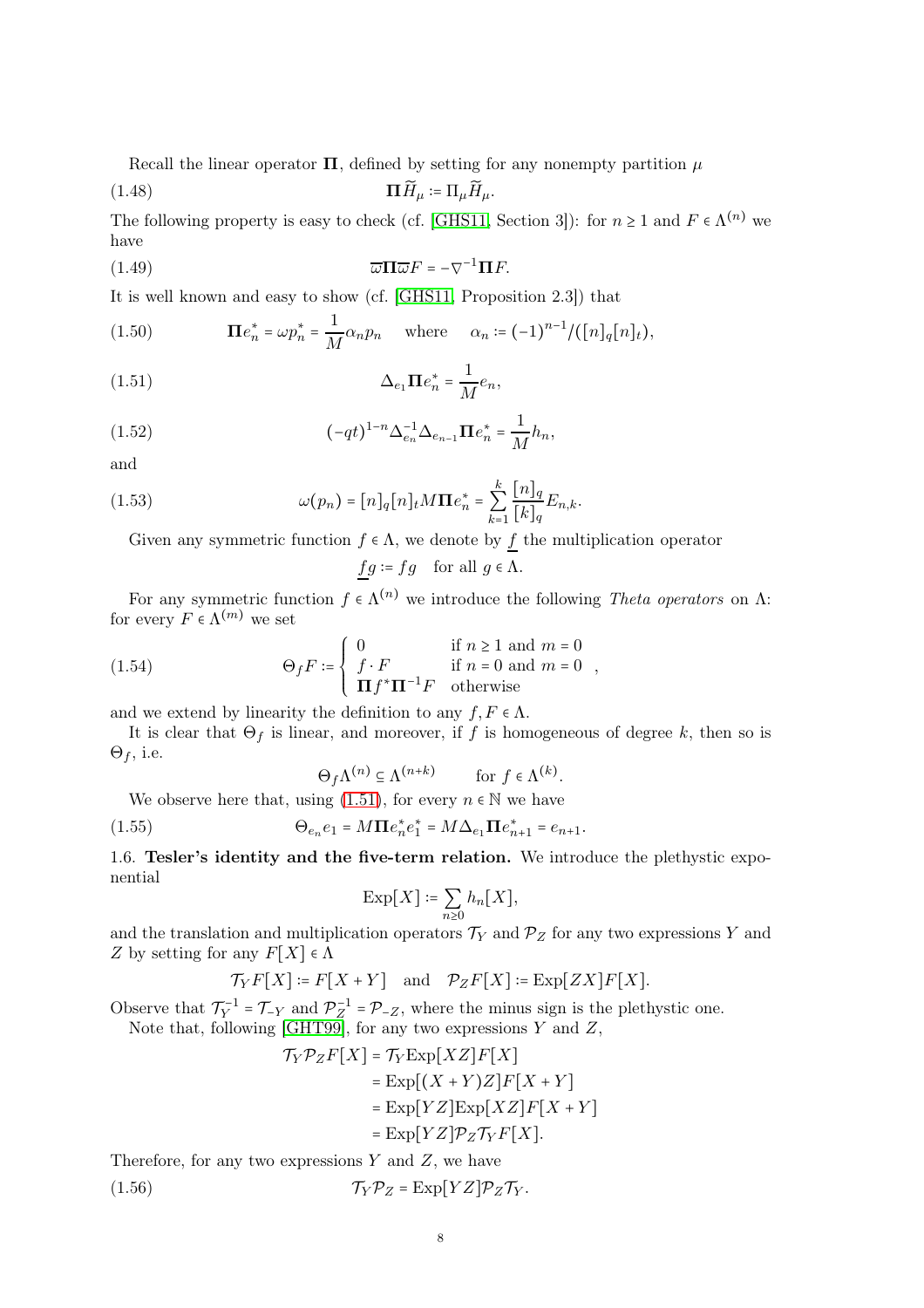The following formulas are proved in [\[GHT99,](#page-29-17) Theorem 1.1]:

$$
\mathcal{T}_Y = \sum_{\mu} s_{\mu} [Y] s_{\mu}^{\perp}
$$

(1.58) 
$$
\mathcal{P}_Z = \sum_{\mu} s_{\mu} [Z] \underline{s}_{\mu}.
$$

As special cases, for any monomial  $u$ , we have

$$
\mathcal{T}_u = \sum_{k \ge 0} u^k h_k^{\perp}
$$

$$
(1.60)\qquad \qquad \mathcal{P}_{-\frac{u}{M}} = \sum_{k\geq 0} (-u)^k \underline{e}_k^*.
$$

It will be convenient for us to use the modified star scalar product, defined in [\[GM19\]](#page-29-14) by setting

$$
(1.61) \t\t \langle f,g \rangle_{\bar{*}} \coloneqq \langle f[-MX], g \rangle.
$$

Under this scalar product, the modified Macdonald basis remains orthogonal and any linear operator which acts diagonally on the Macdonald basis is self dual. The dual of  $h_k^{\perp}$  becomes  $(-1)^k \underline{e}_k^*$ , and we see that  $\mathcal{T}_u$  is dual to  $\mathcal{P}_{-u/M}$ .

Finally, we introduce the operators

$$
\Delta_v \coloneqq \sum_{n \geq 0} (-v)^n \Delta_{e_n}, \qquad \Delta_v^{-1} = \sum_{n \geq 0} v^n \Delta_{h_n}.
$$

The following identities are proved in [\[GM19,](#page-29-14) Theorem 1.1].

**Theorem 1.6** (Five-term relations). For any two monomials u and v we have

<span id="page-8-4"></span>(1.62) 
$$
\nabla^{-1} \mathcal{T}_{uv} \nabla = \Delta_v^{-1} \mathcal{T}_u \Delta_v \mathcal{T}_{-u}
$$

and its dual (with respect to the modified star scalar product)

<span id="page-8-3"></span>(1.63) 
$$
\nabla \mathcal{P}_{-\frac{uv}{M}} \nabla^{-1} = \mathcal{P}_{\frac{u}{M}} \Delta_v \mathcal{P}_{-\frac{u}{M}} \Delta_v^{-1}.
$$

The following result is a combination of Proposition 2.4 and Theorem 2.8 in [\[GM19\]](#page-29-14).

**Theorem 1.7.** For any symmetric function 
$$
F
$$
,

(1.64) 
$$
\nabla^{-1} \mathcal{T}_u \nabla \mathcal{P}_{-\frac{1}{M}} \mathcal{T}_1 F = \mathcal{P}_{-\frac{1}{M}} \mathcal{T}_1 \Delta'_u F.
$$

where

<span id="page-8-2"></span>
$$
\Delta'_u \coloneqq \mathrm{Exp}\bigl[u/M]\Delta_u.
$$

The following identity is proved in [\[GHT99,](#page-29-17) Theorem I.2].

<span id="page-8-1"></span>**Theorem 1.8** (Tesler's identity). For any monomial z and any partition  $\mu$  we have

<span id="page-8-5"></span><span id="page-8-0"></span>(1.65) 
$$
\mathcal{T}_{-\frac{1}{z}} \mathcal{P}_{\frac{z}{M}} \nabla^{-1} \text{Exp}\left[\frac{-z X D_{\mu}}{M}\right] = \widetilde{H}_{\mu}[z X].
$$

# 2. A new general identity

Consider the following operators:

$$
\tilde{\Theta}(z,v) \coloneqq \Delta_v \mathcal{P}_{-\frac{z}{M}} \Delta_v^{-1}, \qquad \tilde{\Theta}(z,v)^{-1} = \Delta_v \mathcal{P}_{\frac{z}{M}} \Delta_v^{-1}.
$$

Observe that the coefficient of  $z^k$  in  $\tilde{\Theta}(z, v)$  is  $(-1)^k \Delta_v \underline{e}_k^* \Delta_v^{-1}$ . It makes sense to let v go to 1 (the factor  $(1-v)^{-1}$  from  $\Delta_v^{-1}$  cancels with the factor  $(1-v)$  from  $\Delta_v$ ), and this gives precisely our definition of  $\Theta_{e_k}$  multiplied by  $(-1)^k$ .

The following theorem is the main result of this article.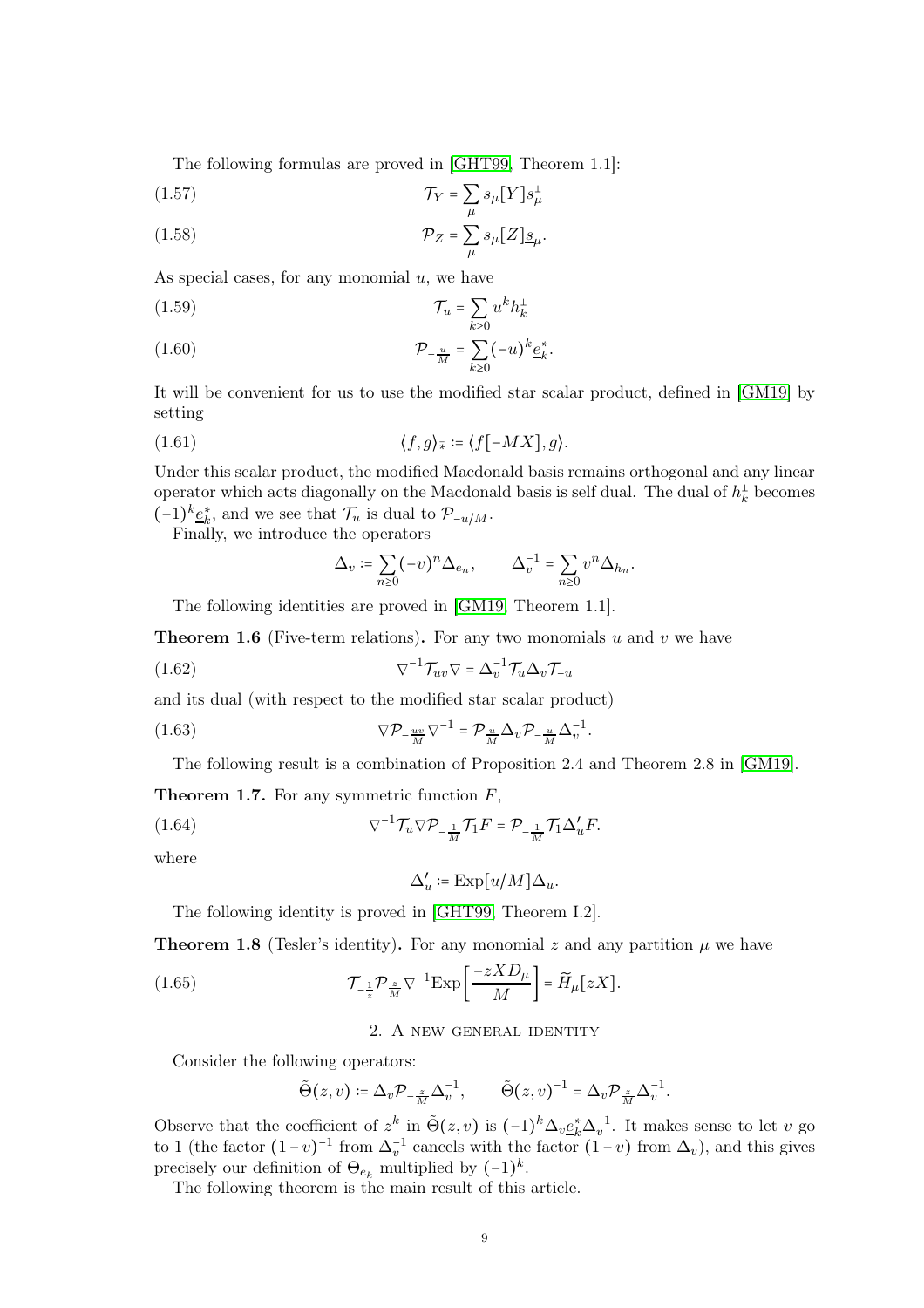### <span id="page-9-1"></span>Theorem 2.1. We have

(2.1) 
$$
\tilde{\Theta}(z,v)^{-1} \mathcal{T}_{u} \tilde{\Theta}(z,v) = \exp \left[\frac{uz(v-1)}{M}\right] \Delta_{uzv} \mathcal{T}_{u}.
$$

*Proof.* In order to keep track of homogeneous degrees in  $(1.64)$ , we insert a variable w to get

<span id="page-9-3"></span><span id="page-9-2"></span>
$$
\nabla^{-1}\mathcal{T}_{u/w}\nabla \mathcal{P}_{-\frac{w}{M}}\mathcal{T}_{1/w}=\mathcal{P}_{-\frac{w}{M}}\mathcal{T}_{1/w}\Delta'_{u}.
$$

Making the replacement  $u \mapsto uw$  and rearranging, we get

(2.2) 
$$
\nabla^{-1} \mathcal{T}_{u} \nabla = \mathcal{P}_{-\frac{w}{M}} \mathcal{T}_{1/w} \Delta'_{uw} \mathcal{T}_{-1/w} \mathcal{P}_{\frac{w}{M}}.
$$

We now have

$$
\tilde{\Theta}(z,v)^{-1}\mathcal{T}_{u}\tilde{\Theta}(z,v) = \left(\Delta_{v}\mathcal{P}_{\frac{z}{M}}\Delta_{v}^{-1}\right)\mathcal{T}_{u}\left(\Delta_{v}\mathcal{P}_{-\frac{z}{M}}\Delta_{v}^{-1}\right)
$$
\n
$$
\left(\text{using } (1.63)\right) = \nabla\mathcal{P}_{\frac{zv}{M}}\nabla^{-1}\left(\mathcal{P}_{\frac{z}{M}}\mathcal{T}_{u}\mathcal{P}_{-\frac{z}{M}}\right)\nabla\mathcal{P}_{-\frac{zv}{M}}\nabla^{-1}
$$
\n
$$
\left(\text{using } (1.56)\right) = \text{Exp}\left[-\frac{uz}{M}\right]\nabla\mathcal{P}_{\frac{zv}{M}}\left(\nabla^{-1}\mathcal{T}_{u}\nabla\right)\mathcal{P}_{-\frac{zv}{M}}\nabla^{-1}
$$
\n
$$
\left(\text{using } (2.2)\right) = \text{Exp}\left[-\frac{uz}{M}\right]\nabla\mathcal{P}_{\frac{zv}{M}}\mathcal{P}_{-\frac{w}{M}}\mathcal{T}_{1/w}\Delta'_{uw}\mathcal{T}_{-1/w}\mathcal{P}_{\frac{w}{M}}\mathcal{P}_{-\frac{zv}{M}}\nabla^{-1}
$$
\n
$$
\left(\text{replacing } w \mapsto zv\right) = \text{Exp}\left[-\frac{uz}{M}\right]\text{Exp}\left[\frac{uzv}{M}\right]\nabla\mathcal{T}_{1/zv}\Delta_{uzv}\mathcal{T}_{-1/zv}\nabla^{-1}
$$
\n
$$
\left(\text{using } (1.62)\right) = \text{Exp}\left[\frac{uz(v-1)}{M}\right]\nabla\Delta_{uzv}\nabla^{-1}\mathcal{T}_{u}
$$
\n
$$
= \text{Exp}\left[\frac{uz(v-1)}{M}\right]\Delta_{uzv}\mathcal{T}_{u},
$$

which is what we wanted.  $\square$ 

<span id="page-9-0"></span>In the rest of this article we show what can be deduced from this general identity.

#### 3. RECIPROCITIES

Unsurprisingly, combining Tesler's identity [\(1.65\)](#page-8-5) with our main identity [\(2.1\)](#page-9-3), we can easily recover reciprocity identities. They will be given as applications of the following result.

**Theorem 3.1.** For any  $k \in \mathbb{N}$  and any  $\mu \vdash k$  we have

(3.1) 
$$
\operatorname{Exp}[uz(1-v)/M] \mathcal{T}_u \tilde{\Theta}(z,v) \widetilde{H}_\mu[X]|_{u^k} = \operatorname{Exp}\left[\frac{-zX(vD_\mu+1)}{M}\right].
$$

Proof. Our main identity [\(2.1\)](#page-9-3) gives

<span id="page-9-4"></span>
$$
\begin{aligned} \exp[uz(1-v)/M]\mathcal{T}_u \tilde{\Theta}(z,v) &= \tilde{\Theta}(z,v)\Delta_{uzv}\mathcal{T}_u \\ &= \Delta_v \mathcal{P}_{-\frac{z}{M}}\Delta_v^{-1}\Delta_{uzv}\mathcal{T}_u \\ \text{(using (1.63))} &= \mathcal{P}_{-\frac{z}{M}}\nabla \mathcal{P}_{-\frac{zv}{M}}\nabla^{-1}\Delta_{uzv}\mathcal{T}_u. \end{aligned}
$$

Extracting the coefficient of  $u^k$  from the last expression we get

$$
\mathcal{P}_{-\frac{z}{M}}\nabla \mathcal{P}_{-\frac{zv}{M}}\nabla^{-1}\sum_{r=0}^{k}(-1)^{k-r}(zv)^{k-r}\Delta_{e_{k-r}}h_r^{\perp}.
$$

But observe that for any element  $F \in \Lambda^{(k)}$  (the symmetric functions of homogeneous degree  $k$ ,  $h_r^{\perp}F \in \Lambda^{(k-r)}$ , hence

$$
\nabla^{-1}(-1)^{k-r}\Delta_{e_{k-r}}h_r^{\perp}F=\nabla^{-1}\nabla h_r^{\perp}F=h_r^{\perp}F.
$$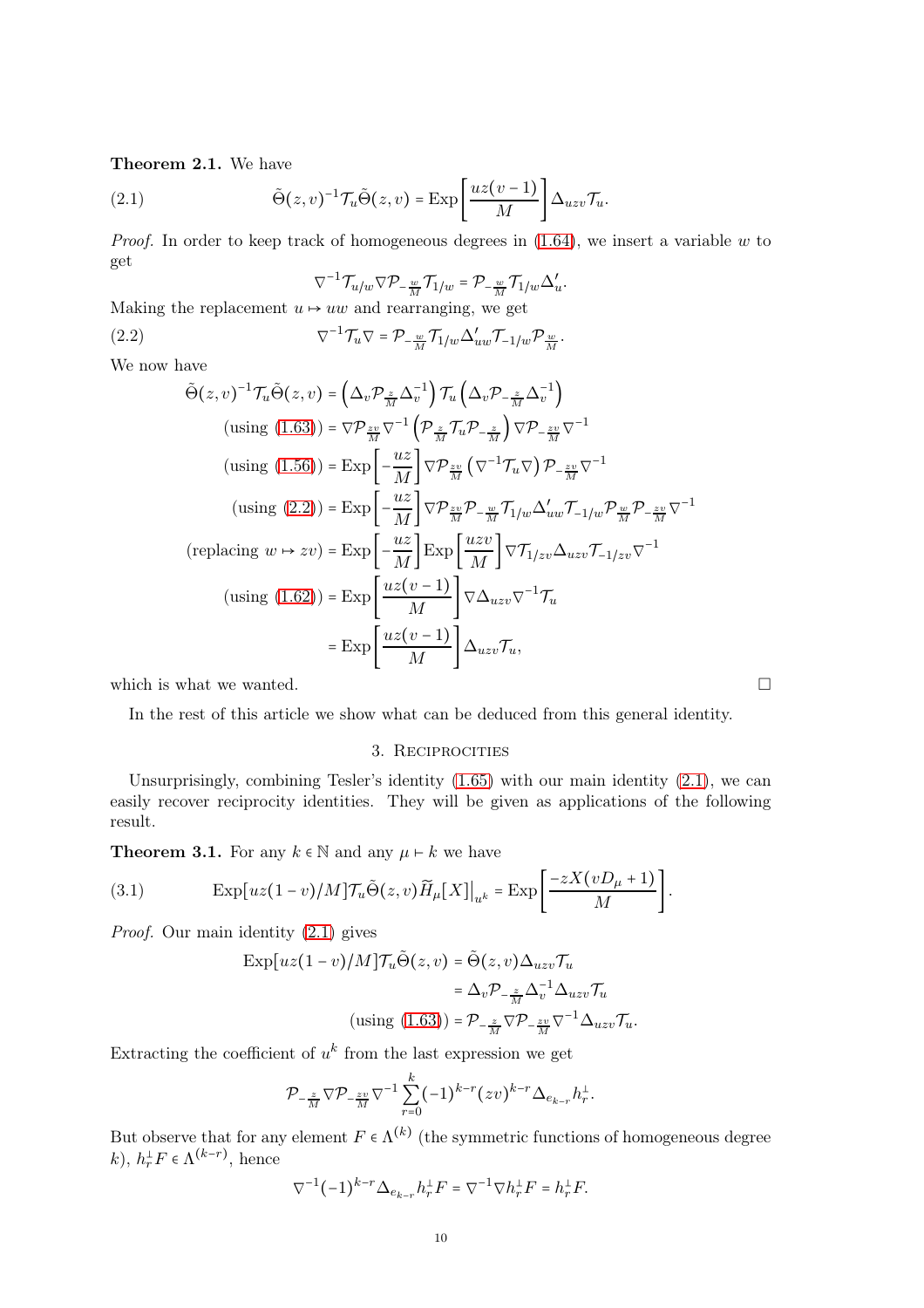Therefore, on  $\Lambda^{(k)}$ , our last expression can be written as

$$
\mathcal{P}_{-\frac{z}{M}}\nabla \mathcal{P}_{-\frac{zv}{M}}\sum_{r=0}^k (zv)^{k-r}h_r^{\perp} = \mathcal{P}_{-\frac{z}{M}}\nabla \mathcal{P}_{-\frac{zv}{M}}\mathcal{T}_{1/zv}(zv)^k.
$$

Now using Tesler's identity [\(1.65\)](#page-8-5), for any  $\mu \vdash k$  we get

$$
\mathcal{P}_{-\frac{z}{M}}\nabla\mathcal{P}_{-\frac{zv}{M}}\mathcal{T}_{1/zv}(zv)^k\widetilde{H}_{\mu}[X] = \mathcal{P}_{-\frac{z}{M}}\exp\left[\frac{-zvXD_{\mu}}{M}\right] = \exp\left[\frac{-zX(vD_{\mu}+1)}{M}\right].
$$

<span id="page-10-4"></span>The following result is extremely useful.

<span id="page-10-1"></span>**Theorem 3.2.** For any  $k, m \in \mathbb{N}$ , and  $\mu \vdash k$  we have

(3.2) 
$$
h_k^{\perp} \Theta_{e_m} \widetilde{H}_{\mu} = e_m [XB_{\mu}].
$$

<span id="page-10-0"></span>*Proof.* Just make the replacement  $v \mapsto 1$  in [\(3.1\)](#page-9-4) and extract the coefficient of  $z^m$ .

3.1. Some applications. The following corollary is a version of the Macdonald-Koornwinder reciprocity that first appeared in [\[GHT99,](#page-29-17) Theorem 3.3].

**Theorem 3.3.** For any two partitions  $\lambda \vdash m$  and  $\mu \vdash k$  we have

(3.3) 
$$
\widetilde{H}_{\lambda}[vD_{\mu}+1]\prod_{(i,j)\in\mu}(1-vq^{i}t^{j})=\widetilde{H}_{\mu}[vD_{\lambda}+1]\prod_{(i,j)\in\lambda}(1-vq^{i}t^{j}).
$$

Proof. We have

<span id="page-10-2"></span>
$$
\widetilde{H}_{\lambda}[vD_{\mu}+1]\prod_{(i,j)\in\mu}(1-vq^{i}t^{j}) =
$$
\n
$$
\text{(using (1.40))} = \left\{\text{Exp}\left[\frac{-X(vD_{\mu}+1)}{M}\right], \widetilde{H}_{\lambda}[X]\right\}_{\tilde{\star}}\prod_{(i,j)\in\mu}(1-vq^{i}t^{j})
$$
\n
$$
= \left\{\text{Exp}\left[\frac{-zX(vD_{\mu}+1)}{M}\right], \widetilde{H}_{\lambda}[X]\right\}_{\tilde{\star}}\prod_{(i,j)\in\mu}(1-vq^{i}t^{j})
$$
\n
$$
\text{(using (3.1))} = \left\{\text{Exp}[uz(1-v)/M]\mathcal{T}_{u}\tilde{\Theta}(z,v)\Delta_{v}\widetilde{H}_{\mu}[X], \widetilde{H}_{\lambda}[X]\right\}_{\tilde{\star}}\Big|_{u^{k}z^{m}}
$$
\n
$$
= \left\{\widetilde{H}_{\mu}[X], \text{Exp}[uz(1-v)/M]\mathcal{T}_{z}\tilde{\Theta}(u,v)\Delta_{v}\widetilde{H}_{\lambda}[X]\right\}_{\tilde{\star}}\Big|_{u^{k}z^{m}}
$$
\n
$$
\text{(using (3.1))} = \left\{\widetilde{H}_{\mu}[X], \text{Exp}\left[\frac{-uX(vD_{\lambda}+1)}{M}\right]\right\}_{\tilde{\star}}\Big|_{u^{k}(i,j)\in\lambda}(1-vq^{i}t^{j})
$$
\n
$$
= \left\{\widetilde{H}_{\mu}[X], \text{Exp}\left[\frac{-X(vD_{\lambda}+1)}{M}\right]\right\}_{\tilde{\star}}\prod_{(i,j)\in\lambda}(1-vq^{i}t^{j})
$$
\n
$$
\text{(using (1.40))} = \widetilde{H}_{\mu}[vD_{\lambda}+1]\prod_{(i,j)\in\lambda}(1-vq^{i}t^{j}).
$$

We limit ourselves to sketch here three nice well-known applications of this important result.

 $\Box$ 

**Corollary 3.4.** For any partition  $\mu$  we have (3.4)  $\widetilde{H}_{\lambda}[1-v] = \prod$  $(i,j)$ ∈ $\lambda$  $(1-vq^it^j).$ 

*Proof.* Just take  $\mu$  to be the empty partition in [\(3.3\)](#page-10-2).

<span id="page-10-3"></span>We can now prove  $(1.42)$ .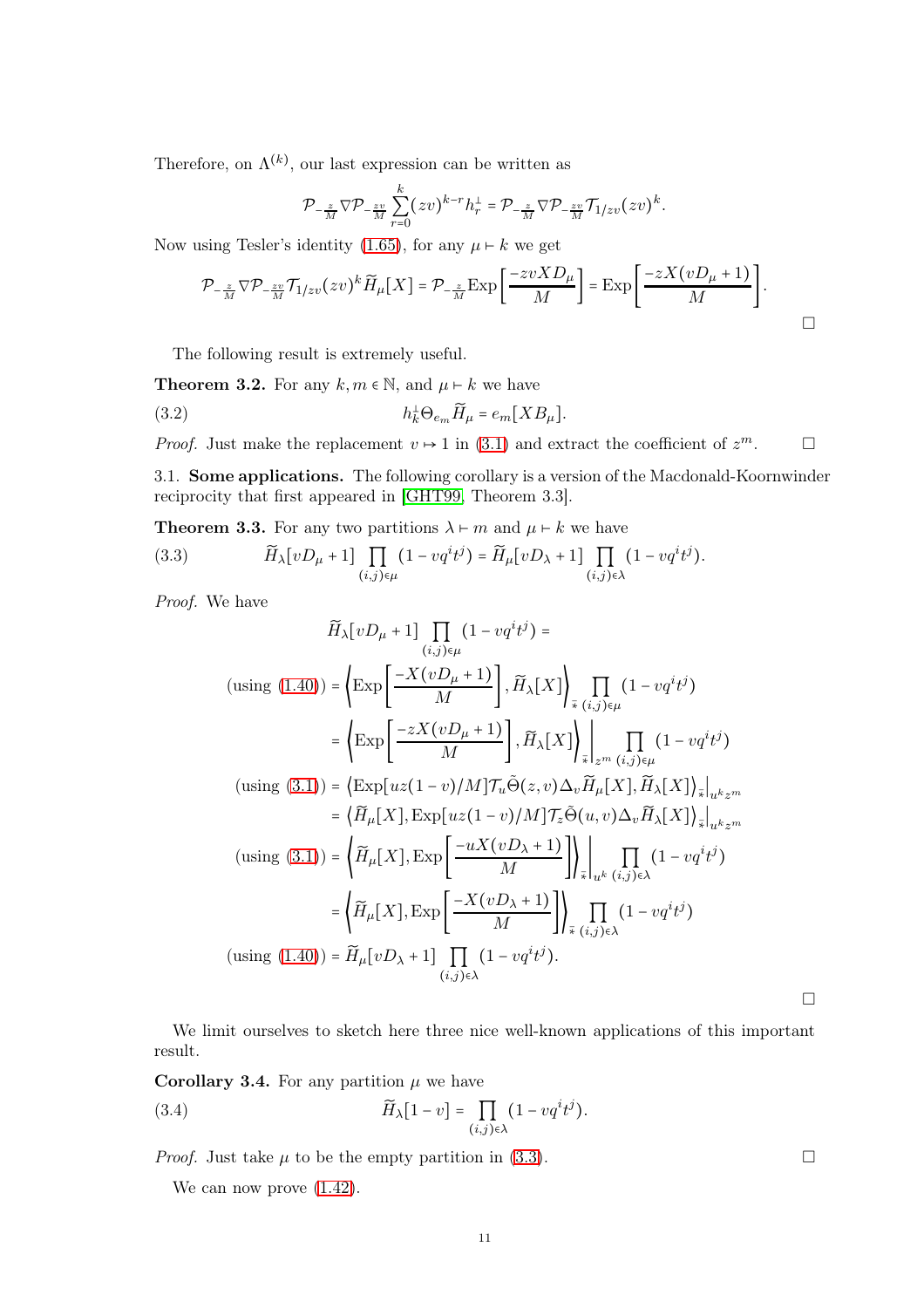<span id="page-11-2"></span>**Corollary 3.5.** Given  $n, k \in \mathbb{N}$ ,  $n \geq k$ , for any partition  $\lambda \vdash n$  we have

(3.5) 
$$
\langle \widetilde{H}_{\lambda}, s_{(n-k,1^k)} \rangle = e_k[B_{\lambda} - 1], \text{ hence } \langle \widetilde{H}_{\lambda}, e_k h_{n-k} \rangle = e_k[B_{\lambda}].
$$

Proof. From [\(3.4\)](#page-10-3) we get

$$
\widetilde{H}_{\lambda}[1-v] = (1-v) \sum_{k=0}^{n-1} (-v)^{k} e_{k}[B_{\lambda} - 1].
$$

On the other hand

$$
\widetilde{H}_{\lambda}[1-v] = \sum_{\mu \vdash n} \langle \widetilde{H}_{\lambda}, s_{\mu} \rangle s_{\mu}[1-v].
$$

Now using  $(1.20)$  and comparing the polynomials in v we get the first identity. The second one is an immediate consequence of the Pieri rule.  $\Box$ 

The following well-known corollary is also immediate.

**Corollary 3.6.** For nonempty partitions  $\lambda \vdash n$  and  $\mu \vdash k$  we have

(3.6) 
$$
\Pi_{\mu} \widetilde{H}_{\lambda}[MB_{\mu}] = \Pi_{\lambda} \widetilde{H}_{\mu}[MB_{\lambda}].
$$

<span id="page-11-0"></span>*Proof.* Divide [\(3.3\)](#page-10-2) by  $1 - v$  and let  $v \mapsto 1$ .

## 4. More important consequences

We deduce the following important identities from our main theorem.

Corollary 4.1. We have

<span id="page-11-3"></span>(4.1) 
$$
\mathcal{T}_u^{-1} \tilde{\Theta}(z, v) = \exp \left[\frac{uz(1-v)}{M}\right] \tilde{\Theta}(z, v) \mathcal{T}_u^{-1} \Delta_{uzv}^{-1}
$$

<span id="page-11-4"></span>(4.2) 
$$
\mathcal{T}_{u}\tilde{\Theta}(z,v)^{-1} = \text{Exp}\left[\frac{uz(1-v)}{M}\right]\Delta_{uzv}^{-1}\tilde{\Theta}(z,v)^{-1}\mathcal{T}_{u}
$$

*Proof.* Identity  $(4.1)$  is obtained from  $(2.1)$  by taking the inverse formula

$$
\mathcal{T}_{u}\tilde{\Theta}(z,v)^{-1}\mathcal{T}_{u}^{-1}\tilde{\Theta}(z,v)=\mathrm{Exp}\left[\frac{uz(1-v)}{M}\right]\Delta_{uzv}^{-1},\,
$$

and composing on the left by  $\tilde{\Theta}(z,v)\mathcal{T}_u^{-1}$ . Similarly, [\(4.2\)](#page-11-4) is obtained by composing on the right by  $\tilde{\Theta}(z, v)^{-1} \mathcal{T}_u$ .  $^{-1}$ T<sub>u</sub>.

The following theorem contains some of the main consequences of [\(2.1\)](#page-9-3).

<span id="page-11-1"></span>Theorem 4.2. We have

<span id="page-11-5"></span>(4.3) 
$$
h_j^{\perp} \Theta_{e_k} = \sum_{r=0}^{j} \Theta_{e_{k-j+r}} \Delta_{e_{j-r}} h_r^{\perp}
$$

<span id="page-11-6"></span>(4.4) 
$$
e_j^{\perp} \Theta_{e_k} = \sum_{r=0}^j \Theta_{e_{k-j+r}} e_r^{\perp} \Delta_{h_{j-r}}
$$

<span id="page-11-7"></span>(4.5) 
$$
h_j^{\perp} \Theta_{h_k} = \sum_{r=0}^{j} \Delta_{h_{j-r}} \Theta_{h_{k-j+r}} h_r^{\perp}.
$$

*Proof.* Identity [\(4.3\)](#page-11-5) is obtained from [\(2.1\)](#page-9-3) by letting  $v \mapsto 1$  and picking the coefficient of  $u^j z^k$ , getting

$$
(-1)^{k}h_{j}^{\perp}\Theta_{e_{k}}=\sum_{r=0}^{j}(-1)^{k-j+r}\Theta_{e_{k-j+r}}(-1)^{j-r}\Delta_{e_{j-r}}h_{r}^{\perp},
$$

which is just another way to write  $(4.3)$ . Identities  $(4.4)$  and  $(4.5)$  are deduced in a similar way from  $(4.1)$  and  $(4.2)$  respectively.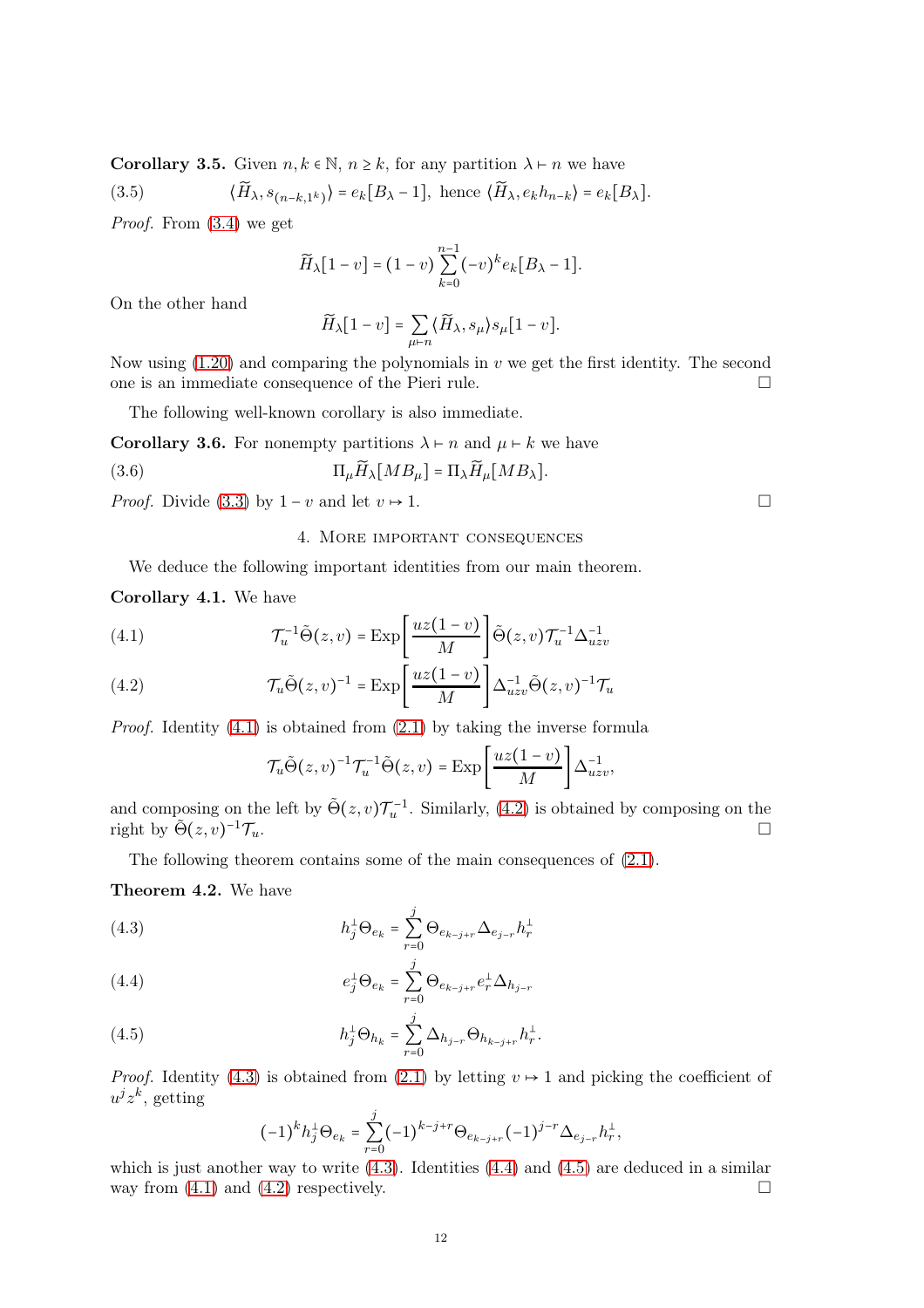We can also deduce the "inverse" identities.

Corollary 4.3. We have

<span id="page-12-3"></span>(4.6) 
$$
\tilde{\Theta}(z,v)^{-1} \mathcal{T}_{u}^{-1} = \text{Exp}\left[\frac{uz(1-v)}{M}\right] \mathcal{T}_{u}^{-1} \Delta_{uzv}^{-1} \tilde{\Theta}(z,v)^{-1}
$$

<span id="page-12-4"></span>(4.7) 
$$
\tilde{\Theta}(z,v)^{-1}\mathcal{T}_u = \text{Exp}\left[\frac{uz(v-1)}{M}\right]\Delta_{uzv}\mathcal{T}_u\tilde{\Theta}(z,v)^{-1}
$$

<span id="page-12-5"></span>(4.8) 
$$
\tilde{\Theta}(z,v)\mathcal{T}_{u}^{-1} = \text{Exp}\left[\frac{uz(v-1)}{M}\right]\mathcal{T}_{u}^{-1}\tilde{\Theta}(z,v)\Delta_{uzv}.
$$

*Proof.* Identities  $(4.6)$ ,  $(4.7)$  and  $(4.8)$  are obtained simply by taking the inverses of  $(2.1)$ ,  $(4.1)$  and  $(4.2)$  respectively.

<span id="page-12-1"></span>Corollary 4.4. We have

<span id="page-12-6"></span>(4.9) 
$$
\Theta_{h_k} e_j^{\perp} = \sum_{r=0}^j (-1)^{j-r} e_r^{\perp} \Delta_{h_{j-r}} \Theta_{h_{k-j+r}}
$$

<span id="page-12-7"></span>(4.10) 
$$
\Theta_{h_k} h_j^{\perp} = \sum_{r=0}^j (-1)^{j-r} \Delta_{e_{j-r}} h_r^{\perp} \Theta_{h_{k-j+r}}
$$

<span id="page-12-8"></span>(4.11) 
$$
\Theta_{e_k} e_j^{\perp} = \sum_{r=0}^j (-1)^{j-r} e_r^{\perp} \Theta_{e_{k-j+r}} \Delta_{e_{j-r}}.
$$

*Proof.* Identity [\(4.9\)](#page-12-6) is obtained from [\(4.6\)](#page-12-3) by letting  $v \mapsto 1$  and picking the coefficient of  $u^j z^k$ , getting

$$
(-1)^{j} \Theta_{h_k} e_j^{\perp} = \sum_{r=0}^{j} (-1)^{r} e_r^{\perp} \Delta_{h_{j-r}} \Theta_{h_{k-j+r}},
$$

<span id="page-12-0"></span>which is just another way to write  $(4.9)$ . Identities  $(4.10)$  and  $(4.11)$  are deduced in a similar way from  $(4.7)$  and  $(4.8)$  respectively.

# 5. Some consequences of Theorem [3.2](#page-10-1)

In the rest of this article we will make extensive use of the following two basic facts without further reference to them: (1) the fact that the adjoint of the multiplication by  $\omega f^*$ with respect to the star scalar product is  $f^{\perp}$  (cf. [\(1.32\)](#page-5-2)), and (2) that all the operators that are diagonal with respect to the Macdonald polynomials  $\widetilde{H}_\mu$  are self adjoint with respect to the star scalar product (cf.  $(1.39)$ ).

We start with a few easy applications of [\(3.2\)](#page-10-4). Since they will be crucial in all the other applications, we will call them theorems.

<span id="page-12-2"></span>**Theorem 5.1.** For every partition  $\mu \vdash k$  and every  $F \in \Lambda^{(n)}$  we have

(5.1) 
$$
\langle h_k^{\perp} \Theta_{e_n} \widetilde{H}_{\mu}, F \rangle_* = F[M B_{\mu}].
$$

*Proof.* Using  $(3.2)$  and  $(1.40)$  we have

<span id="page-12-10"></span><span id="page-12-9"></span>
$$
\langle h_k^{\perp} \Theta_{e_n} \widetilde{H}_{\mu}, F \rangle_* = \langle e_n[X B_{\mu}], F \rangle_* = \sum_{\lambda \vdash n} \langle \widetilde{H}_{\lambda}[X], F \rangle_* \widetilde{H}_{\lambda}[MB_{\mu}] / w_{\lambda} = F[MB_{\mu}].
$$

 $\Box$ 

**Theorem 5.2.** Given  $m, d \in \mathbb{N}$ , for any  $A \in \Lambda^{(d)}$  and any  $F \in \Lambda^{(k)}$  we have

(5.2) 
$$
A^{\perp}h_k^{\perp}\Theta_{e_m}F = h_k^{\perp}\Theta_{e_{m-d}}\Delta_{\omega A}F.
$$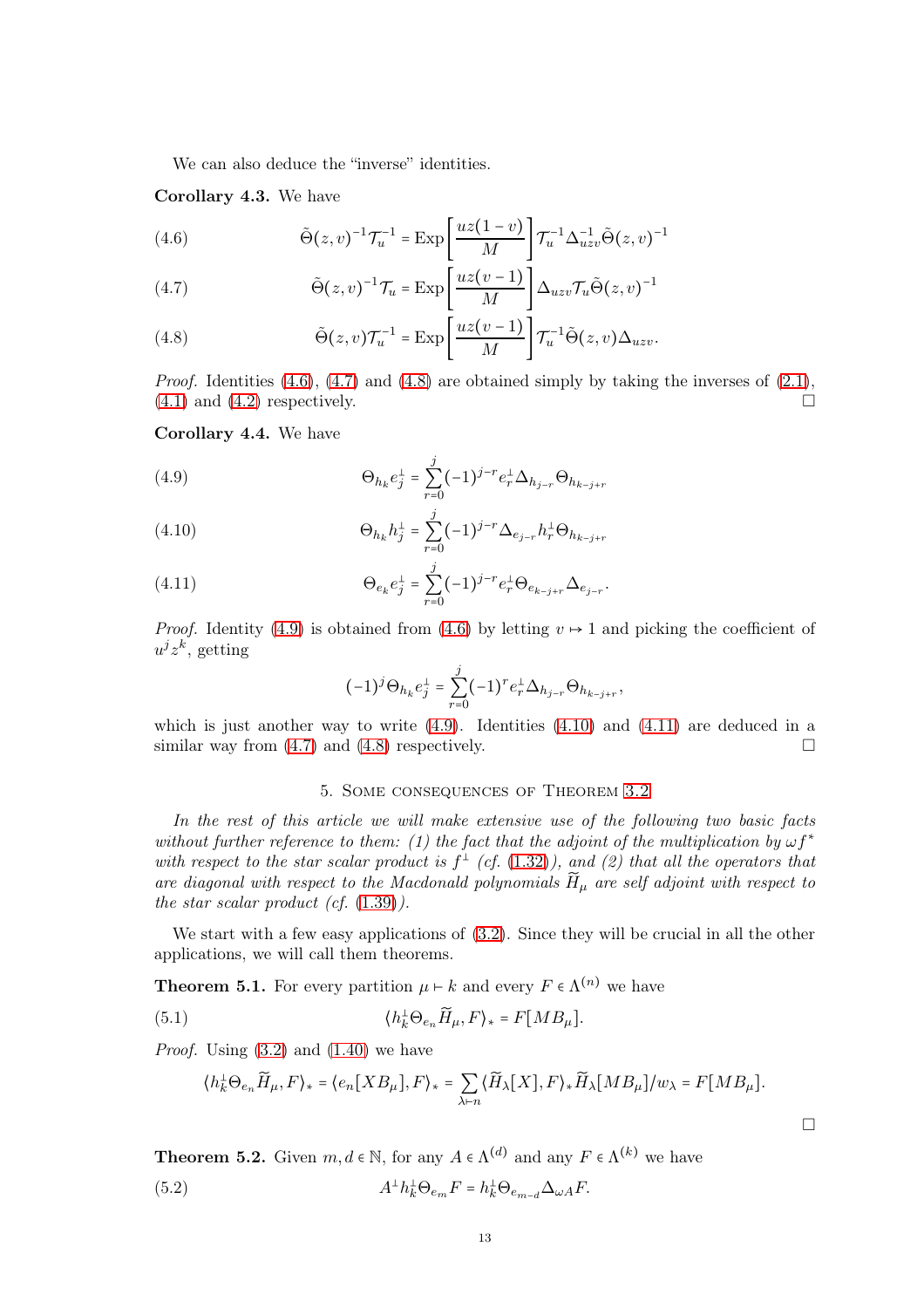*Proof.* For any  $\gamma \vdash k$  and any  $\alpha \vdash m-d$ , using [\(5.1\)](#page-12-9), we have

$$
\langle A^{\perp}h_{k}^{\perp}\Theta_{e_{m}}\widetilde{H}_{\gamma},\widetilde{H}_{\alpha}\rangle_{*} = \langle h_{k}^{\perp}\Theta_{e_{m}}\widetilde{H}_{\gamma},(\omega A)^{*}\widetilde{H}_{\alpha}\rangle_{*} = (\omega A)[B_{\gamma}]\widetilde{H}_{\alpha}[MB_{\gamma}]
$$

$$
= (\omega A)[B_{\gamma}]\langle h_{k}^{\perp}\Theta_{e_{m-d}}\widetilde{H}_{\gamma},\widetilde{H}_{\alpha}\rangle_{*} = \langle h_{k}^{\perp}\Theta_{e_{m-d}}\Delta_{\omega A}\widetilde{H}_{\gamma},\widetilde{H}_{\alpha}\rangle_{*}.
$$

**Theorem 5.3.** Given  $k, m, \ell \in \mathbb{N}$ ,  $m \ge 1$ , for any  $G \in \Lambda^{(k)}$  and  $F \in \Lambda^{(\ell)}$  we have  $(5.3)$  ${}_{k+\ell}^{\perp} \Theta_{e_m} \Theta_F G = \Delta_F h_k^{\perp} \Theta_{e_m} G.$ 

*Proof.* Using [\(5.2\)](#page-12-10), for any  $A \in \Lambda^{(m)}$  we have

<span id="page-13-1"></span>
$$
\label{eq:2} \begin{aligned} \langle h_{k+\ell}^\perp \Theta_{e_m} \Theta_F G, A \rangle_* &= \langle \mathbf{\Pi}^{-1} G, (\omega F)^\perp h_m^\perp \Theta_{e_{k+\ell}} \mathbf{\Pi} A \rangle_* \\ &\text{(using (5.2))} = \langle \mathbf{\Pi}^{-1} G, h_m^\perp \Theta_{e_k} \Delta_F \mathbf{\Pi} A \rangle_* = \langle \Delta_F h_k^\perp \Theta_{e_m} G, A \rangle_*. \end{aligned}
$$

**Theorem 5.4.** Given postive  $m, k \in \mathbb{N}$ , for every  $F \in \Lambda^{(k)}$  we have

(5.4) 
$$
h_k^{\perp} \Theta_{e_m} \mathbf{\Pi} F^* = \Delta_F \mathbf{\Pi} e_m^*.
$$

*Proof.* For every  $\lambda \vdash m$  we have

<span id="page-13-3"></span>
$$
\langle h_k^{\perp} \Theta_{e_m} \mathbf{\Pi} F^*, \widetilde{H}_{\lambda} \rangle_* = \langle F^*, h_m^{\perp} \Theta_{e_k} \mathbf{\Pi} \widetilde{H}_{\lambda} \rangle_*
$$
  
(using (5.1)) =  $\Pi_{\lambda} F[B_{\lambda}]$   
(using (1.47)) =  $\langle \Delta_F \mathbf{\Pi} e_m^*, \widetilde{H}_{\lambda} \rangle_*$ .

The following result is an easy extension of Theorem [3.2](#page-10-1) which will be relevant in further applications.

**Corollary 5.5.** For any  $k, m, \ell \in \mathbb{N}$ ,  $m \ge 1$ ,  $\mu \vdash k$  and  $F \in \Lambda^{(\ell)}$  we have

 $(5.5)$  ${}_{k+\ell}^{\perp} \Theta_{e_m} \Theta_F \widetilde{H}_{\mu} = \Delta_F e_m [XB_{\mu}].$ 

<span id="page-13-0"></span>*Proof.* Combine  $(5.3)$  and  $(3.2)$ .

5.1. Some applications. We recast here in terms of Theta operators two applications of Macdonald reciprocity, both due to Haglund. The first one is [\[Hag04,](#page-29-20) Equation (2.58)].

**Corollary 5.6.** For every non empty partition  $\nu \vdash k$ ,  $A \in \Lambda^{(d)}$  and non-constant  $F \in \Lambda^{(m)}$ we have

<span id="page-13-4"></span>
$$
\sum_{\mu \vdash k + d} \Pi_{\mu} d_{\mu, \nu}^{A^*} F[M B_{\mu}] = \Pi_{\nu} (\Delta_A F)[MB_{\nu}].
$$

Proof.

<span id="page-13-2"></span>
$$
\sum_{\mu \vdash k+d} \frac{\Pi_{\mu}}{\Pi_{\nu}} d_{\mu,\nu}^{A^*} F[MB_{\mu}] = h_{k+d}^{\perp} \Delta_{\phi F} \Theta_A \widetilde{H}_{\nu}
$$
\n
$$
\text{(using (5.2))} = (\omega \phi F)^{\perp} h_{k+d}^{\perp} \Theta_{e_m} \Theta_A \widetilde{H}_{\nu}
$$
\n
$$
\text{(using (5.3))} = (\omega \phi F)^{\perp} \Delta_A h_k^{\perp} \Theta_{e_m} \widetilde{H}_{\nu}
$$
\n
$$
= \langle h_k^{\perp} \Theta_{e_m} \widetilde{H}_{\nu}[X], \Delta_A F \rangle_*
$$
\n
$$
\text{(using (5.1))} = (\Delta_A F)[MB_{\nu}].
$$

**Lemma 5.7.** Given positive  $n, k \in \mathbb{N}$ , for every  $P \in \Lambda^{(n)}$  and  $Q \in \Lambda^{(k)}$  we have  $(5.6)$  ${}^{\perp}_{k}\Delta_{P}\mathbf{\Pi}Q^* = h^{\perp}_n\Delta_{Q}\mathbf{\Pi}P^*.$ 

 $\Box$ 

 $\Box$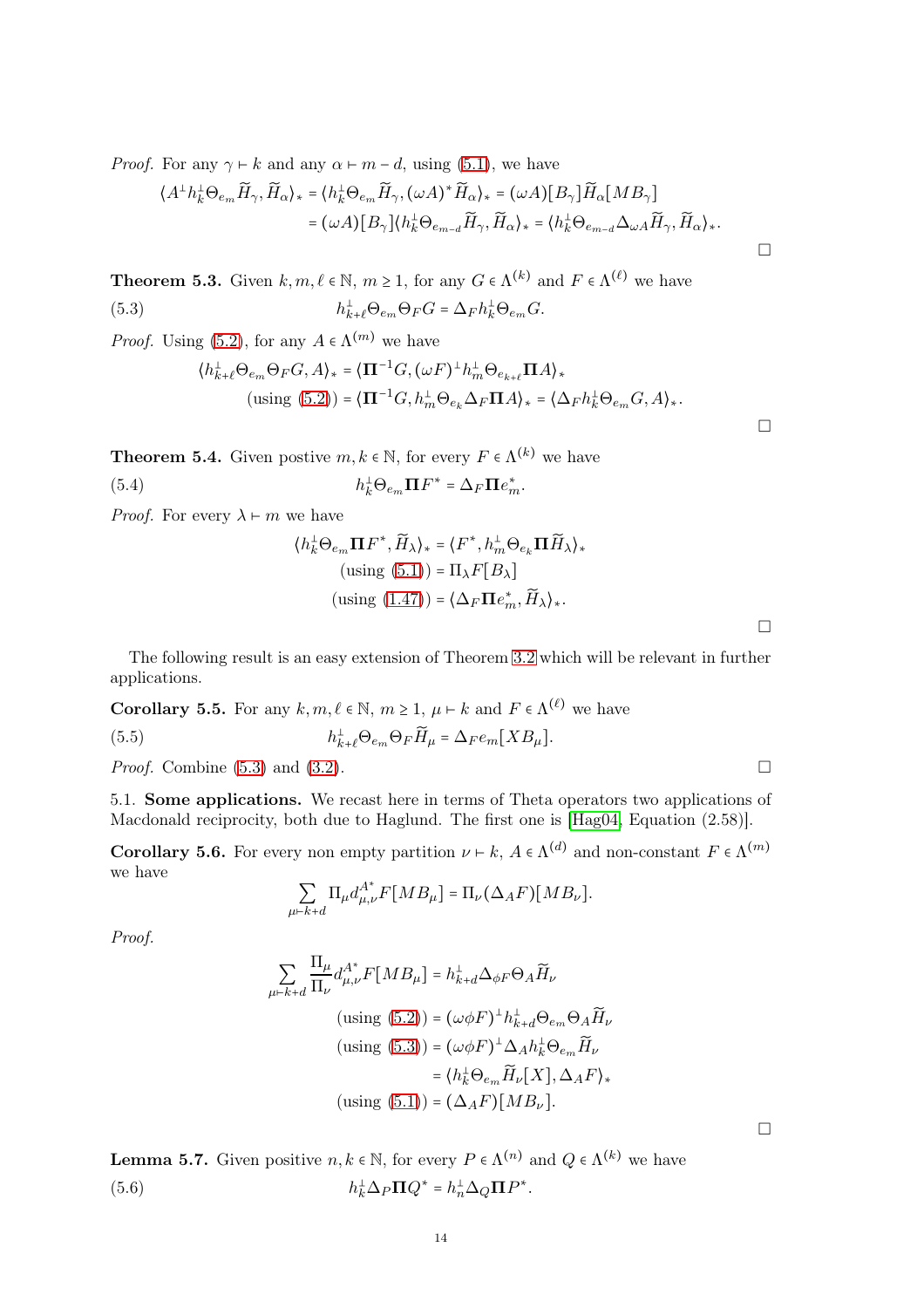Proof. Using [\(5.2\)](#page-12-10) we have

$$
h_k^{\perp} \Delta_P \mathbf{\Pi} Q^* = (\omega P)^{\perp} h_k^{\perp} \Theta_{e_n} \mathbf{\Pi} Q^* = \langle P^*, h_k^{\perp} \Theta_{e_n} \mathbf{\Pi} Q^* \rangle_*
$$
  
=  $\langle h_n^{\perp} \Theta_{e_k} \mathbf{\Pi} P^*, Q^* \rangle_* = (\omega Q)^{\perp} h_n^{\perp} \Theta_{e_k} \mathbf{\Pi} P^* = h_n^{\perp} \Delta_Q \mathbf{\Pi} P^*.$ 

The following result is [\[GHR19,](#page-29-21) Theorem 1].

**Corollary 5.8.** Given  $n, k \in \mathbb{N}$ , for every  $P \in \Lambda^{(n)}$  and  $Q \in \Lambda^{(k)}$  we have

$$
\langle \Delta_P \alpha_k p_k, \omega Q \rangle = \langle \Delta_Q \alpha_n p_n, \omega P \rangle.
$$

*Proof.* Using  $(1.50)$  and  $(5.6)$  we have

$$
\langle \Delta_P \alpha_k p_k, \omega Q \rangle = \langle \Delta_P M \Pi e_k^*, Q^* \rangle_* = M \langle e_k^*, \Delta_P \Pi Q^* \rangle_*
$$
  
=  $M h_k^{\perp} \Delta_P \Pi Q^* = M h_n^{\perp} \Delta_Q \Pi P^* = \langle \Delta_Q \alpha_n p_n, \omega P \rangle.$ 

 $\Box$ 

We give here a few applications of the last result. The following result is [\[GHR19,](#page-29-21) Corollary 1] and first appeared in [\[Hag04\]](#page-29-20).

**Corollary 5.9.** Given positive  $n, k \in \mathbb{N}$ , for every  $Q \in \Lambda^{(n)}$  we have

(5.7) 
$$
\langle \Delta_{e_{k-1}} e_n, \omega Q \rangle = \langle \Delta_Q e_k, h_k \rangle.
$$

*Proof.* Using  $(1.51)$  we have

<span id="page-14-0"></span>
$$
\langle \Delta_{e_{k-1}}e_n, \omega Q \rangle = M \langle \Delta_{e_{k-1}e_1} \Pi e_n^*, Q^* \rangle_*
$$
  
=  $M h_n^{\perp} \Delta_{e_{k-1}e_1} \Pi Q^*$   
(using (5.6)) =  $M h_k^{\perp} \Delta_Q \Pi (e_{k-1}e_1)^*$   
(using (1.47)) =  $M h_k^{\perp} \Delta_Q \Delta_{e_1} \Pi (e_k)^*$   
(using (1.51)) =  $\langle \Delta_Q e_k, h_k \rangle$ .

 $\Box$ 

We reproduce here a quick application of the last result, which first appeared in [\[DIV19a,](#page-29-13) Theorem 4.27], as we will use it below.

**Corollary 5.10.** Given  $m, n, k \in \mathbb{N}$  with  $n \geq k$  we have

(5.8) 
$$
\langle \Delta_{h_n} \Delta_{e_{m-k}}' e_{m+1}, h_{m+1} \rangle = \langle \Delta_{e_{m+n-k-1}}' e_{m+n}, h_m h_n \rangle.
$$

Proof. Using  $(5.7)$  we have

<span id="page-14-1"></span>
$$
\langle \Delta_{h_n} \Delta_{e_{m-k}} e_{m+1}, h_{m+1} \rangle = \langle \Delta_{e_m} e_{m+n-k}, e_n h_{m-k} \rangle
$$
  
(using (1.47)) =  $\langle \Delta_{e_m e_n} e_{m+n-k}, h_{m+n-k} \rangle$   
(using (5.7)) =  $\langle \Delta_{e_{m+n-k-1}} e_{m+n}, h_m h_n \rangle$ .

Now using  $(1.46)$  we can easily conclude.

The following result is [\[GHR19,](#page-29-21) Corollary 2].

**Corollary 5.11.** Given positive  $n, k \in \mathbb{N}$ , for every  $Q \in \Lambda^{(n)}$  we have

$$
\langle \Delta_{h_{k-1}} e_n, \omega Q \rangle = (-qt)^{k-1} \langle \Delta_Q h_k, e_k \rangle.
$$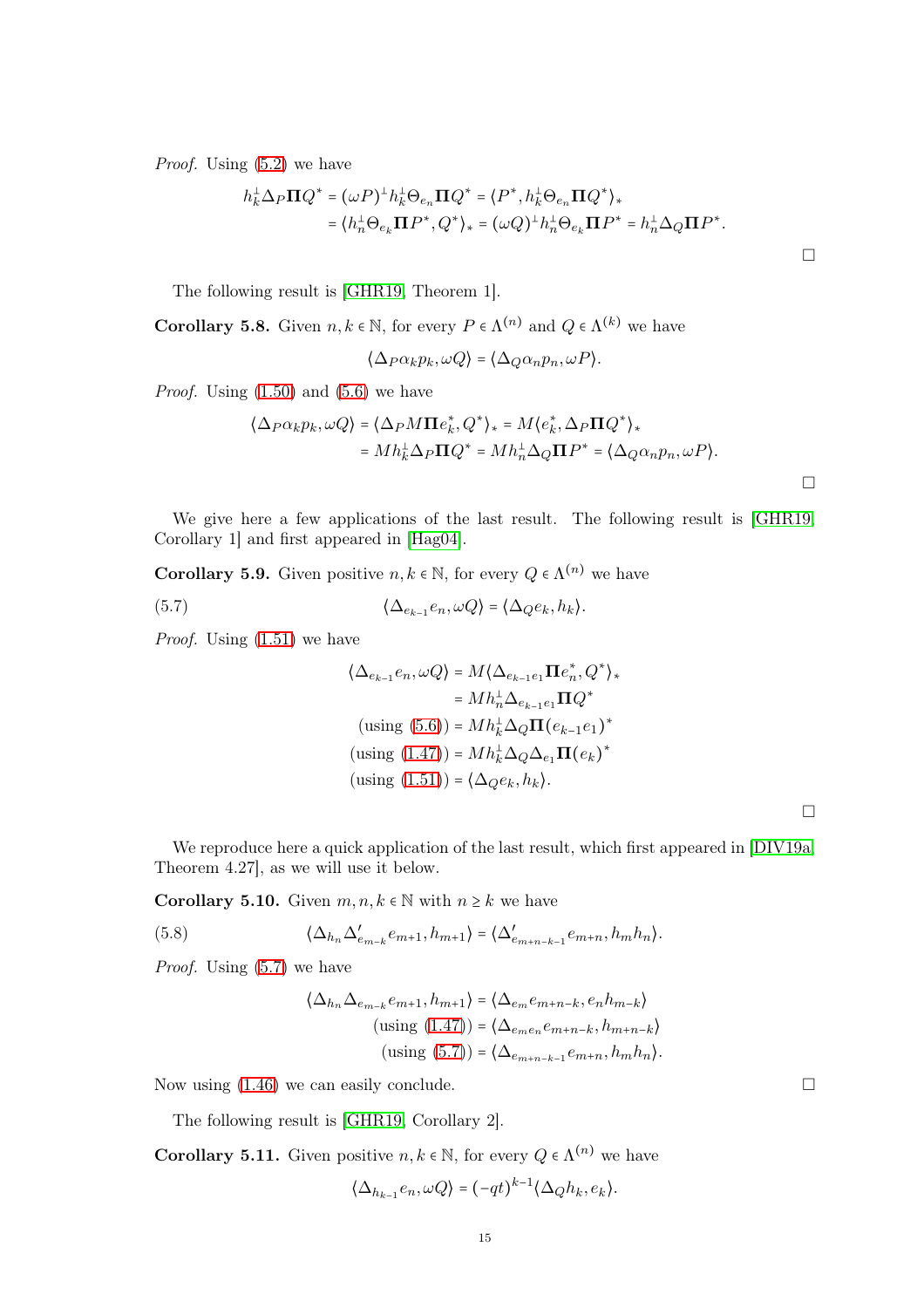Proof. Using [\(1.51\)](#page-7-1) we have

$$
\langle \Delta_{h_{k-1}}e_n, \omega Q \rangle = M \langle \Delta_{h_{k-1}e_1} \Pi e_n^*, Q^* \rangle_*
$$
  
\n
$$
= M h_n^{\perp} \Delta_{h_{k-1}e_1} \Pi Q^*
$$
  
\n(sing (5.6)) =  $M h_k^{\perp} \Delta_Q \Pi (h_{k-1}e_1)^*$   
\n(sing (1.47)) =  $M h_k^{\perp} \Delta_{e_k} \Delta_Q \Delta_{e_k}^{-1} \Delta_{e_{k-1}} \Pi (e_k)^*$   
\n(sing (1.52)) =  $(-qt)^{k-1} h_k^{\perp} \Delta_{e_k} \Delta_Q h_k$   
\n
$$
= (-qt)^{k-1} \langle \Delta_{e_k} \Delta_Q h_k, h_k \rangle
$$
  
\n(sing (1.47)) =  $(-qt)^{k-1} \langle \Delta_Q h_k, e_k \rangle$ .

#### 6. Some consequences of Corollary [4.4](#page-12-1)

<span id="page-15-0"></span>In this section we list some consequences of Corollary [4.4:](#page-12-1) several are new, others already appeared in the literature, in which case our new proofs are usually drastically shorter.

<span id="page-15-5"></span>**Lemma 6.1.** Given  $m, \ell, k \in \mathbb{N}$ , with  $m \ge 1$  and  $k > \ell$ , for any  $F \in \Lambda^{(\ell)}$  we have

$$
h_k^{\perp} \Theta_{e_m} F = 0.
$$

Proof. Using [\(4.3\)](#page-11-5) we have

$$
h_k^{\perp} \Theta_{e_m} F = \sum_{r=0}^{k} \Theta_{e_{m-k+r}} \Delta_{e_{k-r}} h_r^{\perp} F,
$$

but now  $h_r^{\perp} F \in \Lambda^{(\ell-r)}$  so that  $\Delta_{e_{k-r}} h_r^{\perp} F = 0$  for all r.

The following result first appeared in [\[DIV20,](#page-29-0) Lemma 6.1].

**Theorem 6.2.** Given  $n, k, \ell \in \mathbb{N}$ ,  $n \geq \ell$ , for any  $F \in \Lambda^{(n-\ell)}$ 

(6.1) 
$$
\langle \Theta_{e_{\ell}} F, h_k e_{n-k} \rangle = \langle \Delta_{h_{\ell}} F, h_k e_{n-k-\ell} \rangle.
$$

*Proof.* Using  $(4.4)$  and  $(4.3)$  we have

<span id="page-15-4"></span>
$$
h_k^{\perp} e_{n-k}^{\perp} \Theta_{e_{\ell}} = \sum_{r=0}^{n-k} h_k^{\perp} \Theta_{e_{\ell-n+k+r}} e_r^{\perp} \Delta_{h_{n-k-r}} = \sum_{r=0}^{n-k} \sum_{s=0}^{k} \Theta_{e_{\ell-n+r+s}} \Delta_{e_{k-s}} h_s^{\perp} e_r^{\perp} \Delta_{h_{n-k-r}}.
$$

Acting on a symmetric function of degree  $n - \ell$ , the terms of this sum can be nonzero only if  $r + s = n - \ell$ : we need  $\ell - n + r + s \ge 0$  for the Theta operator and  $s + r \le n - \ell$  from applying  $h_s^{\perp}e_r^{\perp}$ . Now if this is the case, but  $s < k$ , then  $\Delta_{e_{k-s}}$  would apply to a constant, giving zero. Hence the only remaining term is the one with  $s = k$  and  $r = n - k - \ell$ , which is  $h_k^{\perp} e_{n-k-\ell}^{\perp} \Delta_{h_\ell}$ , as claimed.

**Lemma 6.3.** For  $n, r \in \mathbb{N}, r > 1$  we have

<span id="page-15-1"></span>h ⊥ r (6.2) p<sup>n</sup> = δr,n

<span id="page-15-2"></span>(6.3) 
$$
h_r^{\perp} e_n = \delta_{r,1} e_{n-1}.
$$

*Proof.* Identity [\(6.2\)](#page-15-1) follows immediately from the well-know formula  $h_r = \sum_{\lambda \vdash r} p_{\lambda}/z_{\lambda}$ , while  $(6.3)$  follows from Pieri rule.

**Theorem 6.4.** Given  $k, m, n \in \mathbb{N}, n \geq 1$  we have

<span id="page-15-3"></span>(6.4) 
$$
h_k^{\perp} \Theta_{e_m} e_n = \Theta_{e_{m-k}} \Delta_{e_k} e_n + \Theta_{e_{m-k+1}} \Delta_{e_{k-1}} e_{n-1}.
$$

 $\Box$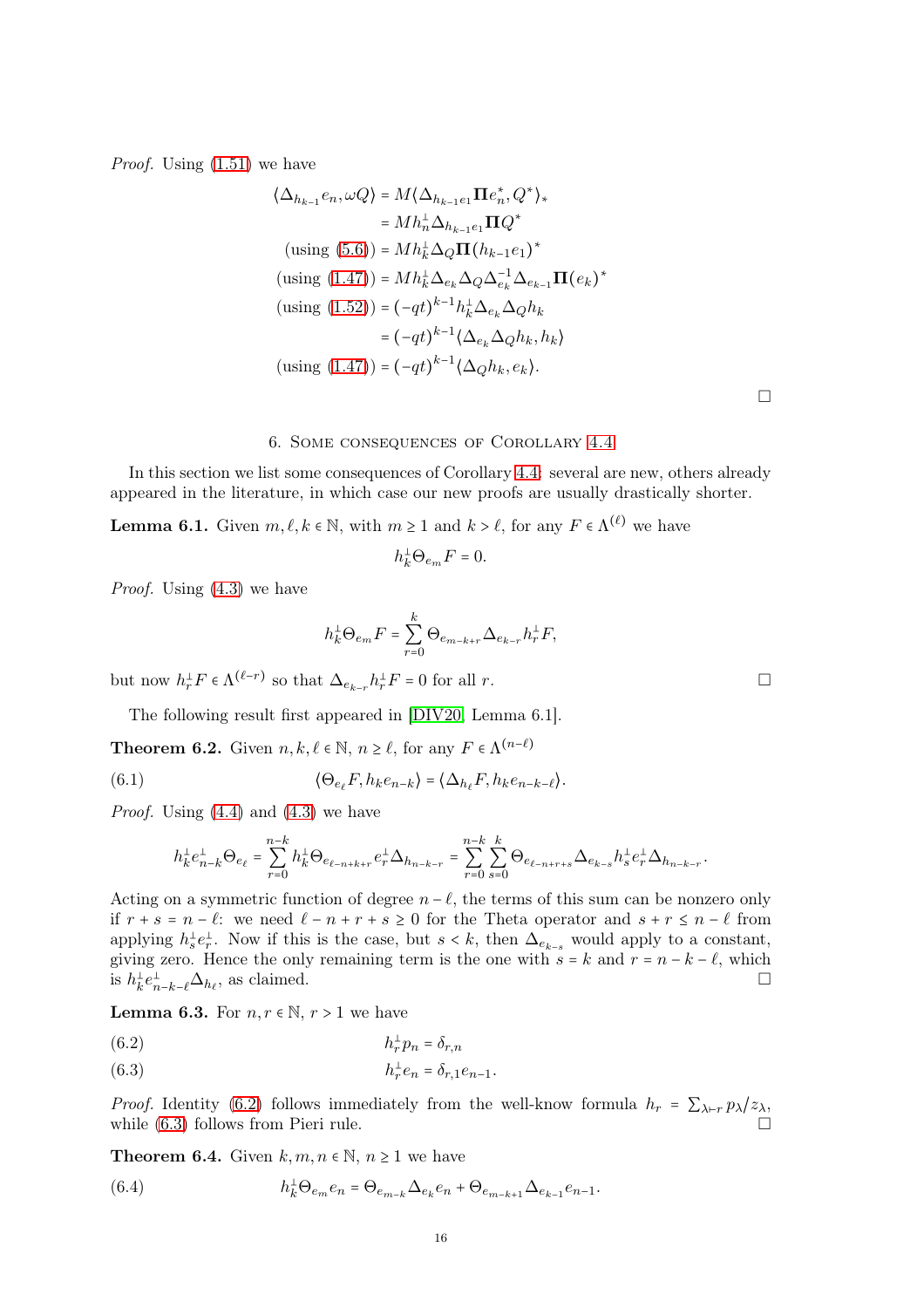Proof. Using [\(4.3\)](#page-11-5) we have

$$
h_k^{\perp} \Theta_{e_m} e_n = \sum_{r=0}^{k} \Theta_{e_{m-k+r}} \Delta_{e_{k-r}} h_r^{\perp} e_n
$$
  
(using (6.3)) =  $\Theta_{e_{m-k}} \Delta_{e_k} e_n + \Theta_{e_{m-k+1}} \Delta_{e_{k-1}} e_{n-1}.$ 

The following result first appeared in [\[DIV20,](#page-29-0) Theorem 3.1].

**Theorem 6.5.** Given  $n, k \in \mathbb{N}, n > k$  we have

<span id="page-16-2"></span>
$$
\Delta_{e_{n-k}}e_n=\Theta_{e_k}\Delta_{e_{n-k}}e_{n-k}+\Theta_{e_{k+1}}\Delta_{e_{n-k-1}}e_{n-k-1}
$$

hence

(6.5) 
$$
\Delta'_{e_{n-k-1}}e_n = \Theta_{e_k}\Delta_{e_{n-k}}e_{n-k}.
$$

*Proof.* Using  $(1.51)$  we have

$$
\Delta_{e_{n-k}} e_n = M \Delta_{e_{n-k}e_1} \Pi e_n^*
$$
  
(using (5.4)) =  $M h_{n-k+1}^{\perp} \Theta_{e_n} \Pi e_{n-k}^* e_1^*$   
(using (1.47)) =  $M h_{n-k+1}^{\perp} \Theta_{e_n} \Delta_{e_1} \Pi e_{n-k+1}^*$   
(using (1.51)) =  $h_{n-k+1}^{\perp} \Theta_{e_n} e_{n-k+1}$   
(using (6.4)) =  $\Theta_{e_{k-1}} \Delta_{e_{n-k+1}} e_{n-k+1} + \Theta_{e_k} \Delta_{e_{n-k}} e_{n-k}.$ 

The last assertion follows now from  $(1.46)$ .

We take the chance to give a reformulation (using [\(1.50\)](#page-7-3)) of [\[DIV20,](#page-29-0) Theorem 3.3].

**Theorem 6.6.** Given  $n, k \in \mathbb{N}$  with  $n > k$  we have

(6.6) 
$$
\Delta_{e_{n-k}} \Pi e_n^* = \Theta_{e_k} \Delta_{e_{n-k}} \Pi e_{n-k}^*.
$$

Proof. Using [\(1.47\)](#page-6-5) we have

<span id="page-16-3"></span>
$$
\Delta_{e_{n-k}} \Pi e_n^* = \Pi \left( h_{n-k}^* e_k^* \right) = \Theta_{e_k} \Pi h_{n-k}^* = \Theta_{e_k} \Delta_{e_{n-k}} \Pi e_{n-k}^*.
$$

<span id="page-16-0"></span>6.1. Some applications. The following lemma will be useful.

**Lemma 6.7.** Given  $k, m, n \in \mathbb{N}, m, n \geq 1$  we have

<span id="page-16-1"></span>(6.7)  $h_k^{\perp} \Theta_{e_m} \Pi e_n^* = \Pi (h_k^* e_{m-k}^* e_{n-k}^*).$ 

*Proof.* If  $k > n$ , we get 0 on both sides. If  $k = n$ , this is a simple consequence of [\(5.4\)](#page-13-3). Now using [\(4.3\)](#page-11-5), we have for  $k < n$ ,

$$
h_k^{\perp} \Theta_{e_m} \mathbf{\Pi} e_n^* = \sum_{r=0}^k \Theta_{e_{m-k+r}} \Delta_{e_{k-r}} h_r^{\perp} \mathbf{\Pi} e_n^*
$$
  
(using (1.50) and (6.2)) =  $\Theta_{e_{m-k}} \Delta_{e_k} \mathbf{\Pi} e_n^*$   
(using (1.47)) =  $\Theta_{e_{m-k}} \mathbf{\Pi} (h_k^* e_{n-k}^*)$   
=  $\mathbf{\Pi} (h_k^* e_m^* - k e_{n-k}^*)$ .

The following result first appeared in [\[DI19,](#page-29-22) Theorem 4.4].

**Corollary 6.8.** Given  $m, n, k \in \mathbb{N}$  with  $n \geq 1$  and  $m > k$  we have

$$
\langle \Delta_{e_{m+n-k}} e_{m+n-k}, e_k h_{n-k} h_{m-k} \rangle = \langle \Delta_{h_n} \Delta'_{e_{m-k}} e_{m+1}, h_{m+1} \rangle.
$$

 $\Box$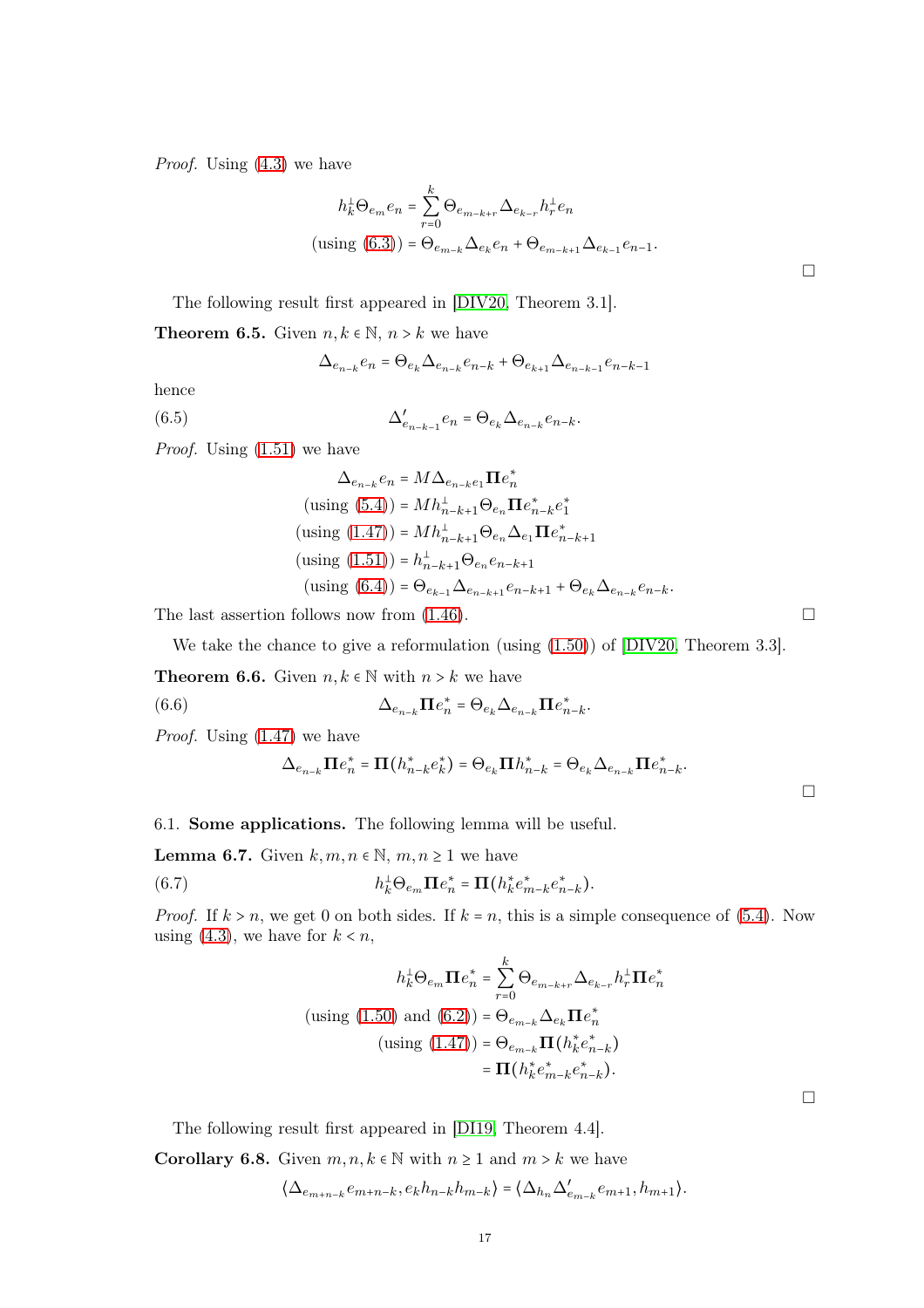Proof. We have

$$
\langle \Delta_{e_{m+n-k}} e_{m+n-k}, e_k h_{n-k} h_{m-k} \rangle = \langle \mathbf{\Pi}^{-1} \Delta_{e_{m+n-k}} e_{m+n-k}, \mathbf{\Pi} (h_k^* e_{n-k}^* e_{m-k}^*) \rangle_*
$$
  
\n
$$
(\text{using } (6.7)) = \langle \mathbf{\Pi}^{-1} \Delta_{e_{m+n-k}} e_{m+n-k}, h_k^+ \Theta_{e_m} \mathbf{\Pi} e_n^* \rangle_*
$$
  
\n
$$
= \langle \Theta_{e_k} \Delta_{e_{m+n-k}} e_{m+n-k}, e_m^* e_n^* \rangle_*
$$
  
\n
$$
(\text{using } (6.5)) = \langle \Delta'_{e_{m+n-k-1}} e_{m+n}, h_m h_n \rangle
$$
  
\n
$$
(\text{using } (5.8)) = \langle \Delta_{h_n} \Delta'_{e_{m-k}} e_{m+1}, h_{m+1} \rangle.
$$

The following theorem first appeared in [\[DIV19a,](#page-29-13) Theorem 4.22 and Corollary 4.24].

**Theorem 6.9.** Given positive  $a, b, k \in \mathbb{N}$  with  $a \geq k$  we have

(6.8) 
$$
\langle \Delta_{e_a} \Delta'_{e_{a+b-k-1}} e_{a+b}, h_{a+b} \rangle = \langle \Delta_{h_k} \Delta_{e_{a-k}} e_{a+b-k}, e_{a+b-k} \rangle,
$$

hence

(6.9) 
$$
\langle \Delta'_{e_a} \Delta'_{e_{a+b-k-1}} e_{a+b}, h_{a+b} \rangle = \langle \Delta_{h_k} \Delta'_{e_{a-k}} e_{a+b-k}, e_{a+b-k} \rangle.
$$

Proof. For the first identity we have

$$
\langle \Delta_{e_a} \Delta'_{e_{a+b-k-1}} e_{a+b}, h_{a+b} \rangle = \langle \Delta'_{e_{a+b-k-1}} e_{a+b}, e_a h_b \rangle
$$
  
(using (6.5)) =  $\langle \Theta_{e_k} \Delta_{e_{a+b-k}} e_{a+b-k}, e_a h_b \rangle$   
(using (6.1)) =  $\langle \Delta_{h_k} \Delta_{e_{a+b-k}} e_{a+b-k}, e_{a-k} h_b \rangle$   
(using (1.47)) =  $\langle \Delta_{h_k} \Delta_{e_{a-k}} e_{a+b-k}, e_{a+b-k} \rangle$ .

Now the second identity follows easily from [\(1.46\)](#page-6-6): replace a by  $a - i$  and b by  $b + i$  in the first identity, and then sum over  $i \in \mathbb{N}$  with alternating signs.  $\Box$ 

The following theorem is [\[GHR19,](#page-29-21) Theorem 2].

**Corollary 6.10.** Given positive  $n, k, j \in \mathbb{N}, n \geq k, n > j$ , we have

(6.10) 
$$
h_j^{\perp} \Delta_{e_{n-k}} \alpha_n p_n = \Delta_{e_{n-k-j}} h_j \alpha_{n-j} p_{n-j}.
$$

*Proof.* Using  $(1.50)$  we have

$$
h_j^{\perp} \Delta_{e_{n-k}} \alpha_n p_n = M h_j^{\perp} \Delta_{e_{n-k}} \mathbf{\Pi} e_n^*
$$
  
(using (5.4)) =  $M h_j^{\perp} h_{n-k}^{\perp} \Theta_{e_n} \mathbf{\Pi} e_{n-k}^*$   
(using (5.2)) =  $M h_{n-k}^{\perp} \Theta_{e_{n-j}} \Delta_{e_j} \mathbf{\Pi} e_{n-k}^*$   
(using (1.47)) =  $M h_{n-k}^{\perp} \Theta_{e_{n-j}} \mathbf{\Pi} (h_j^* e_{n-k-j}^*)$   
(using (5.4)) =  $M \Delta_{h_j e_{n-k-j}} \mathbf{\Pi} e_{n-j}^*$   
(using (1.50)) =  $\Delta_{h_j e_{n-k-j}} \alpha_{n-j} p_{n-j}$ .

 $\Box$ 

 $\Box$ 

The following theorem is [\[GHR19,](#page-29-21) Theorem 3].

**Corollary 6.11.** Given positive  $n, k, j \in \mathbb{N}, n \geq k, n > j$ , we have

$$
h_j^{\perp} \Delta_{h_{n-k}} \alpha_n p_n = h_{n-k}^{\perp} \Delta_{h_j} \Delta_{e_{n-k-j}} \alpha_{2n-k-j} p_{2n-k-j}.
$$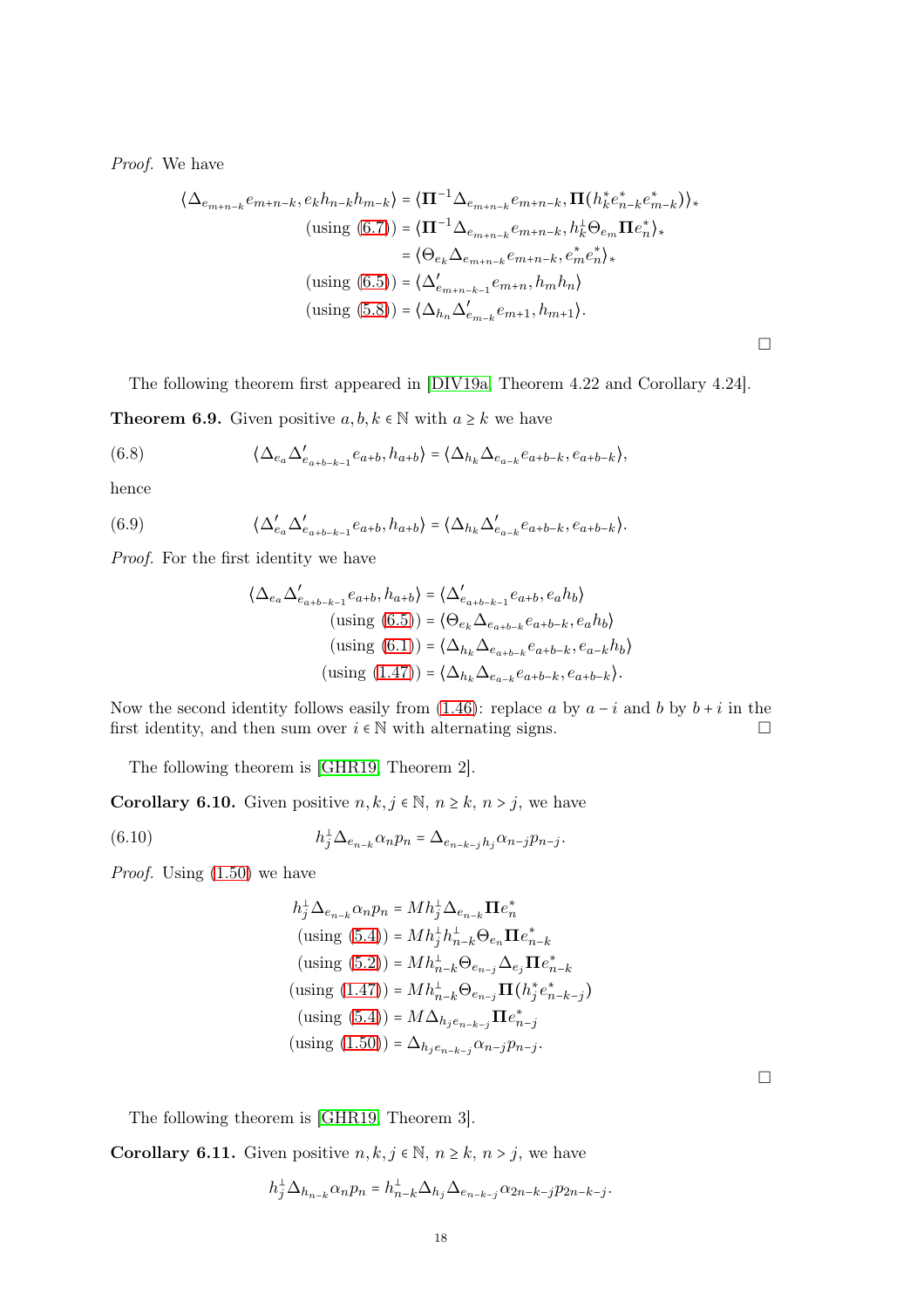Proof. Using [\(1.50\)](#page-7-3) we have

$$
h_j^{\perp} \Delta_{h_{n-k}} \alpha_n p_n = M h_j^{\perp} \Delta_{h_{n-k}} \mathbf{\Pi} e_n^*
$$
  
\n(using (5.4)) =  $M h_j^{\perp} h_{n-k}^{\perp} \Theta_{e_n} \mathbf{\Pi} h_{n-k}^*$   
\n(using (1.47)) =  $M h_j^{\perp} h_{n-k}^{\perp} \Theta_{e_n} \Delta_{e_{n-k}} \mathbf{\Pi} e_{n-k}^*$   
\n(using (5.2)) =  $M h_{n-k}^{\perp} h_j^{\perp} h_{n-k}^{\perp} \Theta_{e_{2n-k}} \mathbf{\Pi} e_{n-k}^*$   
\n(using (5.2)) =  $M h_{n-k}^{\perp} h_{n-k}^{\perp} \Theta_{e_{2n-k-j}} \Delta_{e_j} \mathbf{\Pi} e_{n-k}^*$   
\n(using (1.47)) =  $M h_{n-k}^{\perp} h_{n-k}^{\perp} \Theta_{e_{2n-k-j}} \mathbf{\Pi} (h_j^* e_{n-k-j}^*)$   
\n(using (5.4)) =  $M h_{n-k}^{\perp} \Delta_{h_j e_{n-k-j}} \mathbf{\Pi} e_{2n-k-j}^*$   
\n(using (1.50)) =  $h_{n-k}^{\perp} \Delta_{h_j} \Delta_{e_{n-k-j}} \alpha_{2n-k-j} p_{2n-k-j}$ 

# 7. Simplifying a long proof

<span id="page-18-0"></span>In this section we provide a new proof of  $[DIV19a, Theorem 4.6]$  which is drastically shorter than the original one. In fact, we will reprove also some of the auxiliary results needed, as their proofs are much shorter as well.

<span id="page-18-1"></span>7.1. A useful lemma. The following lemma will be useful.

**Lemma 7.1.** For any  $n, j \in \mathbb{N}$  we have

<span id="page-18-4"></span>(7.1) 
$$
e_j^{\perp} \widetilde{H}_{(n)} = q^{\binom{j}{2}} \begin{bmatrix} n \\ j \end{bmatrix}_q \widetilde{H}_{(n-j)}
$$

<span id="page-18-3"></span>(7.2) 
$$
h_j^{\perp} \widetilde{H}_{(n)} = \begin{bmatrix} n \\ j \end{bmatrix}_q \widetilde{H}_{(n-j)}.
$$

Proof. Using [\(1.41\)](#page-6-7), we get

$$
\mathcal{T}_u \widetilde{H}_{(n)} = (q;q)_n h_n \left[ \frac{X+u}{1-q} \right]
$$
  
(using (1.19)) =  $\sum_{j=0}^n u^j h_{n-j} \left[ \frac{X}{1-q} \right] (q;q)_n h_j \left[ \frac{1}{1-q} \right]$   
(using (1.8)) =  $\sum_{j=0}^n u^j (q;q)_{n-j} h_{n-j} \left[ \frac{X}{1-q} \right] \binom{n}{j}_q.$ 

Taking the coefficient of  $u^j$ , we get the second identity [\(7.2\)](#page-18-3). A similar computation gives the first identity  $(7.1)$ .

<span id="page-18-2"></span>7.2. Reformulating and recovering some known results. We start with a lemma.

**Lemma 7.2.** For  $k, j \in \mathbb{N}$  with  $j \ge 1$  and  $k \ge j$  we have

(7.3) 
$$
\Theta_{e_{k-j}} \widetilde{H}_{(j)} = \sum_{r=0}^{j} (-1)^{j-r} q^{r-j} q^{\binom{r}{2}} {j \brack r}_{q} h_r^{\perp} \Theta_{e_k} \widetilde{H}_{(r)}.
$$

Proof. We start by using [\(4.3\)](#page-11-5) to get

$$
h_r^{\perp} \Theta_{e_k} \widetilde{H}_{(r)} = \sum_{s=0}^r \Theta_{e_{k-r+s}} \Delta_{e_{r-s}} h_s^{\perp} \widetilde{H}_{(r)}
$$
  
(using (7.2) and (1.28)) = 
$$
\sum_{s=0}^r q^{\binom{r-s}{2}} \begin{bmatrix} r \\ r-s \end{bmatrix}_q \Theta_{e_{k-r+s}} \widetilde{H}_{(r-s)}
$$

$$
= \sum_{s=0}^r q^{\binom{s}{2}} \begin{bmatrix} r \\ s \end{bmatrix}_q \Theta_{e_{k-s}} \widetilde{H}_{(s)}.
$$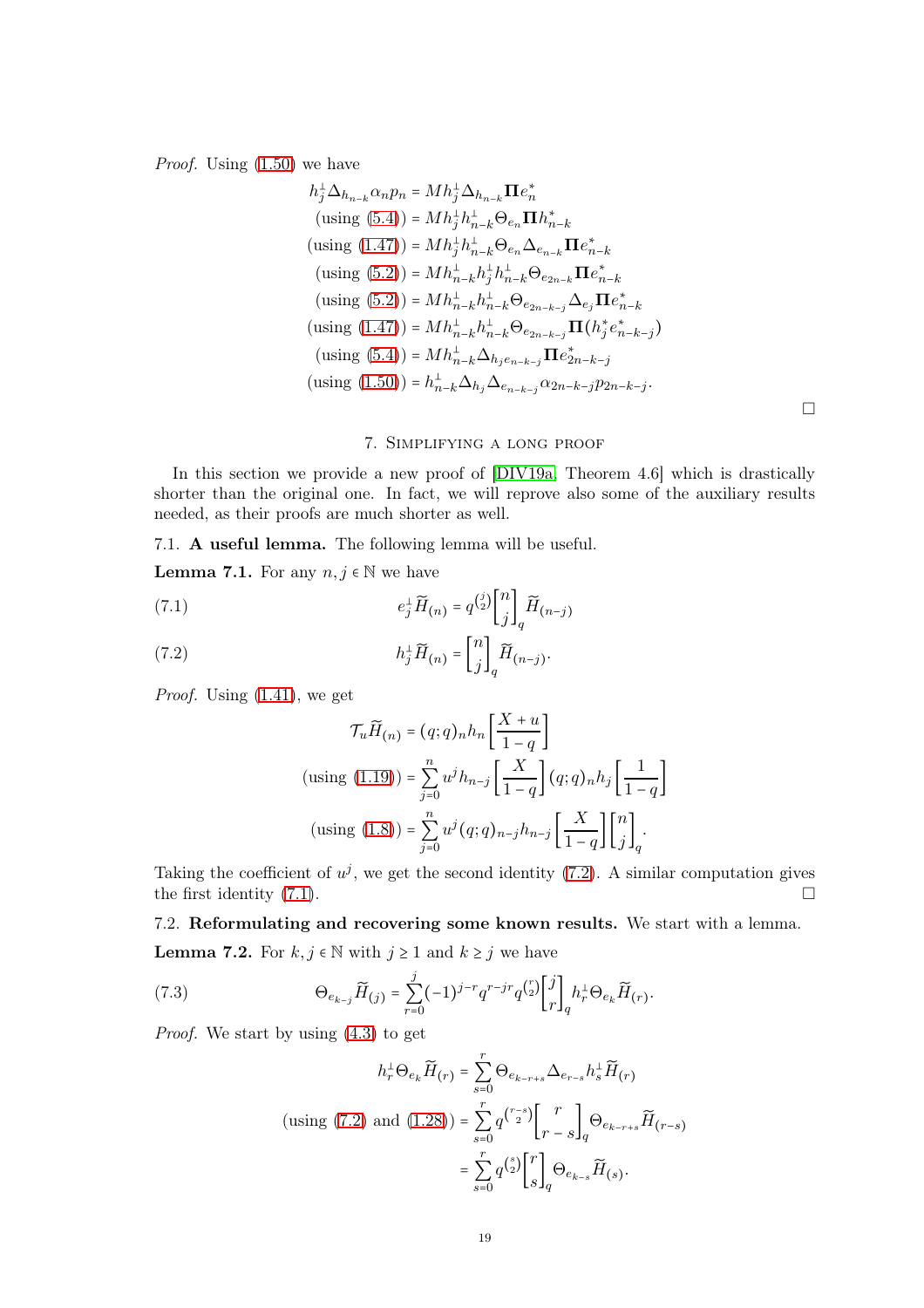Now multiplying by  $(-1)^{j-r} q^{r-jr} q^{\binom{r}{2}} \begin{bmatrix} j \\ r \end{bmatrix}$  $\binom{J}{r}_q$  and summing over r gives

$$
\sum_{r=0}^{j} (-1)^{j-r} q^{r-j} q^{\binom{r}{2}} \begin{bmatrix} j \\ r \end{bmatrix}_{q} h_{r}^{\perp} \Theta_{e_{k}} \widetilde{H}_{(r)} =
$$
\n
$$
= \sum_{r=0}^{j} (-1)^{j-r} q^{r-j} q^{\binom{r}{2}} \begin{bmatrix} j \\ r \end{bmatrix}_{q} \sum_{s=0}^{r} q^{\binom{s}{2}} \begin{bmatrix} r \\ s \end{bmatrix}_{q} \Theta_{e_{k-s}} \widetilde{H}_{(s)}
$$
\n
$$
= \sum_{s=0}^{j} \sum_{r=s}^{j} q^{\binom{s}{2}} q^{-\binom{j}{2}} (-1)^{j-r} q^{\binom{j}{2} + (r-jr) + \binom{r}{2}} \begin{bmatrix} j \\ r \end{bmatrix}_{q} \begin{bmatrix} r \\ s \end{bmatrix}_{q} \Theta_{e_{k-s}} \widetilde{H}_{(s)}
$$
\n
$$
= \sum_{s=0}^{j} q^{\binom{s}{2} - \binom{j}{2}} \begin{bmatrix} j \\ s \end{bmatrix}_{q} \sum_{r=s}^{j} (-1)^{j-r} q^{\binom{j-r}{2}} \begin{bmatrix} j-s \\ r-s \end{bmatrix}_{q} \Theta_{e_{k-s}} \widetilde{H}_{(s)}
$$
\n
$$
\text{(using (1.10))} = \sum_{s=0}^{j} q^{\binom{s}{2} - \binom{j}{2}} \begin{bmatrix} j \\ s \end{bmatrix}_{q} \delta_{j,s} \Theta_{e_{k-s}} \widetilde{H}_{(s)}
$$
\n
$$
= \Theta_{e_{k-j}} \widetilde{H}_{(j)}
$$
\nas we wanted.

Applying [\(5.3\)](#page-13-1) we get immediately the following corollary, which is a reformulation of [\[GHS11,](#page-29-19) Proposition 2.6].

**Corollary 7.3.** For  $k, j \in \mathbb{N}$  with  $j \ge 1$  and  $k \ge j$  we have

(7.4) 
$$
\Theta_{e_{k-j}} \widetilde{H}_{(j)} = \sum_{r=0}^{j} (-1)^{j-r} q^{r-j} q^{\binom{r}{2}} {j \brack r}_q e_k [X[r]_q].
$$

The following theorem is due to Haglund [\[Hag08,](#page-29-16) Equation (7.86)].

**Theorem 7.4.** Given positive  $k, j \in \mathbb{N}$  we have

(7.5) 
$$
\Delta_{e_k} E_{k,j} = t^{k-j} \Theta_{h_{k-j}} \widetilde{H}_{(j)}.
$$

Proof. We compute

<span id="page-19-1"></span><span id="page-19-0"></span>
$$
\begin{split} &\overline{\omega} \sum_{r=0}^{j} (-1)^{j-r} q^{r-jr} q^{\binom{r}{2}} \genfrac{[}{]}{0pt}{}{j}{r}_q e_k[X[r]_q] = \\ &= \sum_{r=0}^{j} (-1)^{j-r} q^{-r+jr} q^{-\binom{r}{2}} \genfrac{[}{]}{0pt}{}{j}{r}_q q^{r^2-jr} \overline{\omega} e_k[X[r]_q] \\ &= \sum_{r=0}^{j} (-1)^{j-r} q^{r^2-r-\binom{r}{2}} \genfrac{[}{]}{0pt}{}{j}{r}_q h_k \left[ X \frac{1-q^{-r}}{1-q^{-1}} \right] \\ &= \sum_{r=0}^{j} (-1)^{j-r} q^{\binom{r}{2}} \genfrac{[}{]}{0pt}{}{j}{r}_q (-q)^k e_k \left[ X \frac{1-q^{-r}}{1-q} \right] \end{split}
$$

while we also have

$$
\overline{\omega}\Theta_{e_{k-j}}\widetilde{H}_{(j)} = \overline{\omega}\Pi(e_{k-j}^*\Pi^{-1}\widetilde{H}_{(j)})
$$
\n
$$
= \overline{\omega}\Pi\overline{\omega}^2(e_{k-j}^*\Pi^{-1}\widetilde{H}_{(j)})
$$
\n
$$
= \overline{\omega}\Pi\overline{\omega}\left((qt)^{k-j}h_{k-j}^*\overline{\omega}\Pi^{-1}\widetilde{H}_{(j)}\right)
$$
\n
$$
\text{(using (1.49))} = (qt)^{k-j}\overline{\omega}\Pi\overline{\omega}\left(h_{k-j}^*(-1)\Pi^{-1}\nabla\overline{\omega}\widetilde{H}_{(j)}\right)
$$
\n
$$
\text{(using (1.44))} = (-1)^{j-1}(qt)^{k-j}\overline{\omega}\Pi\overline{\omega}\left(h_{k-j}^*\Pi^{-1}\widetilde{H}_{(j)}\right)
$$
\n
$$
\text{(using (1.49))} = (-1)^j (qt)^{k-j}\nabla^{-1}\Pi\left(h_{k-j}^*\Pi^{-1}\widetilde{H}_{(j)}\right)
$$
\n
$$
= (-1)^j (qt)^{k-j}\nabla^{-1}\Theta_{h_{k-j}}\widetilde{H}_{(j)},
$$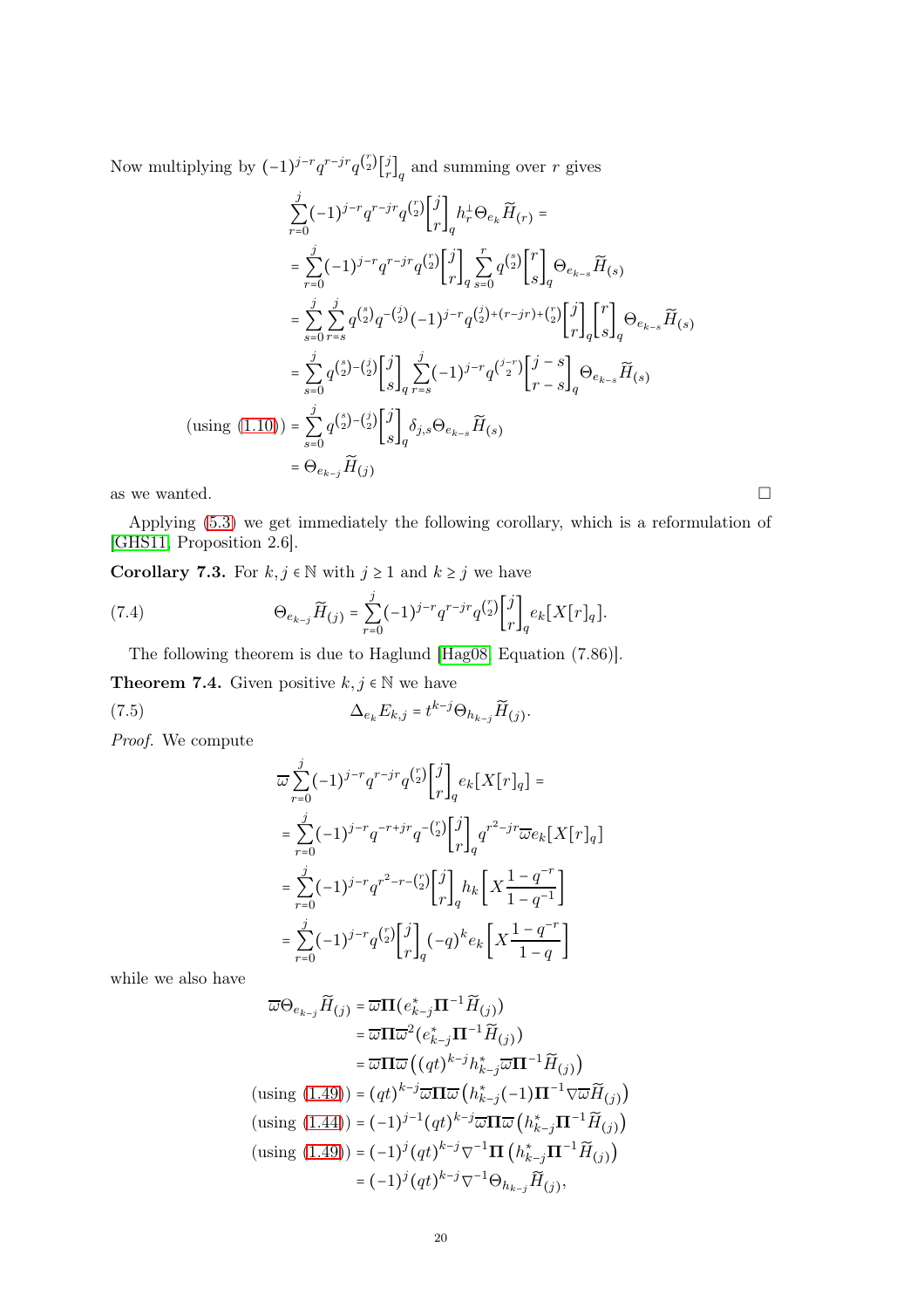so  $(7.4)$  gives

$$
(-1)^{j} (qt)^{k-j} \nabla^{-1} \Theta_{h_{k-j}} \widetilde{H}_{(j)}[X] = \sum_{r=0}^{j} (-1)^{j-r} q^{\binom{r}{2}} {j \brack r}_q (-q)^{k} e_k \left[ X \frac{1 - q^{-r}}{1 - q} \right]
$$

or better

$$
(-1)^{k} \nabla^{-1} t^{k-j} \Theta_{h_{k-j}} \widetilde{H}_{(j)}[X] = q^{j} \sum_{r=0}^{j} (-1)^{r} q^{\binom{r}{2}} {j \brack r}_{q} e_{k} \left[ X \frac{1 - q^{-r}}{1 - q} \right].
$$

But observe that the right hand side is precisely  $E_{k,j}[X]$  (see [\(1.34\)](#page-5-4)), completing our proof.  $\Box$ 

The following proposition first appeared in [\[DIV19a,](#page-29-13) Proposition 4.9].

**Proposition 7.5.** Given positive  $k, j \in \mathbb{N}$  we have

(7.6) 
$$
\Delta_{e_k} \Theta_{e_{k-j}} \widetilde{H}_{(j)} = \sum_{s=1}^k q^{\binom{j}{2}} \begin{bmatrix} s-1 \\ j-1 \end{bmatrix}_q t^{k-s} \Theta_{h_{k-s}} \widetilde{H}_{(s)}.
$$

*Proof.* Applying  $\Delta_{e_k}$  to [\(7.4\)](#page-19-0) we get

<span id="page-20-0"></span>
$$
\Delta_{e_k} \Theta_{e_{k-j}} \widetilde{H}_{(j)} = \sum_{r=0}^{j} (-1)^{j-r} q^{r-jr} q^{\binom{r}{2}} \begin{bmatrix} j \\ r \end{bmatrix}_q \Delta_{e_k} e_k \big[ X[r]_q \big]
$$
\n
$$
\text{(using (1.35))} = \sum_{r=0}^{j} (-1)^{j-r} q^{r-jr} q^{\binom{r}{2}} \begin{bmatrix} j \\ r \end{bmatrix}_q \sum_{s=1}^{k} \begin{bmatrix} r+s-1 \\ s \end{bmatrix}_q \Delta_{e_k} E_{k,s} \big[ X \big]
$$
\n
$$
\text{(using (7.5))} = \sum_{s=1}^{k} \sum_{r=0}^{j} (-1)^{j-r} q^{r-jr} q^{\binom{r}{2}} \begin{bmatrix} j \\ r \end{bmatrix}_q \begin{bmatrix} r+s-1 \\ s \end{bmatrix}_q t^{k-s} \Theta_{h_{k-s}} \widetilde{H}_{(s)}
$$
\n
$$
\text{(using (1.13))} = \sum_{s=1}^{k} q^{\binom{j}{2}} \begin{bmatrix} s-1 \\ j-1 \end{bmatrix}_q t^{k-s} \Theta_{h_{k-s}} \widetilde{H}_{(s)}
$$

as we wanted.  $\Box$ 

We are now able to give a much simpler proof of [\[DIV19a,](#page-29-13) Theorem 4.6], which can be reformulated as follows (cf. the corollary below). The special case  $\ell = 0$  was a theorem of Haglund [\[Hag04,](#page-29-20) Equation (2.38)].

**Theorem 7.6.** Given  $m, k, \ell \in \mathbb{N}$ ,  $m \ge 1$  we have

<span id="page-20-1"></span>
$$
(7.7) \t h_{k+\ell}^{\perp} \Theta_{e_m} \Theta_{e_\ell} \widetilde{H}_{(k)} = \sum_{r=0}^k q^{\binom{r}{2}} \begin{bmatrix} k \\ r \end{bmatrix} \sum_{q=1}^{\ell+r} \begin{bmatrix} k-r+b-1 \\ k-1 \end{bmatrix} t^{\ell+r-b} \Theta_{h_{\ell+r-b}} \Theta_{e_{m-\ell-r}} \widetilde{H}_{(b)}.
$$

Proof. Using [\(4.3\)](#page-11-5) we have

$$
h_{k+\ell}^{\perp} \Theta_{e_m} \Theta_{e_\ell} \widetilde{H}_{(k)} = \sum_{r=0}^{k+\ell} \Theta_{e_{m-(k+\ell)+r}} \Delta_{e_{k+\ell-r}} h_r^{\perp} \Theta_{e_\ell} \widetilde{H}_{(k)}
$$
  
\n
$$
= \sum_{r=0}^{k+\ell} \Theta_{e_{m-(k+\ell)+r}} \Delta_{e_{k+\ell-r}} \sum_{s=0}^r \Theta_{e_{\ell-r+s}} \Delta_{e_{r-s}} h_s^{\perp} \widetilde{H}_{(k)}
$$
  
\n(using (7.2) and (1.28)) = 
$$
\sum_{r=0}^{k+\ell} \Theta_{e_{m-(k+\ell)+r}} \Delta_{e_{k+\ell-r}} \sum_{s=0}^r \Theta_{e_{\ell-r+s}} q^{\binom{r-s}{2}} \begin{bmatrix} k-s \\ r-s \end{bmatrix}_q \begin{bmatrix} k \\ s \end{bmatrix}_q \widetilde{H}_{(k-s)}
$$
  
\n
$$
= \sum_{r=0}^{k+\ell} \Theta_{e_{m-(k+\ell)+r}} \sum_{s=0}^r q^{\binom{r-s}{2}} \begin{bmatrix} k-s \\ r-s \end{bmatrix}_q \begin{bmatrix} k \\ s \end{bmatrix}_q \Delta_{e_{k+\ell-r}} \Theta_{e_{\ell-r+s}} \widetilde{H}_{(k-s)}.
$$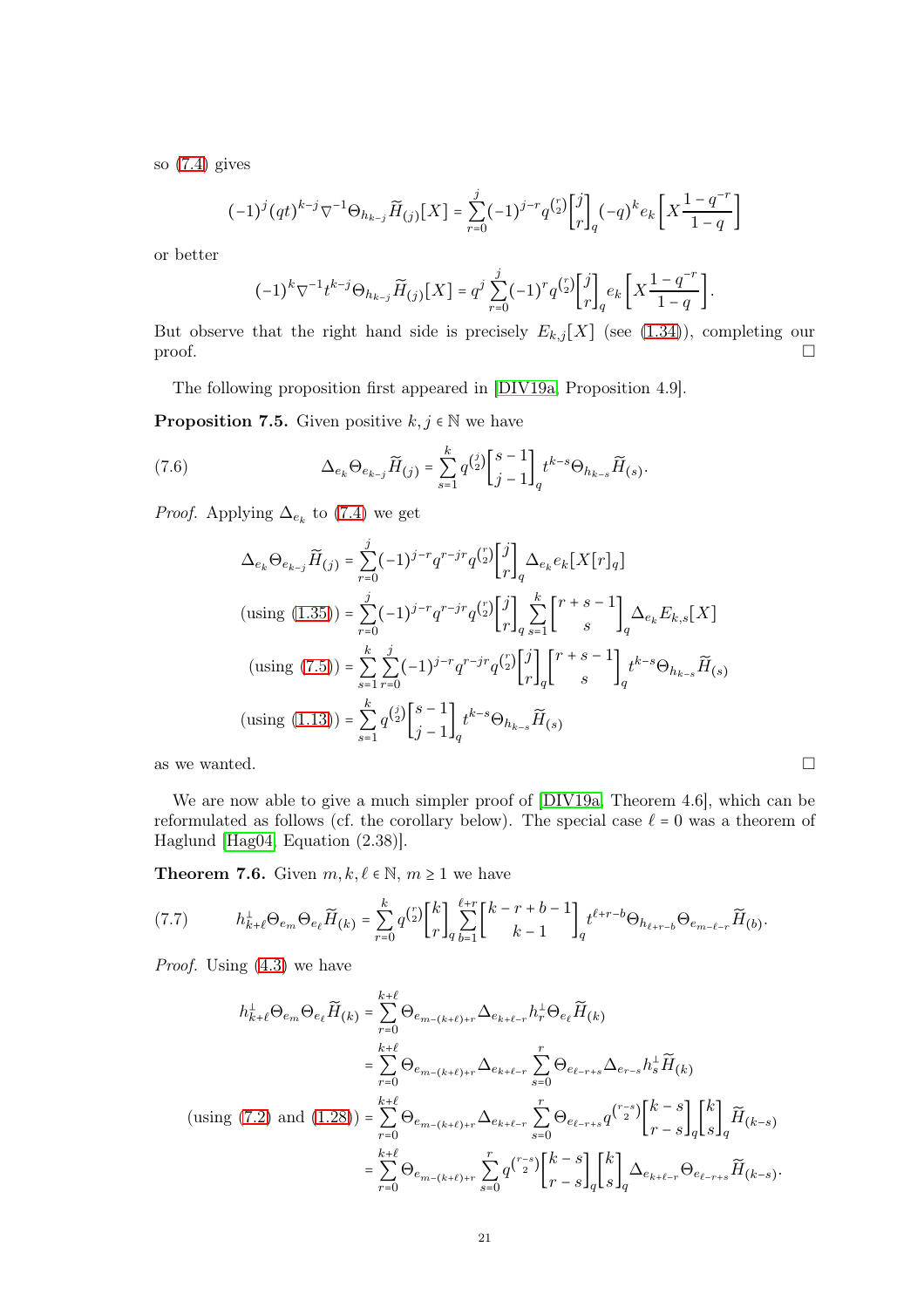Now using [\(7.6\)](#page-20-0) we get

$$
\begin{split} &h^{\perp}_{k+\ell}\Theta_{e_{m}}\Theta_{e_{\ell}}\widetilde{H}_{(k)}=\\ &=\sum_{r=0}^{k+\ell}\Theta_{e_{m-(k+\ell)+r}}\sum_{s=0}^{r}q^{\binom{r-s}{2}}{k-s\brack r-s}_{q}\binom{k}{s}_{q}\sum_{b=1}^{k+\ell-r}q^{\binom{k-s}{2}}{k-s-1\brack k-s-1}_{q}t^{k+\ell-r-b}\Theta_{h_{k+\ell-r-b}}\widetilde{H}_{(b)}\\ &=\sum_{r=0}^{k+\ell}\Theta_{e_{m-(k+\ell)+r}}\sum_{b=1}^{k+\ell-r}\sum_{s=0}^{r}q^{\binom{r-s}{2}}{s\brack s}_{q}\binom{k}{r}_{q}q^{\binom{k-s}{2}}{k-s-1\brack k-s-1}_{q}t^{k+\ell-r-b}\Theta_{h_{k+\ell-r-b}}\widetilde{H}_{(b)}\\ &=\sum_{r=0}^{k+\ell}q^{\binom{k-r}{2}}{k-r\brack r}_{q}\Theta_{e_{m-(k+\ell)+r}}\sum_{b=1}^{k+\ell-r}\sum_{s=0}^{r}q^{\binom{k-s-1}{2}}{s\brack s}_{q}\binom{b-1}{s}_{q}{k-s-1\brack r}_{q}t^{k+\ell-r-b}\Theta_{h_{k+\ell-r-b}}\widetilde{H}_{(b)}\\ &=\sum_{r=0}^{k}q^{\binom{r}{2}}{k\brack r}_{q}\Theta_{e_{m-\ell-r}}\sum_{b=1}^{\ell+r}\sum_{s=0}^{k}q^{\binom{k-s-1}{2}}{s-1\brack k-s}_{q}{k-r\brack s}_{q}\binom{b-1}{s-1}_{q}t^{\ell+r-b}\Theta_{h_{\ell+r-b}}\widetilde{H}_{(b)}\\ &=\sum_{r=0}^{k}q^{\binom{r}{2}}{k\brack r}_{q}\Theta_{e_{m-\ell-r}}\sum_{b=1}^{\ell+r}\sum_{s=0}^{k}q^{\binom{s-1}{2}}{s-1\brack k-s}_{q}{k-r\brack r}_{q}\Theta_{h_{\ell+r-b}}\widetilde{H}_{(b)}\\ &=\sum_{r=0}^{k}q^{\binom{r}{2}}{k\brack r}_{q}\Theta_{e_{m-\ell-r}}\sum_{b=1}^{\ell+r}\binom{k-r}{k-1}\det^{t+r-b}\Theta_{h_{\ell+r-b
$$

where in the last equality we used the well-known  $(1.11)$ , and above we used the elementary

$$
\binom{r-s}{2} + \binom{k-s}{2} = \binom{k-r}{2} + (k-s-1)(r-s).
$$

Corollary 7.7. Given  $m, k, \ell \in \mathbb{N}, m \geq 1$  we have

<span id="page-21-1"></span>(7.8) 
$$
\Delta_{e_{\ell}} e_m[X[k]_q] = \sum_{r=0}^k q^{\binom{r}{2}} {k \brack r}_{q} \sum_{b=1}^{\ell+r} {k-r+b-1 \brack k-1} \Theta_{e_{m-\ell-r}} \Delta_{e_{\ell+r}} E_{\ell+r,b}.
$$

<span id="page-21-0"></span>*Proof.* Just use  $(5.5)$  and  $(7.5)$  in  $(7.7)$  to conclude.

7.3. More applications. The following result first appeared in [\[DIV19b,](#page-29-23) Theorem 3.7]. The case  $s = 0$  already appeared in [\[DIV19a,](#page-29-13) Proposition 4.26].

**Theorem 7.8.** Given  $s, \ell, m, j \in \mathbb{N}, m \geq 1$ , we have

(7.9) 
$$
\sum_{k=1}^{s} t^{s-k} \langle \Delta_{h_{s-k}} \Delta_{e_{\ell}} e_m[X[k]_q], e_j h_{m-j} \rangle = \langle \Delta_{h_j} \Delta'_{e_{s-1}} e_{s+\ell}, e_{m-j} h_{s+\ell+j-m} \rangle.
$$

Proof. We have

$$
\sum_{k=1}^{s} t^{s-k} \langle \Delta_{h_{s-k}} \Delta_{e_{\ell}} e_m[X[k]_q], e_j h_{m-j} \rangle = \sum_{k=1}^{s} t^{s-k} h_m^{\perp} \Delta_{e_j} \Delta_{h_{s-k}} \Delta_{e_{\ell}} e_m[X[k]_q]
$$
  
\n
$$
\text{(using (5.5))} = \sum_{k=1}^{s} t^{s-k} h_m^{\perp} h_{s+\ell+j}^{\perp} \Theta_{e_m} \Theta_{e_j} \Theta_{e_\ell} \Theta_{h_{s-k}} \widetilde{H}_{(k)}
$$
  
\n
$$
\text{(using (7.5))} = \sum_{k=1}^{s} h_m^{\perp} h_{s+\ell+j}^{\perp} \Theta_{e_m} \Theta_{e_j} \Theta_{e_\ell} \Delta_{e_s} E_{s,k}
$$
  
\n
$$
\text{(using (1.35))} = h_m^{\perp} h_{s+\ell+j}^{\perp} \Theta_{e_m} \Theta_{e_j} \Theta_{e_\ell} \Delta_{e_s} e_s
$$
  
\n
$$
\text{(using (6.5))} = h_m^{\perp} h_{s+\ell+j}^{\perp} \Theta_{e_m} \Theta_{e_j} \Delta'_{e_{s-1}} e_{s+\ell}
$$
  
\n
$$
\text{(using (5.2))} = h_{s+\ell+j}^{\perp} \Delta_{e_m} \Theta_{e_j} \Delta'_{e_{s-1}} e_{s+\ell}
$$
  
\n
$$
\text{(using (1.47))} = \{\Theta_{e_j} \Delta'_{e_{s-1}} e_{s+\ell}, e_m h_{s+\ell+j-m}\}
$$
  
\n
$$
\text{(using (6.1))} = \{\Delta_{h_j} \Delta'_{e_{s-1}} e_{s+\ell}, e_m-j h_{s+\ell+j-m}\}.
$$

 $\Box$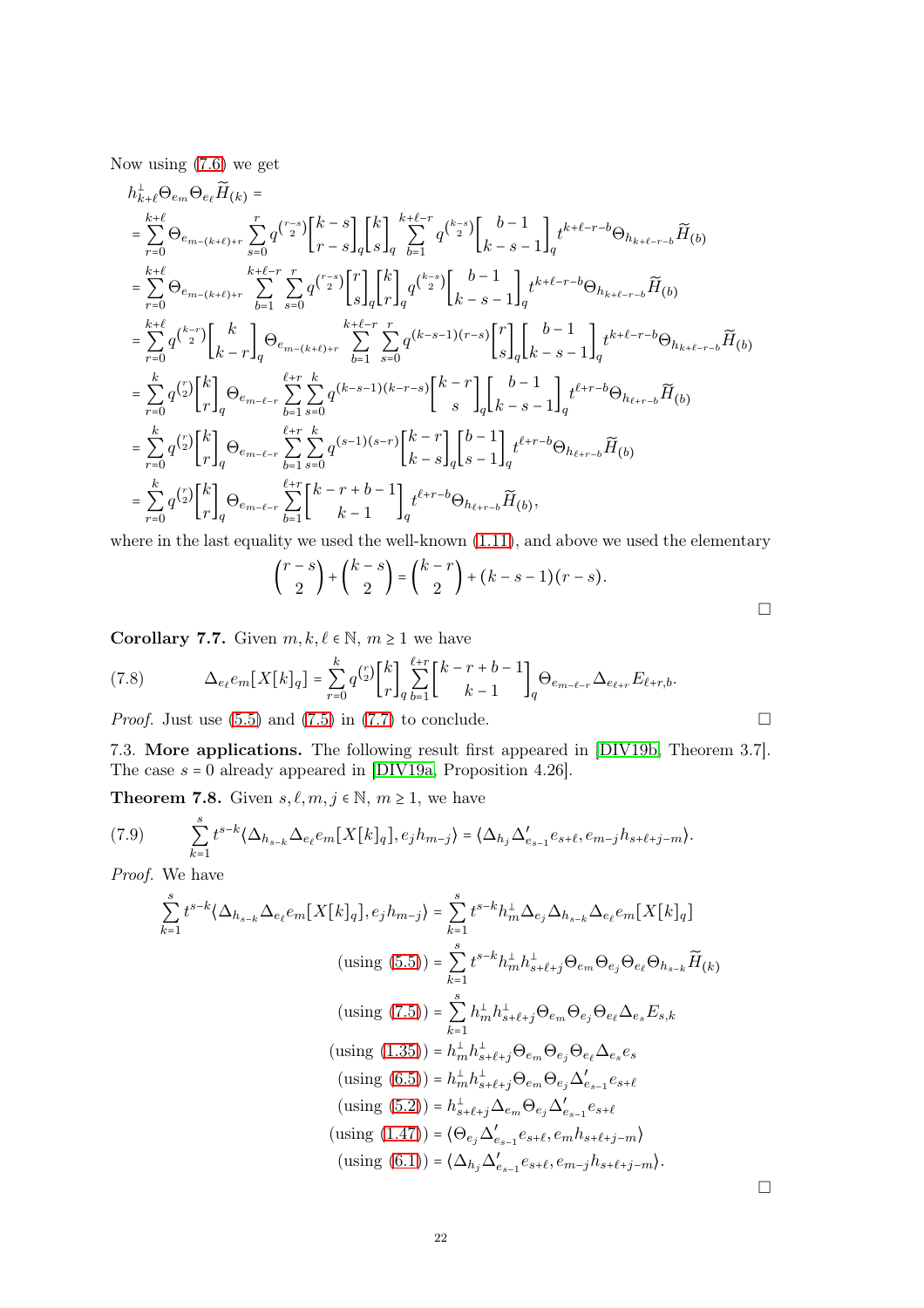The following result first appeared in [\[DIV18,](#page-29-12) Theorem 4.7].

**Theorem 7.9.** Given  $s, \ell, m, j \in \mathbb{N}, m \geq 1$ , we have (7.10) s ∑  $\overline{k=1}$  $[s + \ell]_q$  $\frac{1}{[k]_q} t^{s-k} \langle \Delta_{h_{s-k}} \Delta_{e_{\ell}} e_m[X[k]_q], e_j h_{m-j} \rangle = \frac{[s]_t}{[s+\ell]}$  $\frac{C_{j,t}}{[s+\ell]_t} \langle \Delta_{h_j} \Delta_{e_s} \omega(p_{s+\ell}), e_{m-j} h_{s+\ell+j-m} \rangle.$ 

Proof. We have

$$
\sum_{k=1}^{s} \frac{[s+\ell]_q}{[k]_q} t^{s-k} \langle \Delta_{h_{s-k}} \Delta_{e_{\ell}} e_m[X[k]_q], e_j h_{m-j} \rangle =
$$
\n
$$
= \sum_{k=1}^{s} \frac{[s+\ell]_q}{[k]_q} t^{s-k} h_m^{\perp} \Delta_{e_j} \Delta_{h_{s-k}} \Delta_{e_{\ell}} e_m[X[k]_q]
$$
\n
$$
\text{(using (5.5))} = \sum_{k=1}^{s} \frac{[s+\ell]_q}{[k]_q} t^{s-k} h_m^{\perp} h_{s+\ell+j}^{\perp} \Theta_{e_m} \Theta_{e_j} \Theta_{e_{\ell}} \Theta_{h_{s-k}} \widetilde{H}_{(k)}
$$
\n
$$
\text{(using (7.5))} = \sum_{k=1}^{s} \frac{[s+\ell]_q}{[k]_q} h_m^{\perp} h_{s+\ell+j}^{\perp} \Theta_{e_m} \Theta_{e_j} \Theta_{e_{\ell}} \Delta_{e_s} E_{s,k}
$$
\n
$$
\text{(using (1.53))} = M[s+\ell]_q[s]_t h_m^{\perp} h_{s+\ell+j}^{\perp} \Theta_{e_m} \Theta_{e_j} \Theta_{e_\ell} \Delta_{e_s} \mathbf{\Pi} e_s^*
$$
\n
$$
\text{(using (6.6))} = M[s+\ell]_q[s]_t h_m^{\perp} h_{s+\ell+j}^{\perp} \Theta_{e_m} \Theta_{e_j} \Delta_{e_s} \mathbf{\Pi} e_s^*
$$
\n
$$
\text{(using (1.53))} = \frac{[s]_t}{[s+\ell]_t} h_m^{\perp} h_{s+\ell+j}^{\perp} \Theta_{e_m} \Theta_{e_j} \Delta_{e_s} \omega(p_{s+\ell})
$$
\n
$$
\text{(using (5.2))} = \frac{[s]_t}{[s+\ell]_t} h_{s+\ell+j}^{\perp} \Delta_{e_m} \Theta_{e_j} \Delta_{e_s} \omega(p_{s+\ell})
$$
\n
$$
\text{(using (1.47))} = \frac{[s]_t}{[s+\ell]_t} \langle \Theta_{e_j} \Delta_{e_s} \omega(p_{s+\ell}), e_m h_{s+\ell+j-m} \rangle
$$
\n
$$
\text{(using (6.1
$$

### 8. More new identities

<span id="page-22-0"></span>We can extend  $(7.6)$ .

**Proposition 8.1.** Given  $j, r, \ell, s, k \in \mathbb{N}$ , we have

<span id="page-22-1"></span>
$$
\Delta_{e_{j-r}} \Theta_{e_{\ell-r+s}} \widetilde{H}_{(k-s)} =\n\sum_{a=0}^{k-s} q^{\binom{a}{2}} \left[ \begin{array}{c} k-s \\ a \end{array} \right]_q \sum_{b=1}^{j-r+a} \left[ \begin{array}{c} b-1 \\ k-s-1 \end{array} \right]_q q^{\binom{k-s}{2} - a(k-s-1)} \Theta_{e_{\ell+k-j-a}} \Delta_{e_{j-r+a}} E_{j-r+a,b}.
$$
\n(8.1)

Proof. Applying the Delta operator to [\(7.4\)](#page-19-0) we get

$$
\Delta_{e_{j-r}} \Theta_{e_{\ell-r+s}} \widetilde{H}_{(k-s)} = \sum_{c=0}^{k-s} (-1)^{k-s-c} q^{c-(k-s)c} q^{\binom{c}{2}} \binom{k-s}{c}_{q} \Delta_{e_{j-r}} e_{\ell+k-r} [X[c]_q]
$$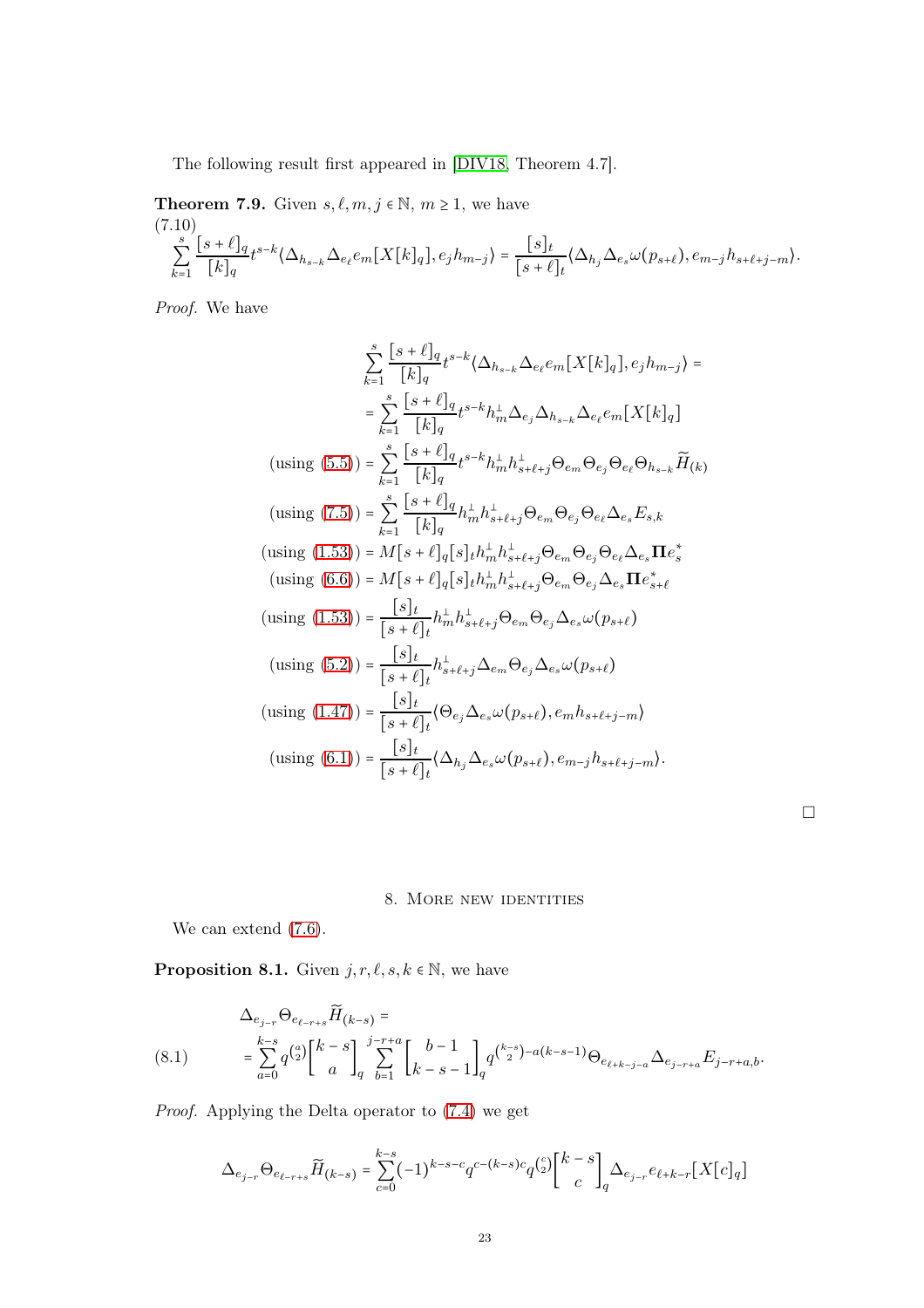Now using [\(7.8\)](#page-21-1) we have

$$
\sum_{c=0}^{k-s} (-1)^{k-s-c} q^{c-(k-s)c} q^{\binom{c}{2}} \binom{k-s}{c} \Delta_{e_{j-r}} e_{\ell+k-r} [X[c]_q] =
$$
\n
$$
= \sum_{c=0}^{k-s} (-1)^{k-s-c} q^{c-(k-s)c} q^{\binom{c}{2}} \binom{k-s}{c} \sum_{q} \sum_{a=0}^{c} q^{\binom{a}{2}} \binom{c}{a}_q \times
$$
\n
$$
\times \sum_{b=1}^{j-r+a} \binom{c-a+b-1}{c-1} q^{\Theta_{e_{\ell+k-j-a}} \Delta_{e_{j-r+a}} E_{j-r+a,b}
$$
\n
$$
= \sum_{a=0}^{k-s} q^{\binom{a}{2}} \binom{k-s}{a}_q \sum_{b=1}^{j-r+a} \sum_{c=a}^{k-s} (-1)^{k-s-c} q^{c-(k-s)c} q^{\binom{c}{2}} \binom{k-s-a}{k-s-c}_q \times
$$
\n
$$
\times \binom{c-a+b-1}{c-1}_q \Theta_{e_{\ell+k-j-a}} \Delta_{e_{j-r+a}} E_{j-r+a,b}
$$
\n
$$
= \sum_{a=0}^{k-s} q^{\binom{a}{2}} \binom{k-s}{a}_q \sum_{b=1}^{j-r+a} \binom{b-1}{k-s-1}_q q^{\binom{k-s}{2}-a(k-s-1)} \Theta_{e_{\ell+k-j-a}} \Delta_{e_{j-r+a}} E_{j-r+a,b}
$$

where in the last equality we used [\(1.13\)](#page-3-1).  $\Box$ 

We can now extend our  $(7.7)$ .

<span id="page-23-0"></span>**Theorem 8.2.** Given  $j, m, \ell, k \in \mathbb{N}, k \geq 1$  we have

<span id="page-23-1"></span>
$$
h_j^{\perp} \Theta_{e_m} \Theta_{e_\ell} \widetilde{H}_{(k)} =
$$
\n
$$
(8.2) \qquad = \sum_{r=0}^j \binom{k}{r}_q \sum_{a=0}^k \sum_{b=1}^{j-r+a} q^{\binom{k-r-a}{2}} \binom{b-1}{a} \binom{b+r-a-1}{k-a-1} q^{\Theta_{e_{m-j+r}}} \Theta_{e_{\ell+k-j-a}} \Delta_{e_{j-r+a}} E_{j-r+a,b}
$$
\n
$$
+ \sum_{r=0}^j \binom{k}{r}_q \sum_{a=0}^k \sum_{b=1}^{j-r+a} q^{\binom{k-r-a+1}{2}} \binom{b-1}{a-1} \binom{b+r-a}{k-a} \Theta_{e_{m-j+r}} \Theta_{e_{\ell+k-j-a}} \Delta_{e_{j-r+a}} E_{j-r+a,b}.
$$

Proof. Using twice  $(4.3)$  we have

$$
h_{j}^{\perp} \Theta_{e_{m}} \Theta_{e_{\ell}} \widetilde{H}_{(k)} =
$$
\n
$$
= \sum_{r=0}^{j} \Theta_{e_{m-j+r}} \Delta_{e_{j-r}} h_{r}^{\perp} \Theta_{e_{\ell}} \widetilde{H}_{(k)}
$$
\n
$$
= \sum_{r=0}^{j} \Theta_{e_{m-j+r}} \Delta_{e_{j-r}} \sum_{s=0}^{r} \Theta_{e_{\ell-r+s}} \Delta_{e_{r-s}} h_{s}^{\perp} \widetilde{H}_{(k)}
$$
\n
$$
\text{(using (7.2) and (1.28))} = \sum_{r=0}^{j} \Theta_{e_{m-j+r}} \Delta_{e_{j-r}} \sum_{s=0}^{r} \Theta_{e_{\ell-r+s}} q^{\binom{r-s}{2}} \begin{bmatrix} k-s \\ r-s \end{bmatrix}_{q} \begin{bmatrix} k \\ s \end{bmatrix}_{q} \widetilde{H}_{(k-s)}
$$
\n
$$
= \sum_{r=0}^{j} \Theta_{e_{m-j+r}} \sum_{s=0}^{r} q^{\binom{r-s}{2}} \begin{bmatrix} k-s \\ r-s \end{bmatrix}_{q} \begin{bmatrix} k \\ s \end{bmatrix}_{q} \Delta_{e_{j-r}} \Theta_{e_{\ell-r+s}} \widetilde{H}_{(k-s)}.
$$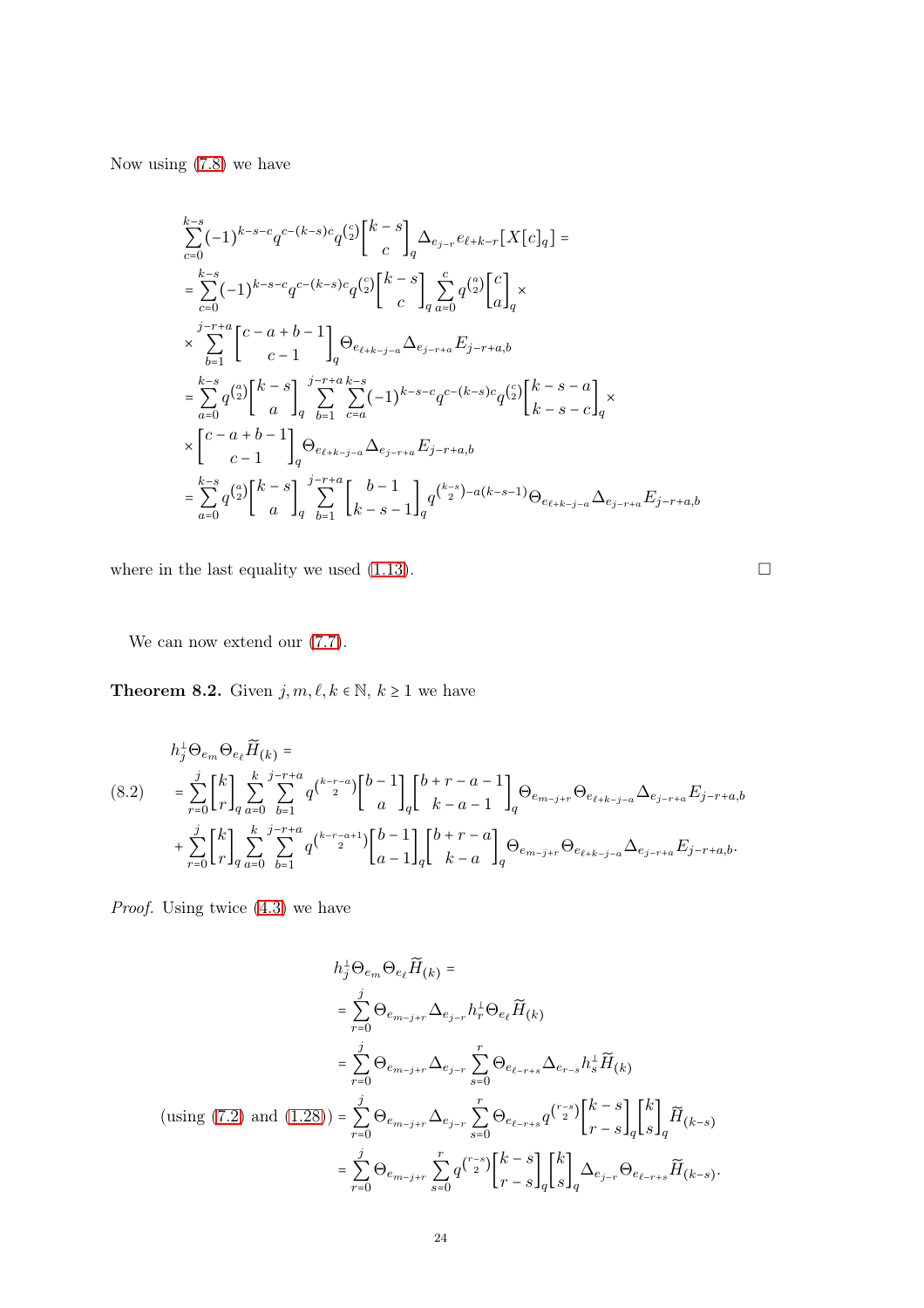Now using [\(8.1\)](#page-22-1) we finally get

$$
h_{j}^{\perp} \Theta_{e_{m}} \Theta_{e_{\ell}} \widetilde{H}_{(k)} =
$$
\n
$$
= \sum_{r=0}^{j} \Theta_{e_{m-j+r}} \sum_{s=0}^{r} q^{\binom{r-s}{2}} \begin{bmatrix} k-s \\ r-s \end{bmatrix} \begin{bmatrix} k \\ s \end{bmatrix} \sum_{q=0}^{k-s} q^{\binom{a}{2}} \begin{bmatrix} k-s \\ a \end{bmatrix} \times
$$
\n
$$
\times \sum_{b=1}^{j-r+a} \begin{bmatrix} b-1 \\ k-s-1 \end{bmatrix} \begin{bmatrix} q^{\binom{k-s}{2}-a(k-s-1)} \Theta_{e_{\ell+k-j-a}} \Delta_{e_{j-r+a}} E_{j-r+a,b}
$$
\n
$$
= \sum_{r=0}^{j} \begin{bmatrix} k \\ r \end{bmatrix} \sum_{q=s0}^{r} q^{\binom{r-s}{2}} \begin{bmatrix} r \\ r-s \end{bmatrix} \sum_{q=a0}^{k-s} q^{\binom{a}{2}} \begin{bmatrix} k-s \\ a \end{bmatrix} \begin{bmatrix} j-r+a \\ j \end{bmatrix} q^{\binom{k-s}{2}-a(k-s-1)} \begin{bmatrix} b-1 \\ k-s-1 \end{bmatrix} \begin{bmatrix} k \\ k-s-1 \end{bmatrix}
$$
\n
$$
\times \Theta_{e_{m-j+r}} \Theta_{e_{\ell+k-j-a}} \Delta_{e_{j-r+a}} E_{j-r+a,b}
$$
\n
$$
= \sum_{r=0}^{j} \begin{bmatrix} k \\ r \end{bmatrix} \sum_{q=a0}^{k} \sum_{b=1}^{j-r+a} q^{\binom{k-r-a}{2}} \begin{bmatrix} b-1 \\ a \end{bmatrix} \begin{bmatrix} b+r-a-1 \\ k-a-1 \end{bmatrix} \begin{bmatrix} \Theta_{e_{m-j+r}} \Theta_{e_{\ell+k-j-a}} \Delta_{e_{j-r+a}} E_{j-r+a,b} + \sum_{r=0}^{j} \begin{bmatrix} k \\ r \end{bmatrix} \sum_{q=a0}^{k} \sum_{b=1}^{j-r+a} q^{\binom{k-r-a+1}{2}} \begin{bmatrix} b-1 \\ a-1 \end{bmatrix} \begin{bmatrix} b+r-a \\ k-a \end{bmatrix} \begin{bmatrix} \Theta_{e_{m-j+r}} \Theta_{e_{\ell+k-j-a}} \Delta_{e_{j-r+a}} E_{
$$

where in the last equality we used [\(1.14\)](#page-3-2).  $\Box$ 

The case  $\ell = m$  of the following corollary is a reformulation of [\[DIV20,](#page-29-0) Theorem 7.6].

# Corollary 8.3.

$$
h_j^{\perp} \Delta_{e_\ell} e_m[X[k]_q] = \sum_{a=0}^k \sum_{b=1}^{j+a} q^{\binom{k-a}{2}} {k \brack a}_q {b-1 \brack k-1}_q t^{j+a-b} \Delta_{h_{j+a-b}} \Delta_{e_{\ell+k-j-a}} e_{m-j}[X[b]_q].
$$

*Proof.* Using  $(3.2)$ ,  $(5.2)$ ,  $(8.2)$  and Lemma [6.1](#page-15-5) we have

$$
\begin{split} &h_{j}^{\perp}\Delta_{e_{\ell}}e_{m}[X[k]_{q}] = h_{j}^{\perp}\Delta_{e_{\ell}}h_{k}^{\perp}\Theta_{e_{m}}\widetilde{H}_{(k)} = h_{k+\ell}^{\perp}h_{j}^{\perp}\Theta_{e_{m}}\Theta_{e_{\ell}}\widetilde{H}_{(k)} = \\ &=\sum_{r=0}^{j}\genfrac{[}{]}{0pt}{}{k}{r}_{q}\sum_{a=0}^{k}\sum_{b=1}^{j-r+a}q^{\binom{k-r-a}{2}}{a} {b-1 \brack a}\genfrac{[}{]}{0pt}{}{k+r-a-1}_{q}\genfrac{[}{]}{0pt}{}{k+\ell}\Theta_{e_{m-j+r}}\Theta_{e_{\ell+k-j-a}}\Delta_{e_{j-r+a}}E_{j-r+a,b} \\ &+\sum_{r=0}^{j}\genfrac{[}{]}{0pt}{}{k}{r}_{q}\sum_{a=0}^{k}\sum_{b=1}^{j-r+a}q^{\binom{k-r-a+1}{2}}{a-1} {b-1 \brack a}\genfrac{[}{]}{0pt}{}{k+r-a}{k-a}\genfrac{[}{]}{0pt}{}{k+\ell}\Theta_{e_{m-j+r}}\Theta_{e_{\ell+k-j-a}}\Delta_{e_{j-r+a}}E_{j-r+a,b} \\ &=\sum_{a=0}^{k}\sum_{b=1}^{j+a}q^{\binom{k-a}{2}}{a} {b-1 \brack a}\genfrac{[}{]}{0pt}{}{k-a-1}_{q}\genfrac{[}{]}{0pt}{}{k+\ell}\Theta_{e_{m-j}}\Theta_{e_{\ell+k-j-a}}t^{j+a-b}\Theta_{h_{j+a-b}}\widetilde{H}_{(b)} \\ &+\sum_{a=0}^{k}\sum_{b=1}^{j+a}q^{\binom{k-a+1}{2}}{a} {b-1 \brack a-1}_{q}{b-a-1 \brack a}\genfrac{[}{]}{0pt}{}{k-a-1}_{q}\nonumber t^{j+a-b}\Delta_{h_{j+a-b}}\Delta_{e_{\ell+k-j-a}}e_{m-j}[X[b]_{q}] \\ &+\sum_{a=0}^{k}\sum_{b=1}^{j+a}q^{\binom{k-a}{2}}{a-1 \brack a-1}_{q}{b-a-1 \brack a}\genfrac{[}{]}{0pt}{}{t^{j+a-b}\Delta_{h_{j+a-b}}\Delta_{e_{\ell+k-j-a}}e_{m-j}[X[b]_{q}] \\ &=\sum_{a=0}^{
$$

<span id="page-24-0"></span>where in the last equality we used [\(1.15\)](#page-3-3).  $\Box$ 

## 9. EVEN MORE NEW IDENTITIES

We start with the following new identity.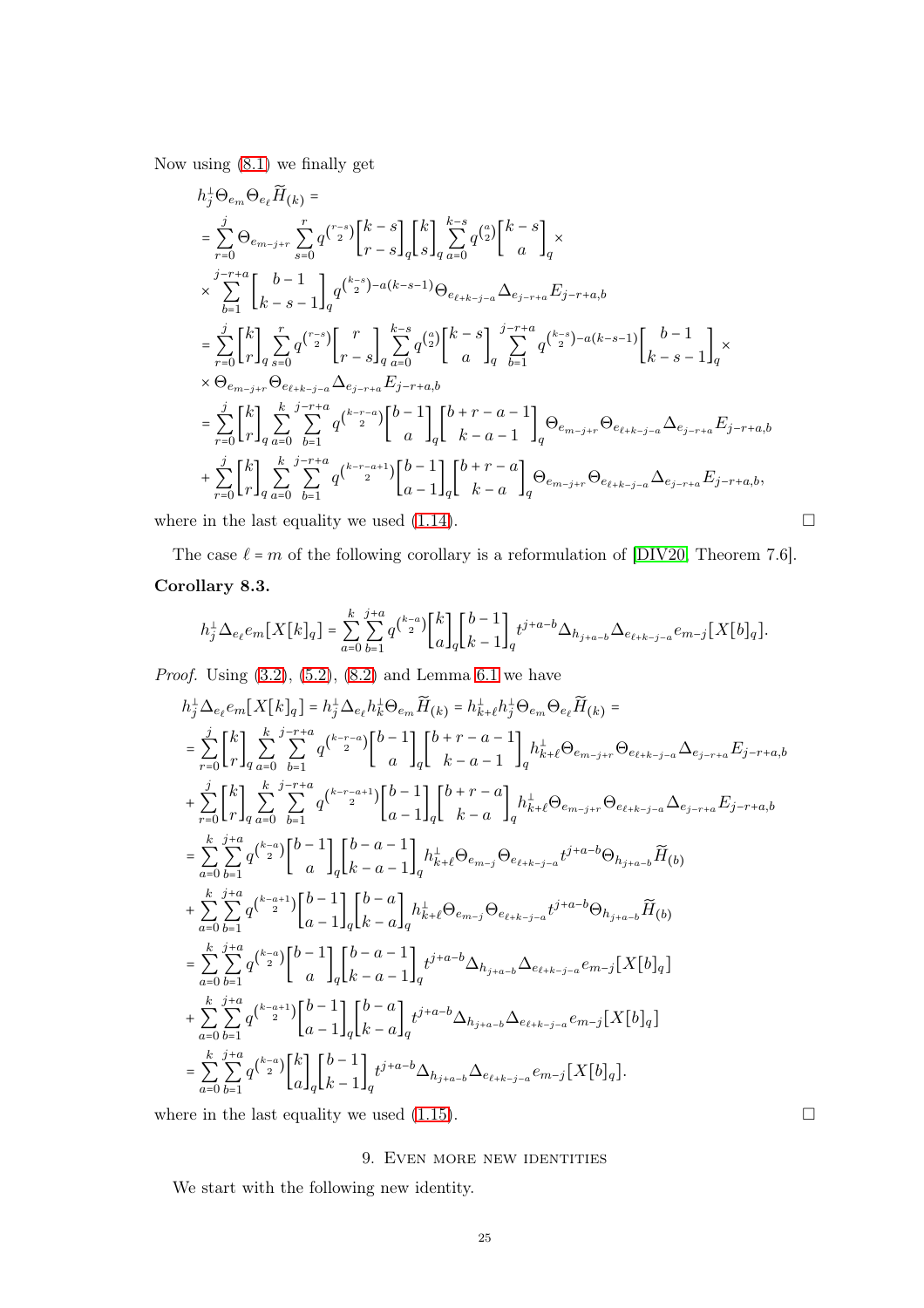**Theorem 9.1.** Given  $j, m, p, k$  with  $k \geq 1$  we have

<span id="page-25-2"></span>
$$
(9.1) \t h_j^{\perp} t^p \Theta_{h_p} \Theta_{e_m} \widetilde{H}_{(k)} = \sum_{s=0}^j t^{j-s} \sum_{r=0}^s q^{\binom{s-r}{2}} \begin{bmatrix} k-r \\ s-r \end{bmatrix}_q \begin{bmatrix} k \\ r \end{bmatrix}_q \Delta_{h_{j-s}} t^{p-j+s} \Theta_{h_{p-j+s}} \Theta_{e_{m-s+r}} \widetilde{H}_{(k-r)}.
$$

*Proof.* Using  $(4.5)$  we have

$$
h_j^{\perp} t^p \Theta_{h_p} \Theta_{e_m} \widetilde{H}_{(k)} = t^p \sum_{s=0}^j \Delta_{h_{j-s}} \Theta_{h_{p-j+s}} h_s^{\perp} \Theta_{e_m} \widetilde{H}_{(k)}
$$
  
\n
$$
\text{(using (4.3))} = t^p \sum_{s=0}^j \Delta_{h_{j-s}} \Theta_{h_{p-j+s}} \sum_{r=0}^s \Theta_{e_{m-s+r}} \Delta_{e_{s-r}} h_r^{\perp} \widetilde{H}_{(k)}
$$
  
\n
$$
\text{(using (7.2))} = \sum_{s=0}^j t^{j-s} \sum_{r=0}^s q^{{s-r \choose 2}} {k-r \brack s-r} {k \brack q} \Delta_{h_{j-s}} t^{p-j+s} \Theta_{h_{p-j+s}} \Theta_{e_{m-s+r}} \widetilde{H}_{(k-r)}.
$$

The following result can be used to deduce a combinatorial interpretation of  $\Delta_{h} \Delta_{e_n} E_{n,k}$ from the one of  $\Delta_{e_n} E_{n,k}$  given by the shuffle theorem [\[CM18\]](#page-29-7). For example for  $m = 0$  it can be interpreted as "pushing in" the  $j$  big cars into zeros, when the big cars are not on the diagonal, and removing them if they are on the diagonal (see [\[DIV20,](#page-29-0) Theorem 7.5]). This would provide a simplification of the argument used in [\[DIV20\]](#page-29-0) to prove the generalized  $shuffle$  conjecture. For details, we refer to a forthcoming  $article<sup>1</sup>$  $article<sup>1</sup>$  $article<sup>1</sup>$  in which Iraci and Vanden Wyngaerd show how in fact the following identity can be used to prove that the generalized valley Delta conjecture of Qiu and Wilson [\[QW20\]](#page-29-24) (and hence its square version in [\[IV20\]](#page-29-25)) is implied by the valley Delta conjecture [\[HRW18\]](#page-29-9) (which is still open).

<span id="page-25-0"></span>**Corollary 9.2.** Given  $j, m, p, k$  with  $k \ge 1$  we have (9.2)

$$
h_j^{\perp} \Theta_{e_m} \Delta_{e_{p+k}} E_{p+k,k} = \sum_{s=0}^j t^{j-s} \sum_{r=0}^s q^{\binom{s-r}{2}} {k-r \brack s-r}_{q} {k \brack r}_q \Delta_{h_{j-s}} \Theta_{e_{m-s+r}} \Delta_{e_{p-j+s+k-r}} E_{p-j+s+k-r,k-r}.
$$

*Proof.* Combine  $(9.1)$  and  $(7.5)$ .

The following theorem seems new.

**Theorem 9.3.** Given  $m, k \in \mathbb{N}, k \geq 1$ ,

(9.3) 
$$
\Theta_{e_m} \widetilde{H}_{(k)} = \Delta'_{e_{k-1}} e_{m+k} \big|_{t=0}.
$$

Proof. The touching refinement of the Delta conjecture (see [\[DIV20,](#page-29-0) Conjecture 5.2], also for the missing definitions), now proved in [\[DM20\]](#page-29-11), states that  $\Theta_{e_m}\Delta_{e_k}E_{k,r}$  is the sum of certain weights of labelled Dyck paths of size  $k + m$  with m decorated rises touching the main diagonal  $y = x$  at precisely r points (ignoring  $(k+m, k+m)$ ). The weights are monic monomials in the variables  $q, t, x_1, x_2, \ldots$ , whose power of t is given by the area of the decorated Dyck path. It is obvious from the definitions that if  $r < k$  then the area of such a path must be positive. Therefore

<span id="page-25-3"></span>
$$
\Theta_{e_m} \Delta_{e_k} E_{k,r} \big|_{t=0} = 0 \quad \text{if } r < k.
$$

Now combining this with  $(1.34)$  and  $(6.5)$ , and using  $(7.5)$  we get

$$
\Delta'_{e_{k-1}}e_{m+k}\Big|_{t=0} = \sum_{r=1}^k \Theta_{e_m} \Delta_{e_k} E_{k,r}\Big|_{t=0} = \Theta_{e_m} \widetilde{H}_{(k)}\Big|_{t=0} = \Theta_{e_m} \widetilde{H}_{(k)},
$$

where the last equality follows from  $(7.4)$ .

<span id="page-25-1"></span><sup>1</sup>Private communication.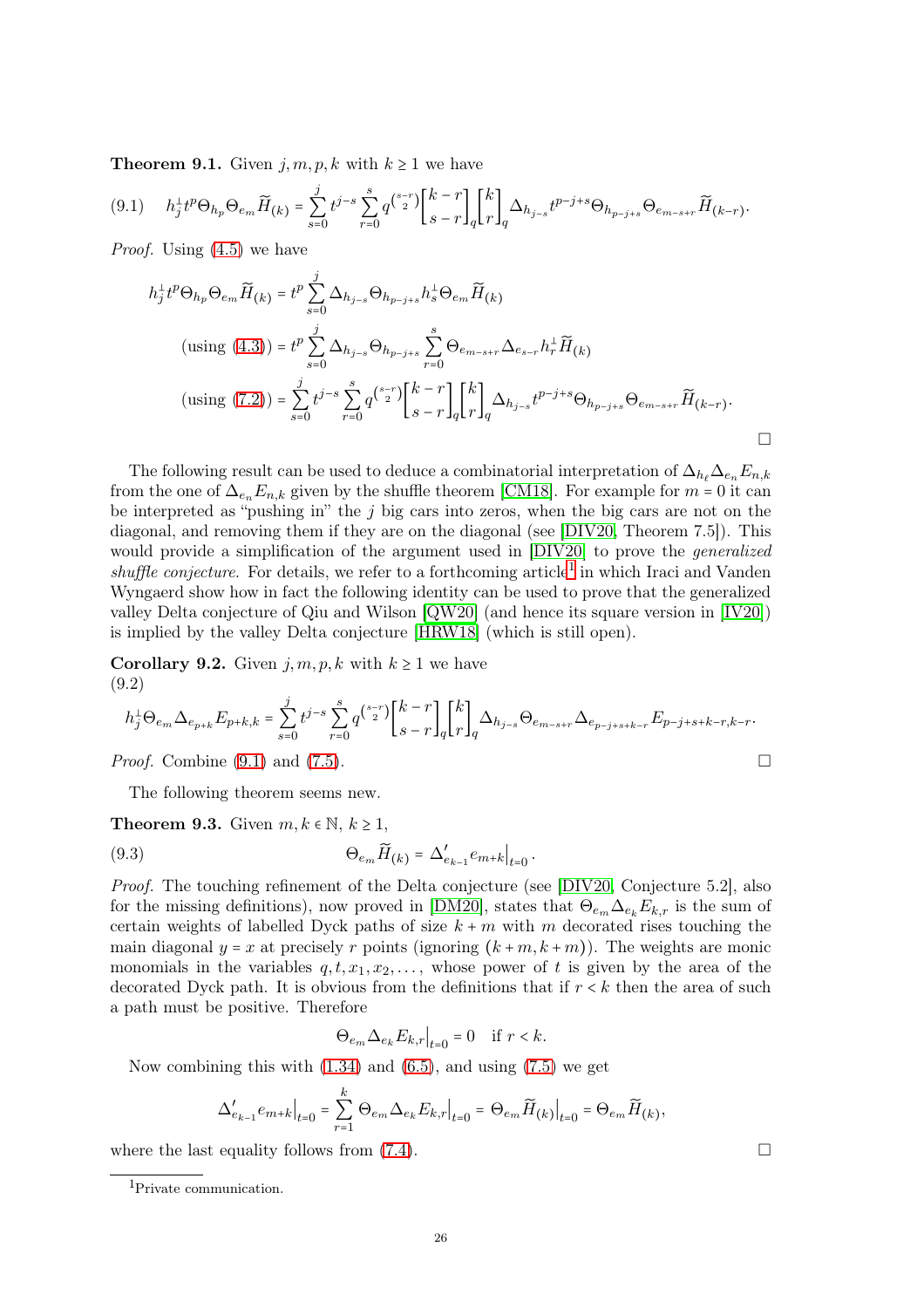As a corollary, we get the following identity, which is a reformulation of [\[DIV18,](#page-29-12) Proposition 9.2].

Corollary 9.4. Given  $j, m, k$  with  $k \geq 1$  we have

(9.4) 
$$
h_j^{\perp} \Delta'_{e_{k-1}} e_{m+k} \Big|_{t=0} = \sum_{r=0}^j q^{\binom{j-r}{2}} \begin{bmatrix} k-r \\ j-r \end{bmatrix}_q \begin{bmatrix} k \\ r \end{bmatrix}_q \Delta'_{e_{k-r-1}} e_{m-j+k} \Big|_{t=0}.
$$

*Proof.* Just combine the special case  $p = 0$  of [\(9.1\)](#page-25-2) with [\(9.3\)](#page-25-3).

<span id="page-26-0"></span>9.1. Further applications. The following result first appeared in [\[HRS18,](#page-29-26) Lemma 3.7]. **Corollary 9.5.** Given  $m, k, j \in \mathbb{N}$ , we have

$$
e_j^{\perp} q^{\binom{m+k}{2} - \binom{m+1}{2}} \overline{\omega} \Delta'_{e_{k-1}} e_{m+k} \Big|_{t=0} =
$$
  
(9.5) 
$$
= \sum_{r=0}^j q^{\binom{j}{2} + r(m-j+r)} \left[ \frac{k-r}{j-r} \right]_q \left[ \frac{k}{r} \right]_q q^{\binom{m+k-j}{2} - \binom{m-j+r+1}{2}} \overline{\omega} \Delta'_{e_{k-r-1}} e_{m+k-j} \Big|_{t=0}.
$$

*Proof.* Just apply  $\overline{\omega}$  to [\(9.1\)](#page-25-2) with  $p = 0$ , and then use [\(9.3\)](#page-25-3).

The following result first appered in [\[HRS20,](#page-29-27) Lemma 3.1].

Corollary 9.6. Given  $m, k, j \in \mathbb{N}$ , we have

(9.6) 
$$
e_j^{\perp} \Delta'_{e_{k-1}} e_{m+k} \Big|_{t=0} = \sum_{r=0}^j q^{\binom{r}{2}} \begin{bmatrix} k \\ r \end{bmatrix}_q \begin{bmatrix} k+j-r-1 \\ j-r \end{bmatrix}_q \Delta'_{e_{k-r-1}} e_{m+k-j} \Big|_{t=0}.
$$

Proof. Using [\(9.3\)](#page-25-3) we have

$$
e_j^{\perp} \Delta'_{e_{k-1}} e_{m+k} \Big|_{t=0} = e_j^{\perp} \Theta_{e_m} \widetilde{H}_{(k)}
$$
  
\n
$$
(\text{using } (4.4)) = \sum_{r=0}^j \Theta_{e_{m-j+r}} e_r^{\perp} \Delta_{h_{j-r}} \widetilde{H}_{(k)}
$$
  
\n
$$
(\text{using } (7.2)) = \sum_{r=0}^j q^{\binom{r}{2}} \begin{bmatrix} k \\ r \end{bmatrix}_q \begin{bmatrix} k+j-r-1 \\ j-r \end{bmatrix}_q \Theta_{e_{m-j+r}} \widetilde{H}_{(k-r)}
$$
  
\n
$$
(\text{using } (9.3)) = \sum_{r=0}^j q^{\binom{r}{2}} \begin{bmatrix} k \\ r \end{bmatrix}_q \begin{bmatrix} k+j-r-1 \\ j-r \end{bmatrix}_q \Delta'_{e_{k-r-1}} e_{m+k-j} \Big|_{t=0}.
$$

The following result first appeared in [\[DIV19b,](#page-29-23) Theorem 3.4], though the special case  $j = 0$  already appeared in [\[DIV19a,](#page-29-13) Theorem 4.17].

**Theorem 9.7.** Given  $m, k, \ell, j, p \in \mathbb{N}, m \ge 1$  we have

(9.7) 
$$
t^{p} \langle \Delta_{h_p} \Delta_{e_{\ell}} e_m[X[k]_q], e_j h_{m-j} \rangle =
$$

$$
= t^{p} \sum_{r=0}^{k} q^{\binom{r}{2}} {k \brack r}_{q}^{\ j+r} \sum_{b=1}^{j+r} {k-r+b-1 \brack k-1} t^{j+r-b} \langle \Delta_{h_{j+r-b}} \Delta_{e_{m-j-r}} e_{p+\ell}[X[b]_q], e_p h_{\ell} \rangle.
$$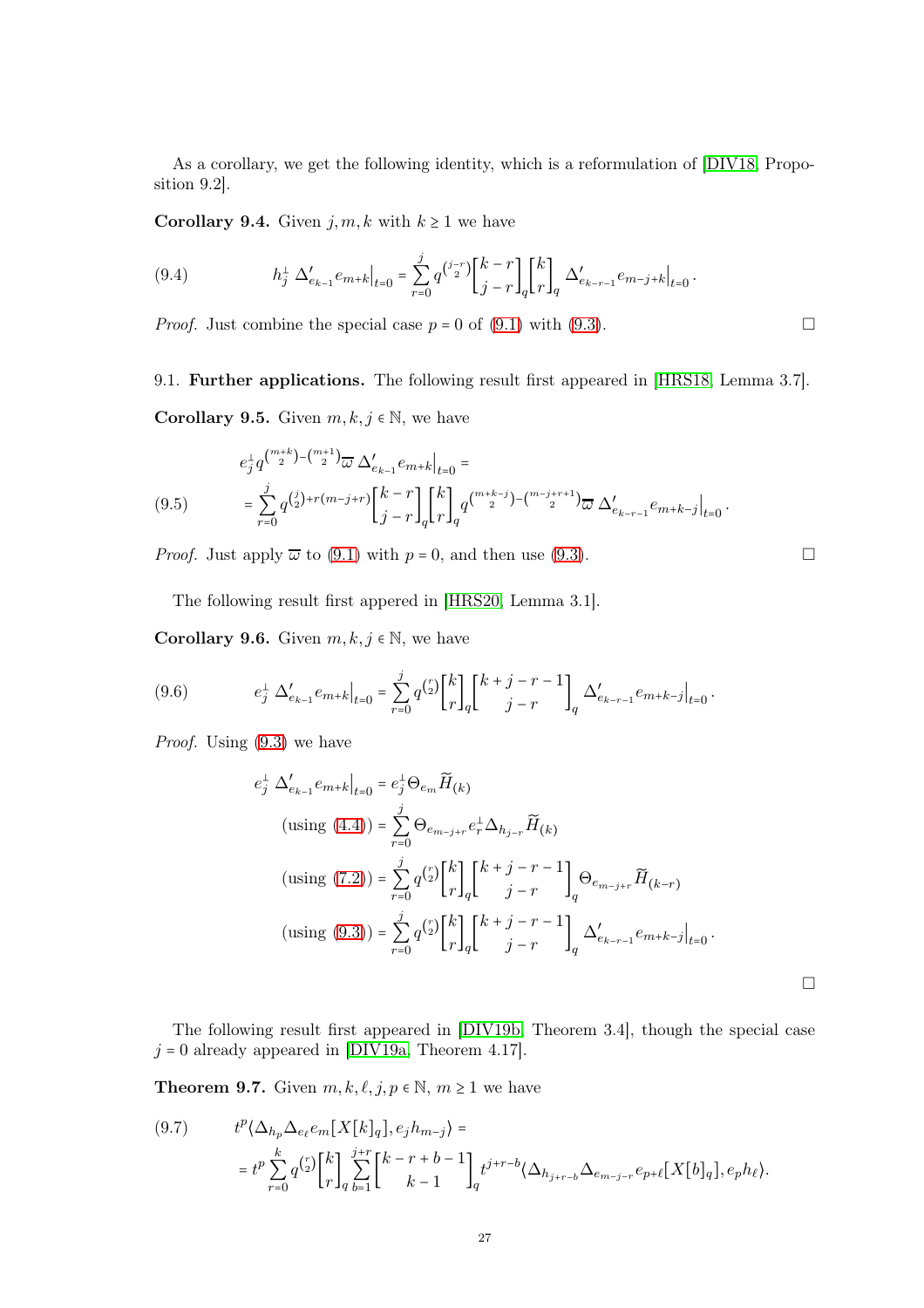Proof. We have

$$
t^{p}(\Delta_{h_{p}}\Delta_{e_{\ell}}e_{m}[X[k]_{q}], e_{j}h_{m-j}) =
$$
  
\n
$$
(\text{using } (1.47)) = t^{p}(\Delta_{e_{j}}\Delta_{h_{p}}\Delta_{e_{\ell}}e_{m}[X[k]_{q}], h_{m})
$$
  
\n
$$
= t^{p}h_{m}^{\perp}\Delta_{h_{p}}\Delta_{e_{\ell}}\Delta_{e_{j}}e_{m}[X[k]_{q}]
$$
  
\n
$$
(\text{using } (5.2)) = t^{p}e_{p}^{\perp}h_{\ell}^{\perp}h_{m}^{\perp}\Theta_{e_{p+\ell}}\Delta_{e_{j}}e_{m}[X[k]_{q}]
$$
  
\n
$$
(\text{using } (5.5)) = t^{p}e_{p}^{\perp}h_{\ell}^{\perp}h_{m}^{\perp}\Theta_{e_{p+\ell}}h_{k+j}^{\perp}\Theta_{e_{m}}\Theta_{e_{j}}\widetilde{H}_{k})
$$
  
\n
$$
(\text{using } (7.7)) = t^{p}e_{p}^{\perp}h_{\ell}^{\perp}h_{m}^{\perp}\Theta_{e_{p+\ell}}\sum_{r=0}^{k} q^{\binom{r}{2}}\begin{bmatrix}k\\r\end{bmatrix}_{q}\sum_{b=1}^{j+r}\begin{bmatrix}k-r+b-1\\k-1\end{bmatrix}_{q}t^{j+r-b}\Theta_{h_{j+r-b}}\Theta_{e_{m-j-r}}\widetilde{H}_{(b)}
$$
  
\n
$$
(\text{using } (5.5)) = t^{p}\sum_{r=0}^{k} q^{\binom{r}{2}}\begin{bmatrix}k\\r\end{bmatrix}_{q}\sum_{b=1}^{j+r}\begin{bmatrix}k-r+b-1\\k-1\end{bmatrix}_{q}t^{j+r-b}\langle\Delta_{h_{j+r-b}}\Delta_{e_{m-j-r}}e_{p+\ell}[X[b]_{q}], e_{p}h_{\ell}\rangle.
$$

#### 10. Appendix: proofs of elementary lemmas

<span id="page-27-0"></span>In this appendix we prove some of the elementary lemmas that we used in the text.

<span id="page-27-1"></span>10.1. Proof of [\(1.13\)](#page-3-1). From the summation formula [\(1.19\)](#page-4-2) for homogeneous symmetric functions, we get

$$
h_{i-1} [q^{i-a}[b-i+1]_q] = h_{i-1} [[b-a+1]_q - [i-a]_q]
$$
  

$$
= \sum_{c=1}^{i} h_{c-1} [[b-a+1]_q] h_{i-1-(c-1)} [-[i-a]_q]
$$
  

$$
= \sum_{c=1}^{i} h_{c-1} [[b-a+1]_q] e_{i-c} [[i-a]_q] (-1)^{i-c}.
$$

Now using the evaluations  $(1.6)$  and  $(1.7)$ , we have

$$
q^{(i-a)(i-1)} \begin{bmatrix} b-1 \\ i-1 \end{bmatrix}_q = \sum_{c=1}^i \begin{bmatrix} c-a+b-1 \\ c-1 \end{bmatrix}_q \begin{bmatrix} i-a \\ i-c \end{bmatrix}_q q^{i-c} (-1)^{i-c}
$$

The sum can start at  $c = a$  since the second binomial would otherwise be 0, and multiplying both sides by  $q^{-\binom{i}{2}}$  we get the lemma.

<span id="page-27-3"></span>Remark 10.1. Notice that [\(1.12\)](#page-3-8) can be proved with a similar argument, starting with  $h_{i+a}[q^{i-1}[s-i+1]_q] = h_{i+a}[[s]_q - [i-1]_q].$ 

<span id="page-27-2"></span>10.2. **Proof of**  $(1.14)$ . Using  $(1.4)$  we have

$$
\begin{split} &\sum_{s=0}^{r}q^{\binom{r-s}{2}}\bigg[\frac{r}{r-s}\bigg]_q q^{\binom{a}{2}}\bigg[\frac{k-s}{a}\bigg]_q^{k-s} \bigg]_q^{\binom{k-s}{2}-a(k-s-1)}\bigg[\frac{b-1}{k-s-1}\bigg]_q =\\ &=\sum_{s=0}^{r}q^{\binom{r-s}{2}+\binom{a}{2}+\binom{k-s}{2}-a(k-s-1)}\bigg[\frac{r}{s}\bigg]_q\bigg[\frac{k-s-1}{a}\bigg]_q\bigg[\frac{b-1}{k-s-1}\bigg]_q\\ &+\sum_{s=0}^{r}q^{\binom{r-s}{2}+\binom{a}{2}+\binom{k-s}{2}-a(k-s-1)}\bigg[\frac{r}{s}\bigg]_q q^{k-s-a}\bigg[\frac{k-s-1}{a-1}\bigg]_q\bigg[\frac{b-1}{k-s-1}\bigg]_q\\ &=\bigg[\frac{b-1}{a}\bigg]\sum_{q=s=0}^{r}q^{\binom{r-s}{2}+\binom{a}{2}+\binom{k-s}{2}-a(k-s-1)}\bigg[\frac{r}{s}\bigg]_q\bigg[\frac{b-a-1}{k-s-a-1}\bigg]_q\\ &+\bigg[\frac{b-1}{a-1}\bigg]\sum_{s=0}^{r}q^{\binom{r-s}{2}+\binom{a}{2}+\binom{k-s}{2}-a(k-s-1)+(k-s-a)}\bigg[\frac{r}{s}\bigg]_q\bigg[\frac{b-a}{k-s-a}\bigg]_q. \end{split}
$$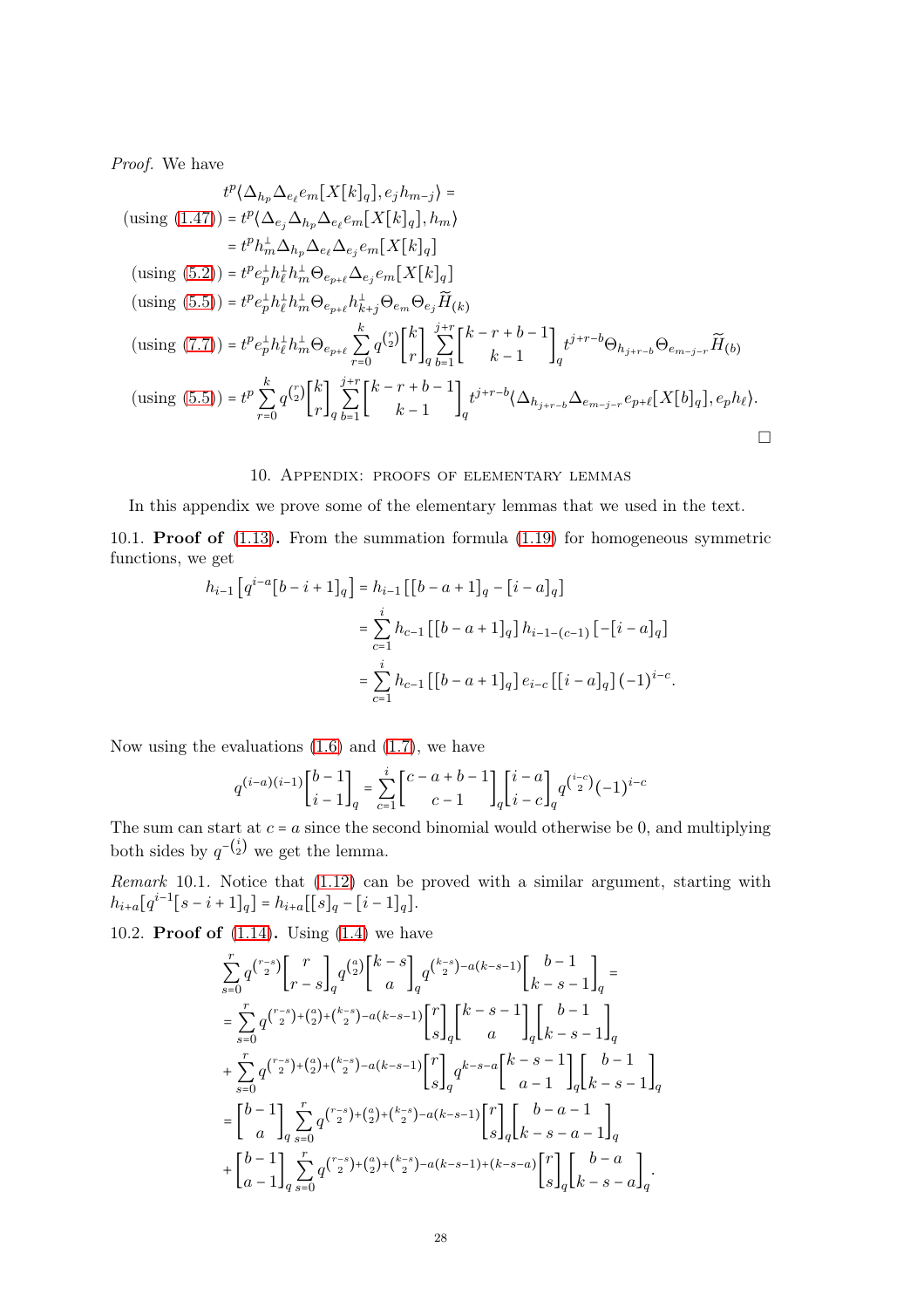Now using the elementary

$$
\begin{aligned}\n\binom{r-s}{2} + \binom{a}{2} + \binom{k-s}{2} - a(k-s-1) &= \\
&= \frac{1}{2} (r^2 - 2rs + s^2 - r + s + a^2 - a + k^2 + s^2 - 2ks - k + s - 2ak + 2as + 2a) \\
&= s^2 - ks - rs + as + s - r - ar + kr + \frac{1}{2} (r^2 + r + 2ar + a^2 + a - 2kr + k^2 - k - 2ak) \\
&= (r-s)(k-s-a-1) + \binom{k-r-a}{2},\n\end{aligned}
$$

so that

$$
{\binom{r-s}{2}} + {\binom{a}{2}} + {\binom{k-s}{2}} - a(k-s-1) + (k-s-a) =
$$
  
=  $(r-s)(k-s-a-1) + (k-s-a) + {\binom{k-r-a}{2}}$   
=  $(r-s)(k-s-a) + (k-r-a) + {\binom{k-r-a}{2}}$   
=  $(r-s)(k-s-a) + {\binom{k-r-a+1}{2}},$ 

we get

$$
\begin{split} &\begin{bmatrix}b-1\\a\end{bmatrix}_{q}\sum_{s=0}^{r}q^{\binom{r-s}{2}+\binom{a}{2}+\binom{k-s}{2}-a(k-s-1)}\begin{bmatrix}r\\s\end{bmatrix}_{q}\begin{bmatrix}b-a-1\\k-s-a-1\end{bmatrix}_{q}+\\ &+\begin{bmatrix}b-1\\a-1\end{bmatrix}_{q}\sum_{s=0}^{r}q^{\binom{r-s}{2}+\binom{a}{2}+\binom{k-s}{2}-(a-1)(k-s)}\begin{bmatrix}r\\s\end{bmatrix}_{q}\begin{bmatrix}b-a\\k-s-a\end{bmatrix}_{q}=\\ &=q^{\binom{k-r-a}{2}}\begin{bmatrix}b-1\\a\end{bmatrix}_{q}\sum_{s=0}^{r}q^{\binom{r-s}{(k-s-a-1)}}\begin{bmatrix}r\\s\end{bmatrix}_{q}\begin{bmatrix}b-a-1\\k-s-a-1\end{bmatrix}_{q}+\\ &+q^{\binom{k-r-a+1}{2}}\begin{bmatrix}b-1\\a-1\end{bmatrix}_{q}\sum_{s=0}^{r}q^{\binom{r-s}{(k-s-a)}}\begin{bmatrix}r\\s\end{bmatrix}_{q}\begin{bmatrix}b-a\\k-s-a\end{bmatrix}_{q}\\ &=q^{\binom{k-r-a}{2}}\begin{bmatrix}b-1\\a\end{bmatrix}_{q}\begin{bmatrix}b+r-a-1\\k-a-1\end{bmatrix}_{q}+q^{\binom{k-r-a+1}{2}}\begin{bmatrix}b-1\\a-1\end{bmatrix}_{q}\begin{bmatrix}b+r-a\\k-a\end{bmatrix}_{q}, \end{split}
$$

where in the last equality we used  $(1.11)$ .

<span id="page-28-0"></span>10.3. Proof of [\(1.15\)](#page-3-3). We have

$$
\begin{split} & q^{\binom{k-a}{2}}{b-1\brack a}\begin{bmatrix}b-a-1\\k-a-1\end{bmatrix}_q + q^{\binom{k-a+1}{2}}{b-1\brack a-1}\begin{bmatrix}b-a\\k-a\end{bmatrix}_q=\\ &=q^{\binom{k-a}{2}}{b-1\brack a}\begin{bmatrix}b-a-1\\k-a\end{bmatrix}_q \left({\frac{[k-a]_q}{[b-k]_q}}+q^{k-a}{\frac{[a]_q}{[b-a]_q}}{\frac{[b-a]_q}{[b-k]_q}}\right)\\ &=q^{\binom{k-a}{2}}{\frac{[k-1]_q!}{[k-1]_q!}\frac{[b-1]_q!}{[a]_q![k-a]_q![b-k-1]_q!}\frac{[k]_q}{[b-k]_q}\\ &=q^{\binom{k-a}{2}}{\frac{k}{a}}{\frac{k}{a}}{\frac{b-1}{a}}. \end{split}
$$

# <span id="page-28-1"></span>**REFERENCES**

<span id="page-28-2"></span>[And98] G. E. Andrews, The theory of partitions, Cambridge Mathematical Library, Cambridge University Press, Cambridge, 1998, Reprint of the 1976 original. MR 1634067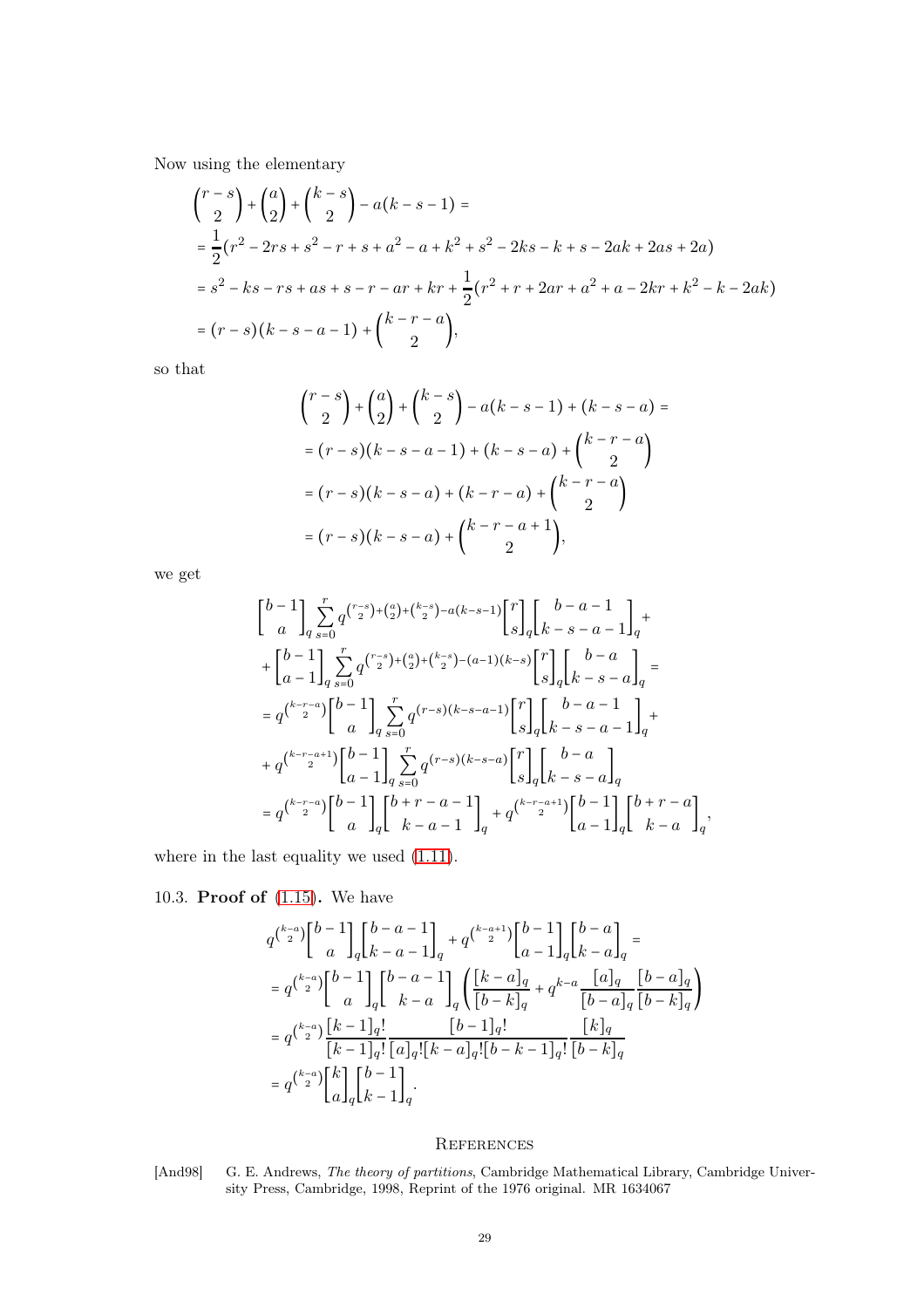- <span id="page-29-4"></span>[BGHT99] F. Bergeron, A. M. Garsia, M. Haiman, and G. Tesler, Identities and positivity conjectures for some remarkable operators in the theory of symmetric functions, Methods Appl. Anal. 6 (1999), no. 3, 363–420, Dedicated to Richard A. Askey on the occasion of his 65th birthday, Part III. MR 1803316
- <span id="page-29-7"></span>[CM18] E. Carlsson and A. Mellit, A proof of the shuffle conjecture, J. Amer. Math. Soc. 31 (2018), no. 3, 661–697. MR 3787405
- <span id="page-29-22"></span>[DI19] M. D'Adderio and A. Iraci, *The new dinv is not so new*, Electron. J. Combin. **26** (2019), no. 3, Paper No. 3.48, 24. MR 4014618
- <span id="page-29-12"></span>[DIV18] M. D'Adderio, A. Iraci, and A. Vanden Wyngaerd, The Delta square conjecture, to appear in IMRN, ArXiv e-prints (2018).
- <span id="page-29-13"></span>[DIV19a] , Decorated Dyck paths, polyominoes, and the Delta conjecture, to appear in Mem. Amer. Math. Soc. (2019).
- <span id="page-29-23"></span>[DIV19b] M. D'Adderio, A. Iraci, and A. Vanden Wyngaerd, The Schröder case of the generalized Delta conjecture, European J. Combin. 81 (2019), 58–83. MR 3949637
- <span id="page-29-0"></span>[DIV20] , Theta operators, refined delta conjectures, and coinvariants, Adv. Math., https://doi.org/10.1016/j.aim.2020.107447 (2020).
- <span id="page-29-11"></span>[DM20] M. D'Adderio and M. Mellit, A proof of the compositional delta conjecture, 2020.
- <span id="page-29-2"></span>[GH93] A. M. Garsia and M. Haiman, A graded representation model for Macdonald's polynomials, Proc. Nat. Acad. Sci. U.S.A. 90 (1993), no. 8, 3607–3610. MR 1214091
- <span id="page-29-3"></span>[GH96] , A remarkable q, t-Catalan sequence and q-Lagrange inversion, J. Algebraic Combin. 5 (1996), no. 3, 191–244. MR 1394305
- <span id="page-29-18"></span>[GH02] A. M. Garsia and J. Haglund, A proof of the q, t-Catalan positivity conjecture, Discrete Math. 256 (2002), no. 3, 677–717, LaCIM 2000 Conference on Combinatorics, Computer Science and Applications (Montreal, QC). MR 1935784
- <span id="page-29-21"></span>[GHR19] A. M. Garsia, J. Haglund, and M. Romero, Some new symmetric function tools and their applications, J. Comb. 10 (2019), no. 4, 655–674. MR 3983743
- <span id="page-29-19"></span>[GHS11] A. M. Garsia, A. Hicks, and A. Stout, The case  $k = 2$  of the shuffle conjecture, J. Comb. 2 (2011), no. 2, 193–229. MR 2913193
- <span id="page-29-17"></span>[GHT99] A. M. Garsia, M. Haiman, and G. Tesler, Explicit plethystic formulas for Macdonald q, t-Kostka coefficients, Sém. Lothar. Combin. 42 (1999), Art. B42m, 45, The Andrews Festschrift (Maratea, 1998). MR 1701592
- <span id="page-29-14"></span>[GM19] A. M. Garsia and A. Mellit, Five-term relation and Macdonald polynomials, J. Combin. Theory Ser. A 163 (2019), 182–194. MR 3885219
- <span id="page-29-20"></span>[Hag04] J. Haglund, A proof of the q, t-Schröder conjecture, Int. Math. Res. Not. (2004), no. 11, 525–560. MR 2038776
- <span id="page-29-16"></span>[Hag08] , The q,t-Catalan numbers and the space of diagonal harmonics, University Lecture Series, vol. 41, American Mathematical Society, Providence, RI, 2008, With an appendix on the combinatorics of Macdonald polynomials. MR 2371044
- <span id="page-29-6"></span>[Hai02] M. Haiman, Vanishing theorems and character formulas for the Hilbert scheme of points in the plane, Invent. Math. 149 (2002), no. 2, 371–407. MR 1918676
- <span id="page-29-5"></span> $[HHL+05]$ 05] J. Haglund, M. Haiman, N. Loehr, J. B. Remmel, and A. Ulyanov, A combinatorial formula for the character of the diagonal coinvariants, Duke Math. J. 126 (2005), no. 2, 195–232. MR 2115257
- <span id="page-29-8"></span>[HMZ12] J. Haglund, J. Morse, and M. Zabrocki, A compositional shuffle conjecture specifying touch points of the Dyck path, Canad. J. Math. 64 (2012), no. 4, 822–844. MR 2957232
- <span id="page-29-26"></span>[HRS18] J. Haglund, B. Rhoades, and M. Shimozono, Ordered set partitions, generalized coinvariant algebras, and the Delta Conjecture, Adv. Math. 329 (2018), 851–915. MR 3783430
- <span id="page-29-27"></span>[HRS20] , Hall-Littlewood expansions of Schur delta operators at  $t = 0$ , Sém. Lothar. Combin. 79 (2018-2020), Art. B79c, 20. MR 3932967
- <span id="page-29-9"></span>[HRW18] J. Haglund, J. B. Remmel, and A. T. Wilson, The Delta Conjecture, Trans. Amer. Math. Soc. 370 (2018), no. 6, 4029–4057. MR 3811519
- <span id="page-29-25"></span>[IV20] A. Iraci and A. Vanden Wyngaerd, A valley version of the delta square conjecture, 2020.
- <span id="page-29-1"></span>[Mac95] I. G. Macdonald, Symmetric functions and Hall polynomials, second ed., Oxford Mathematical Monographs, The Clarendon Press, Oxford University Press, New York, 1995, With contributions by A. Zelevinsky, Oxford Science Publications. MR 1354144
- <span id="page-29-24"></span>[QW20] D. Qiu and A. T. Wilson, The valley version of the extended delta conjecture, J. Combin. Theory Ser. A 175 (2020), 105271, 31. MR 4099465
- <span id="page-29-15"></span>[Sta99] R. P. Stanley, Enumerative combinatorics. Vol. 2, Cambridge Studies in Advanced Mathematics, vol. 62, Cambridge University Press, Cambridge, 1999, With a foreword by Gian-Carlo Rota and appendix 1 by Sergey Fomin. MR 1676282
- <span id="page-29-10"></span>[Zab19] M. Zabrocki, A module for the delta conjecture.